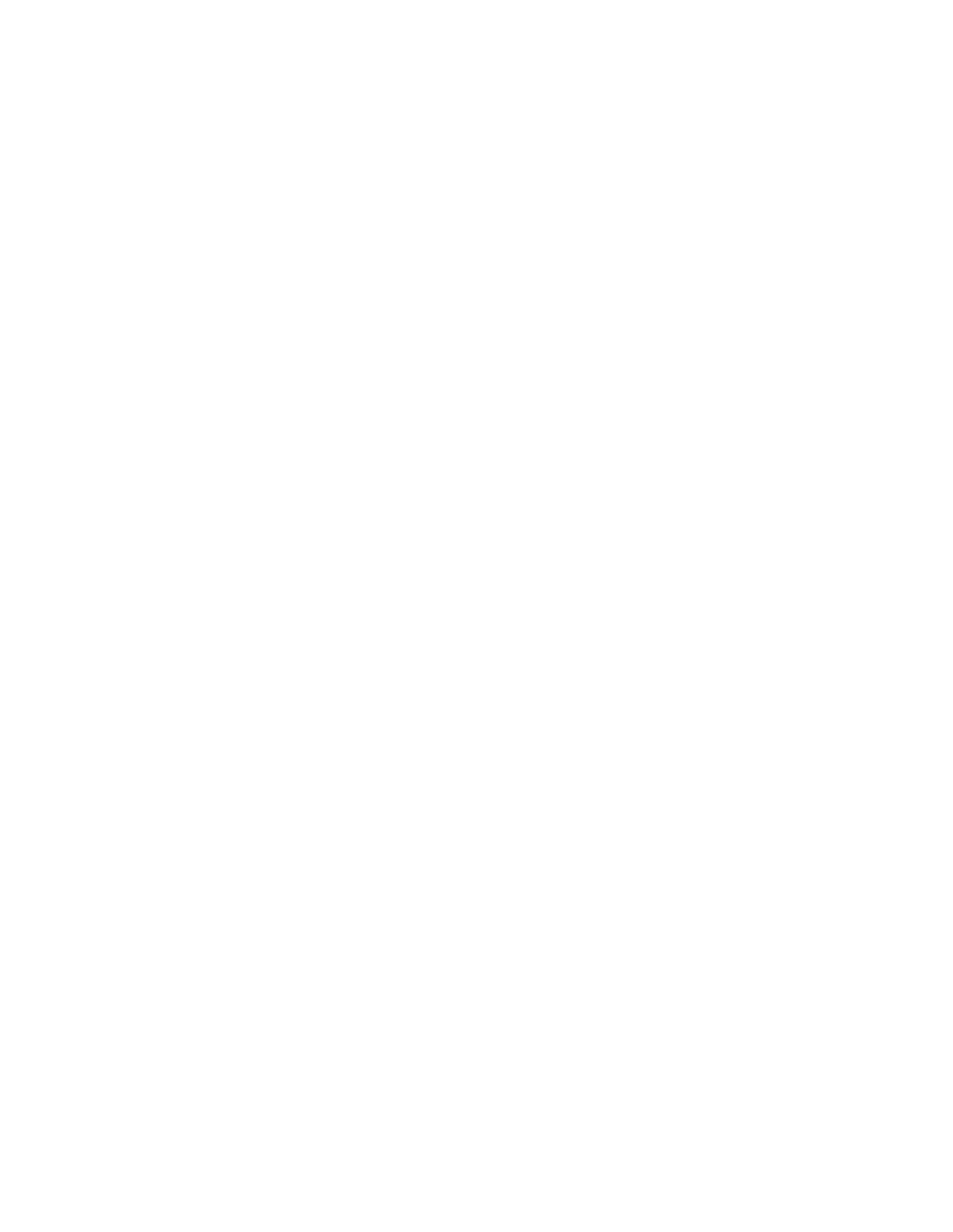#### VILLAGE OF KENMORE ADOPTED BUDGET 2015-16

|                                                           | Exhibit /<br><b>Schedule</b> | <u>Page</u>    |
|-----------------------------------------------------------|------------------------------|----------------|
|                                                           | Exhibit $A$                  | -1             |
|                                                           | Exhibit B $\ldots$           | $\overline{2}$ |
|                                                           | Exhibit $C$                  | $\overline{4}$ |
| General Fund:                                             |                              | 5<br>17        |
| <b>Community Development Fund:</b>                        |                              | 19<br>20       |
| Water Fund:                                               |                              | 21<br>23       |
| Sewer Fund:                                               |                              | 24<br>26       |
| Debt Service Fund:                                        |                              | 27<br>28       |
| Estimated Fund Balance at End of Present Fiscal Year      | Schedule 3                   | 29             |
| Estimate of Special Reserves as of January 31, 2015       | Schedule 4                   | 30             |
|                                                           |                              |                |
| Detailed Schedule of Debt Redemption and Interest Expense |                              | 37             |
|                                                           |                              | Appendix A     |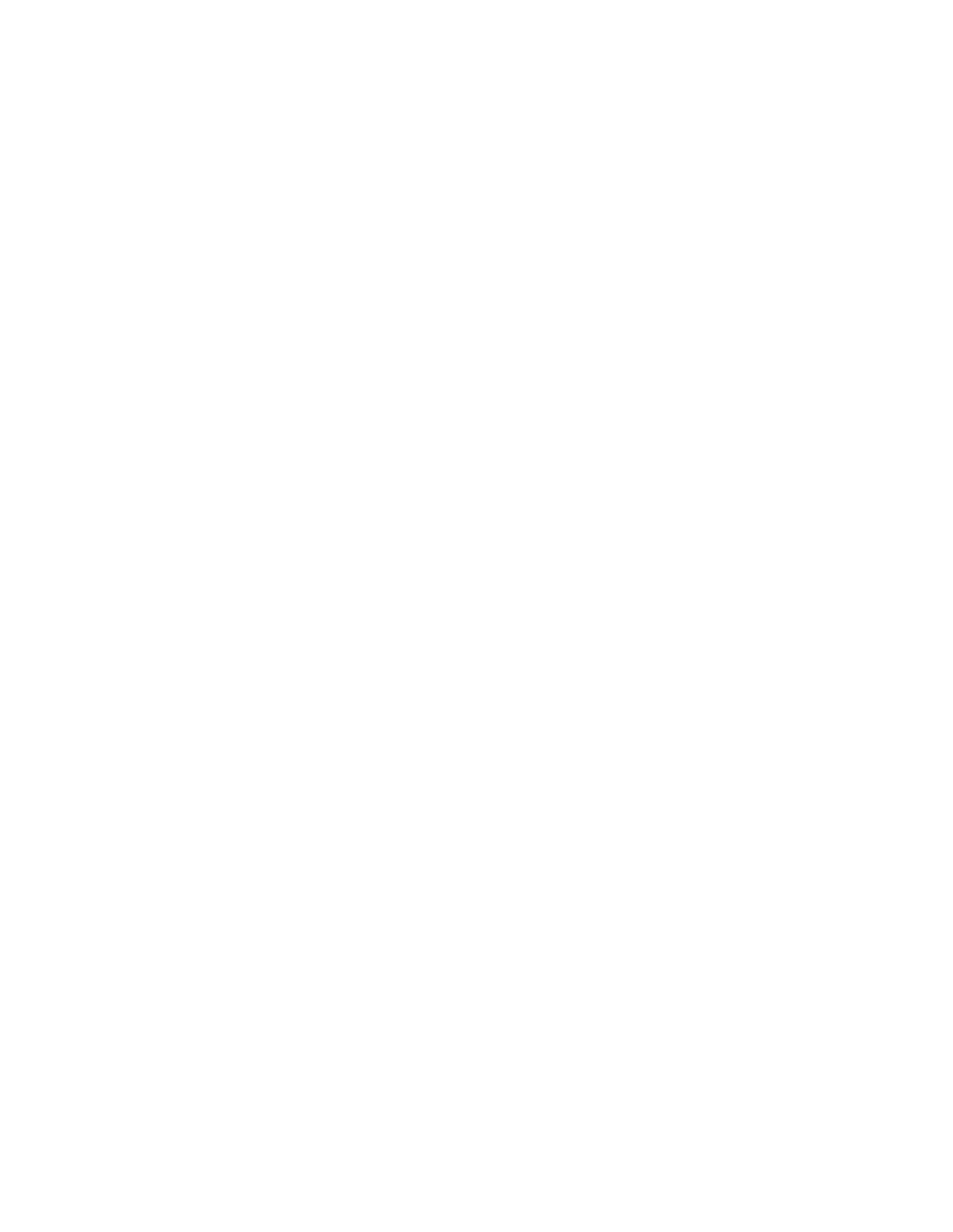## VILLAGE OF KENMORE SUMMARY OF ADOPTED BUDGET BY FUNDS ─ EXHIBIT A FOR THE FISCAL YEAR JUNE 1, 2015 TO MAY 31, 2016

|                                                       |                  | General          | Community<br>Development | Water       | <b>Sewer</b> |
|-------------------------------------------------------|------------------|------------------|--------------------------|-------------|--------------|
|                                                       | <b>Total</b>     | Fund             | Fund                     | Fund        | <b>Fund</b>  |
| <b>Budget</b>                                         |                  |                  |                          |             |              |
| Appropriations                                        | 17,002,967<br>\$ | 13,268,007<br>\$ | 367,402<br>\$            | \$1,568,307 | \$1,799,251  |
| Less:<br><b>Estimated Revenues</b><br>Other Than Real |                  |                  |                          |             |              |
| <b>Estate Taxes</b>                                   | 7,343,579        | 3,608,619        | 367,402                  | 1,568,307   | 1,799,251    |
| Appropriated Fund                                     |                  |                  |                          |             |              |
| <b>Balance</b>                                        | 635,000          | 635,000          |                          |             |              |
| <b>Total Revenue</b>                                  | 7,978,579        | 4,243,619        | 367,402                  | 1,568,307   | 1,799,251    |
| <b>Balance of Appropriations</b><br>to be raised by   |                  |                  |                          |             |              |
| Real Property Tax Levy                                | 9,024,388<br>S   | 9,024,388        | \$                       | \$          |              |

|                                          | <b>Total</b>  |    | Homestead<br><b>Base Property</b> |    | <b>Non-Homestead</b><br><b>Base Property</b> |
|------------------------------------------|---------------|----|-----------------------------------|----|----------------------------------------------|
| Homestead Local Adjusted                 |               |    |                                   |    |                                              |
| <b>Base Proportions</b>                  | 30.00%        |    | 77.0554%                          |    | 22.9446%                                     |
| Home / Non-Homestead                     |               |    |                                   |    |                                              |
| Proportion of Levy                       | 9,024,388     |    | 6,953,780                         |    | 2,070,608                                    |
| Assessed Valuation                       | \$285,273,838 |    | \$243,718,770                     |    | \$41,555,068                                 |
| Tax Rate Per \$1,000 Valuation           |               | S  | 28.5320                           | \$ | 49.8281                                      |
| Tax Rates for 2014-15                    |               | S  | 28.16                             | \$ | 50.27                                        |
| Dollar Change (per \$1,000 of valuation) |               | \$ | 0.37                              | \$ | (0.44)                                       |
| Percentage Change                        |               |    | 1.33%                             |    | $-0.87%$                                     |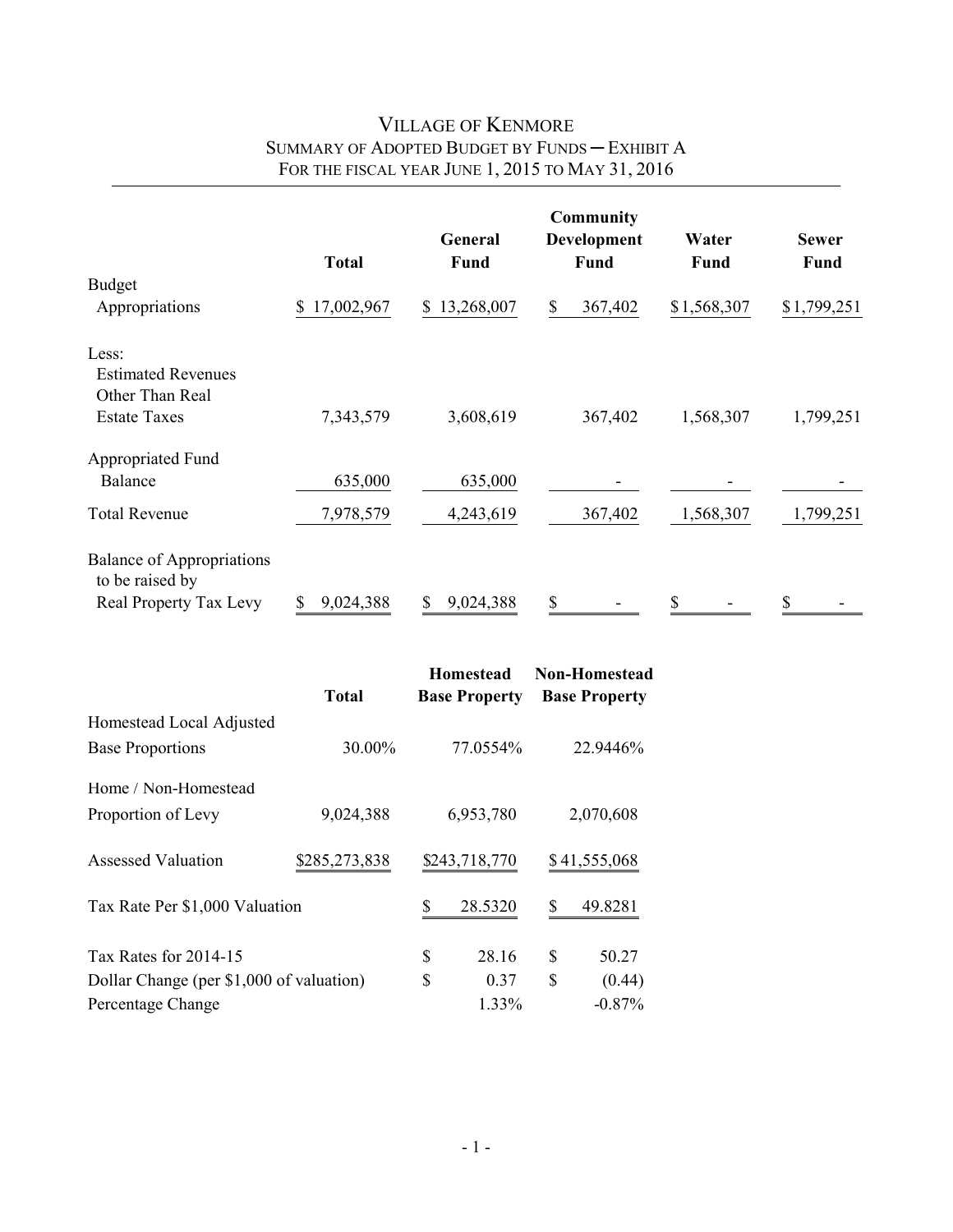|                                               | Total<br>Funds | General<br>Fund        | Community<br>Development<br>Fund | Water<br>Fund            | Sewer<br>Fund |
|-----------------------------------------------|----------------|------------------------|----------------------------------|--------------------------|---------------|
| <b>General Government Support:</b>            |                |                        |                                  |                          |               |
| <b>Board of Trustees</b>                      | \$<br>26,600   | $\mathbb{S}$<br>26,600 | \$                               | \$                       | \$            |
| Village Justice                               | 98,169         | 98,169                 |                                  |                          |               |
| Mayor                                         | 51,691         | 51,691                 |                                  |                          |               |
| Village Clerk-Treasurer                       | 457,775        | 457,775                |                                  |                          |               |
| <b>Tax Arrears Board</b>                      | 150            | 150                    |                                  |                          |               |
| Law                                           | 55,839         | 55,839                 |                                  |                          |               |
| <b>Buildings</b>                              | 93,000         | 93,000                 |                                  |                          |               |
| Central Garage                                | 447,786        | 447,786                |                                  |                          |               |
| Special Items                                 | 597,145        | 492,145                |                                  | 63,000                   | 42,000        |
|                                               | 1,828,155      | 1,723,155              |                                  | 63,000                   | 42,000        |
| <b>Public Safety:</b>                         |                |                        |                                  |                          |               |
| Police                                        | 2,797,671      | 2,797,671              |                                  |                          |               |
| On Street Parking                             | 6,900          | 6,900                  |                                  |                          |               |
| Fire Department                               | 574,289        | 574,289                |                                  |                          |               |
| <b>Control of Animals</b>                     | 26,000         | 26,000                 |                                  |                          |               |
| Safety Inspection                             | 178,386        | 178,386                |                                  |                          |               |
|                                               | 3,583,246      | 3,583,246              |                                  | $\overline{\phantom{a}}$ |               |
| <b>Transportation:</b>                        |                |                        |                                  |                          |               |
| <b>Street Administration</b>                  | 207,612        | 207,612                |                                  |                          |               |
| <b>Street Maintenance</b>                     | 397,508        | 397,508                |                                  |                          |               |
| Snow Removal                                  | 412,346        | 412,346                |                                  |                          |               |
| <b>Street Lighting</b>                        | 407,581        | 407,581                |                                  |                          |               |
| Sidewalk Maintenance                          | 13,000         | 13,000                 |                                  |                          |               |
|                                               | 1,438,047      | 1,438,047              | $\overline{\phantom{a}}$         | $\overline{\phantom{a}}$ |               |
| <b>Economic Assistance &amp; Opportunity:</b> |                |                        |                                  |                          |               |
| Publicity                                     | 24,000         | 24,000                 |                                  |                          |               |
| <b>Culture &amp; Recreation:</b>              |                |                        |                                  |                          |               |
| Youth Programs                                | 84,692         | 84,692                 |                                  |                          |               |
| Juvenile Aid                                  | 122,226        | 122,226                |                                  |                          |               |
| Historian                                     | 500            | 500                    |                                  |                          |               |
|                                               | 207,418        | 207,418                |                                  |                          |               |

#### VILLAGE OF KENMORE ADOPTED BUDGET ─ SUMMARY OF APPROPRIATIONS BY FUNDS ─ EXHIBIT B FOR THE FISCAL YEAR JUNE 1, 2015 TO MAY 31, 2016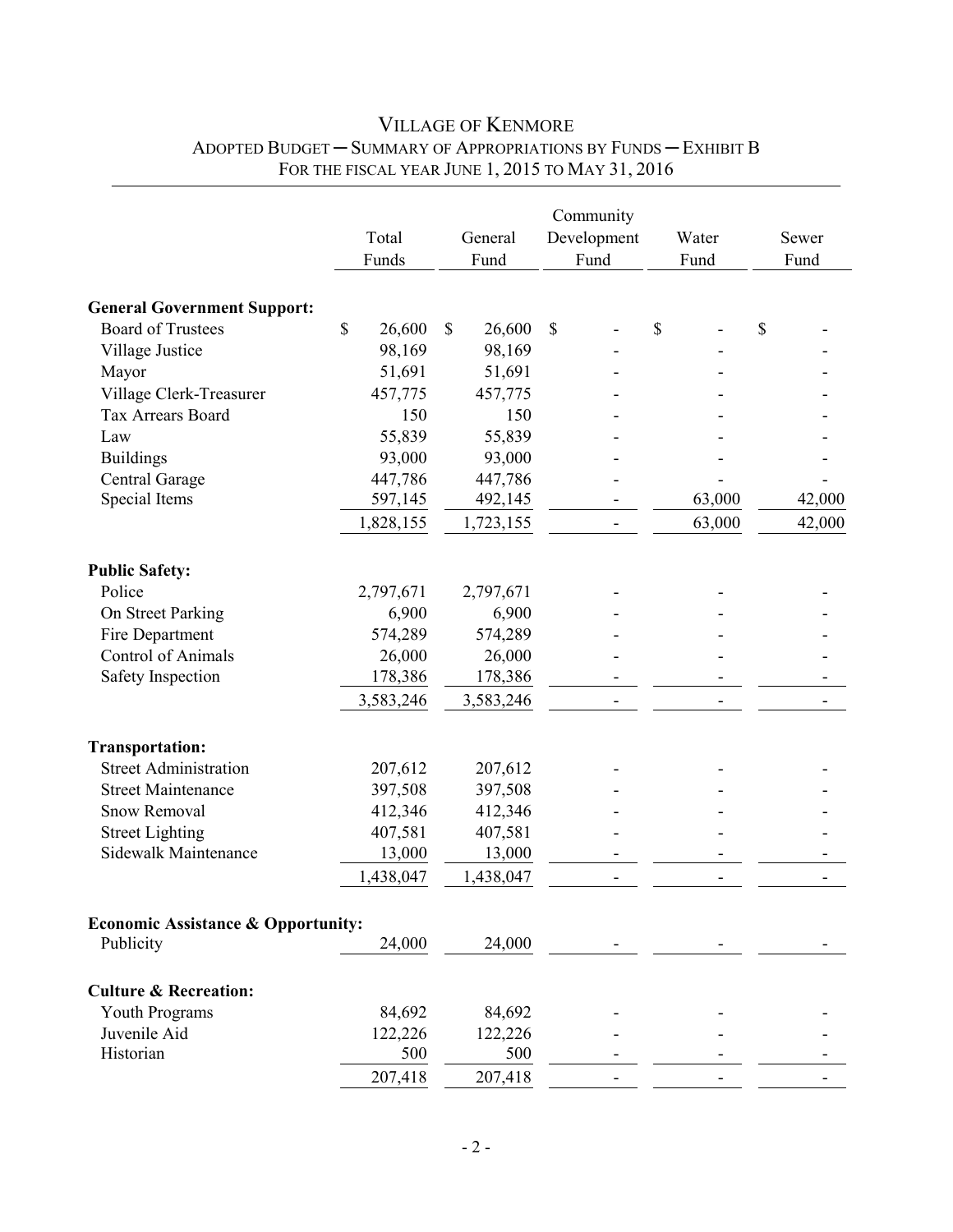|                                      | Total<br>Funds | General<br>Fund | Community<br>Development<br>Fund | Water<br>Fund | Sewer<br>Fund |
|--------------------------------------|----------------|-----------------|----------------------------------|---------------|---------------|
| Home & Community Services:           |                |                 |                                  |               |               |
| <b>Storm Sewers</b>                  | 198,908        | 198,908         |                                  |               |               |
| Refuse and Garbage                   | 1,001,786      | 1,001,786       |                                  |               |               |
| <b>Street Cleaning</b>               | 240,100        | 240,100         |                                  |               |               |
| <b>Shade Trees</b>                   | 159,197        | 159,197         |                                  |               |               |
|                                      | 1,599,991      | 1,599,991       |                                  |               |               |
| <b>Employee Benefits</b>             | 4,380,145      | 4,018,328       |                                  | 203,977       | 157,840       |
| <b>Debt Service:</b>                 |                |                 |                                  |               |               |
| <b>BAN</b> - Principal               | 279,900        | 149,400         |                                  | 103,000       | 27,500        |
| <b>BAN</b> - Interest                | 14,685         | 9,308           |                                  | 4,105         | 1,272         |
|                                      | 294,585        | 158,708         |                                  | 107,105       | 28,772        |
| <b>Interfund Transfers:</b>          |                |                 |                                  |               |               |
| General Fund                         | 60,000         |                 |                                  | 50,000        | 10,000        |
| Debt Service Fund                    | 648,722        | 515,114         |                                  | 85,154        | 48,454        |
|                                      | 708,722        | 515,114         |                                  | 135,154       | 58,454        |
| <b>Water Services:</b>               |                |                 |                                  |               |               |
| <b>Water Administration</b>          | 26,793         |                 |                                  | 26,793        |               |
| Source of Supply                     | 690,661        |                 |                                  | 690,661       |               |
| <b>Transmission and Distribution</b> | 341,617        |                 |                                  | 341,617       |               |
|                                      | 1,059,071      |                 |                                  | 1,059,071     |               |
| <b>Sewer Services:</b>               |                |                 |                                  |               |               |
| Sanitary Sewer Administration        | 73,993         |                 |                                  |               | 73,993        |
| <b>Sanitary Sewers</b>               | 1,438,192      |                 |                                  |               | 1,438,192     |
|                                      | 1,512,185      |                 |                                  |               | 1,512,185     |
| <b>Community Development:</b>        |                |                 |                                  |               |               |
| Public Works                         | 197,402        |                 | 197,402                          |               |               |
| Rehabilitation Loans & Grants        | 160,000        |                 | 160,000                          |               |               |
| Public Service                       | 10,000         |                 | 10,000                           |               |               |
|                                      | 367,402        |                 | 367,402                          |               |               |
| <b>TOTAL APPROPRIATIONS</b>          | \$17,002,967   | \$13,268,007    | 367,402<br>\$                    | \$1,568,307   | \$1,799,251   |

### VILLAGE OF KENMORE ADOPTED BUDGET ─ SUMMARY OF APPROPRIATIONS BY FUNDS ─ EXHIBIT B FOR THE FISCAL YEAR JUNE 1, 2015 TO MAY 31, 2016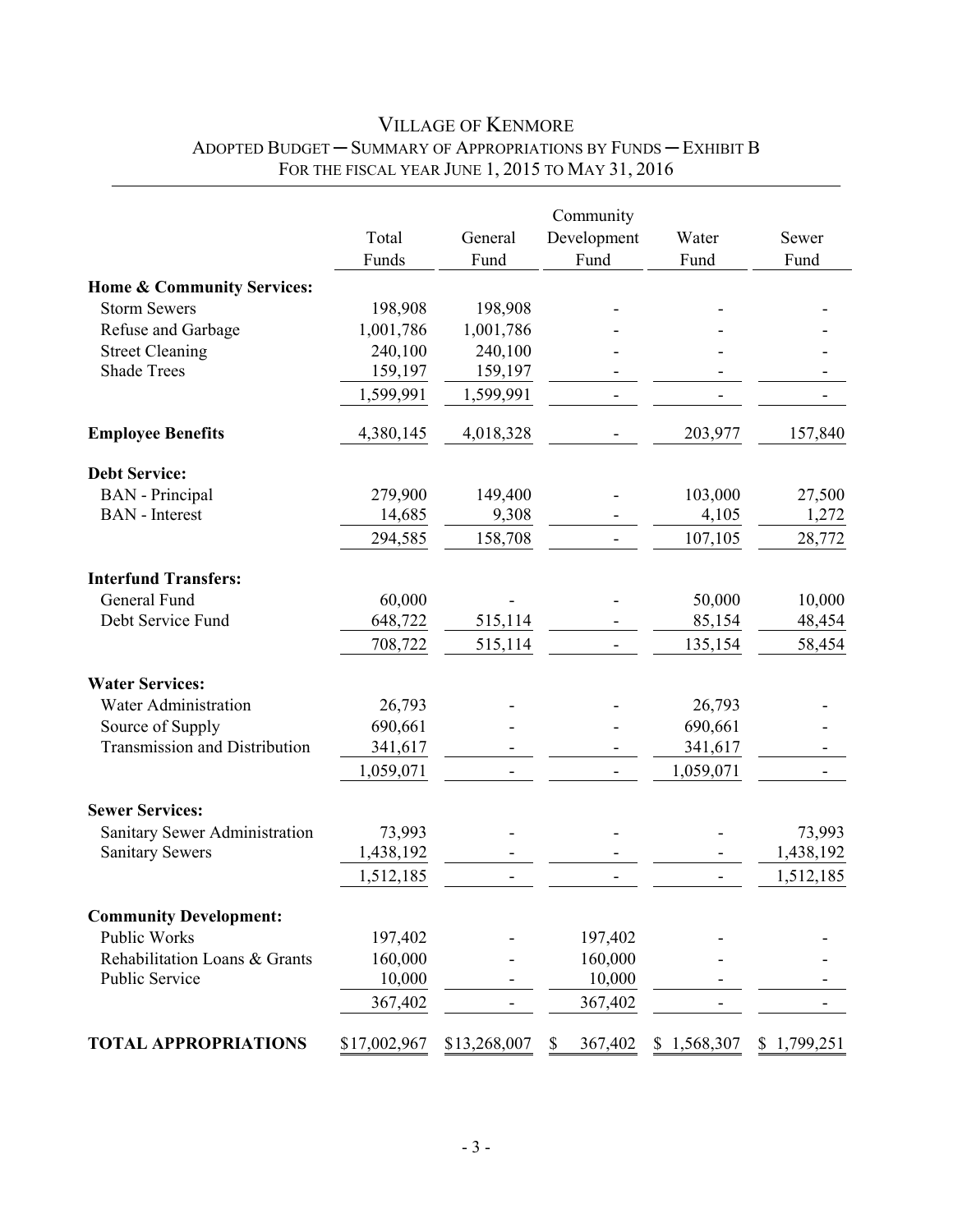| <b>VILLAGE OF KENMORE</b>                                 |
|-----------------------------------------------------------|
| SUMMARY OF ADOPTED BUDGET – DEBT SERVICE FUND – EXHIBIT C |
| FOR THE FISCAL YEAR JUNE 1, 2015 TO MAY 31, 2016          |

| <b>Budget Appropriations</b>                                                                                                                       | \$648,722          |
|----------------------------------------------------------------------------------------------------------------------------------------------------|--------------------|
| Less:<br>Estimated Revenues Other Than Real Estate Taxes<br><b>Appropriated Fund Balance</b><br><b>Total Revenue and Appropriated Fund Balance</b> | 648,722<br>648,722 |
| Balance of Appropriations to be Raised by Real Property Tax Levy                                                                                   |                    |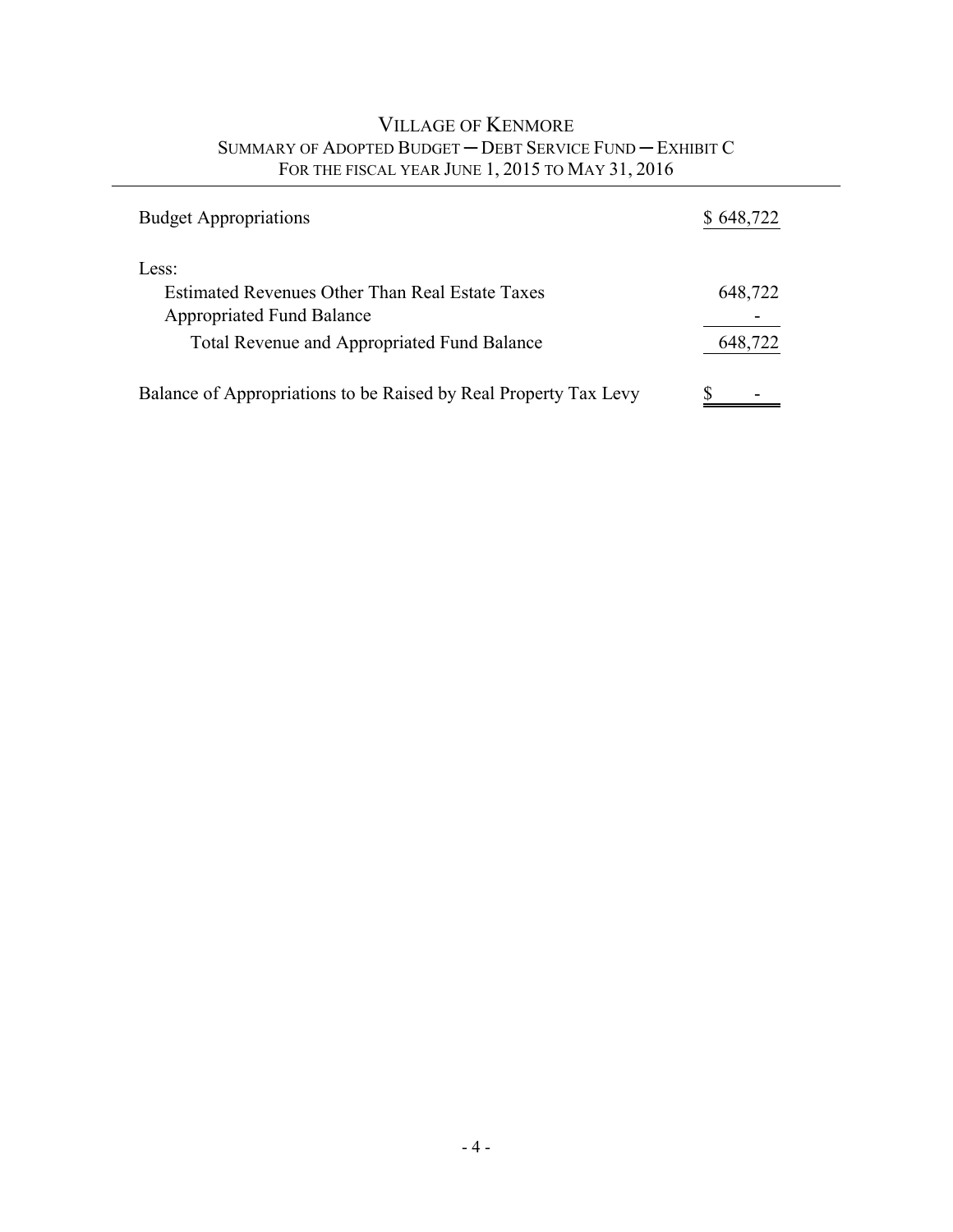| 1.1010. | <b>Board of Trustees</b><br>.100 Personal Services<br>.400 Contractual Expenses |           | \$<br>26,000 |        |
|---------|---------------------------------------------------------------------------------|-----------|--------------|--------|
|         | .429<br>Unclassified                                                            | \$<br>300 |              |        |
|         | Expense & Travel Reimbursement<br>.470                                          | 200       |              |        |
|         | .471<br>Training & Education Expense                                            | 100       |              |        |
|         | <b>Total Contractual Expenses</b>                                               |           | 600          |        |
|         | <b>Total Board of Trustees</b>                                                  |           |              | 26,600 |
| 1.1110. | <b>Village Justice</b>                                                          |           |              |        |
|         | .100 Personal Services                                                          |           | 89,669       |        |
|         | .200 Equipment                                                                  |           |              |        |
|         | Furniture & Furnishings<br>.210                                                 | 200       |              |        |
|         | .220 Office Equipment                                                           | 500       |              |        |
|         | <b>Total Equipment</b>                                                          |           | 700          |        |
|         | .400 Contractual Expenses                                                       |           |              |        |
|         | Office Supplies<br>.401                                                         | 1,500     |              |        |
|         | Dues and Subscriptions<br>.432                                                  | 2,000     |              |        |
|         | .435<br><b>Contractual Services</b>                                             | 3,000     |              |        |
|         | .436 Postage                                                                    | 1,000     |              |        |
|         | Repairs Furniture & Office Equipment<br>.457                                    | 100       |              |        |
|         | Expense & Travel Reimbursement<br>.470                                          | 200       |              |        |
|         | <b>Total Contractual Expenses</b>                                               |           | 7,800        |        |
|         | <b>Total Village Justice</b>                                                    |           |              | 98,169 |
| 1.1210. | <b>Mayor</b>                                                                    |           |              |        |
|         | .100 Personal Services                                                          |           | 44,191       |        |
|         | .200 Equipment                                                                  |           |              |        |
|         | .220 Office Equipment                                                           |           | 100          |        |
|         | .400 Contractual Expenses                                                       |           |              |        |
|         | Office Supplies<br>.401                                                         | 600       |              |        |
|         | .431<br>Telephone & Police Signals                                              | 500       |              |        |
|         | .432<br>Dues & Subscriptions                                                    | 6,000     |              |        |
|         | Expense & Travel Reimbursement<br>.470                                          | 300       |              |        |
|         | <b>Total Contractual Expenses</b>                                               |           | 7,400        |        |
|         | <b>Total Mayor</b>                                                              |           |              | 51,691 |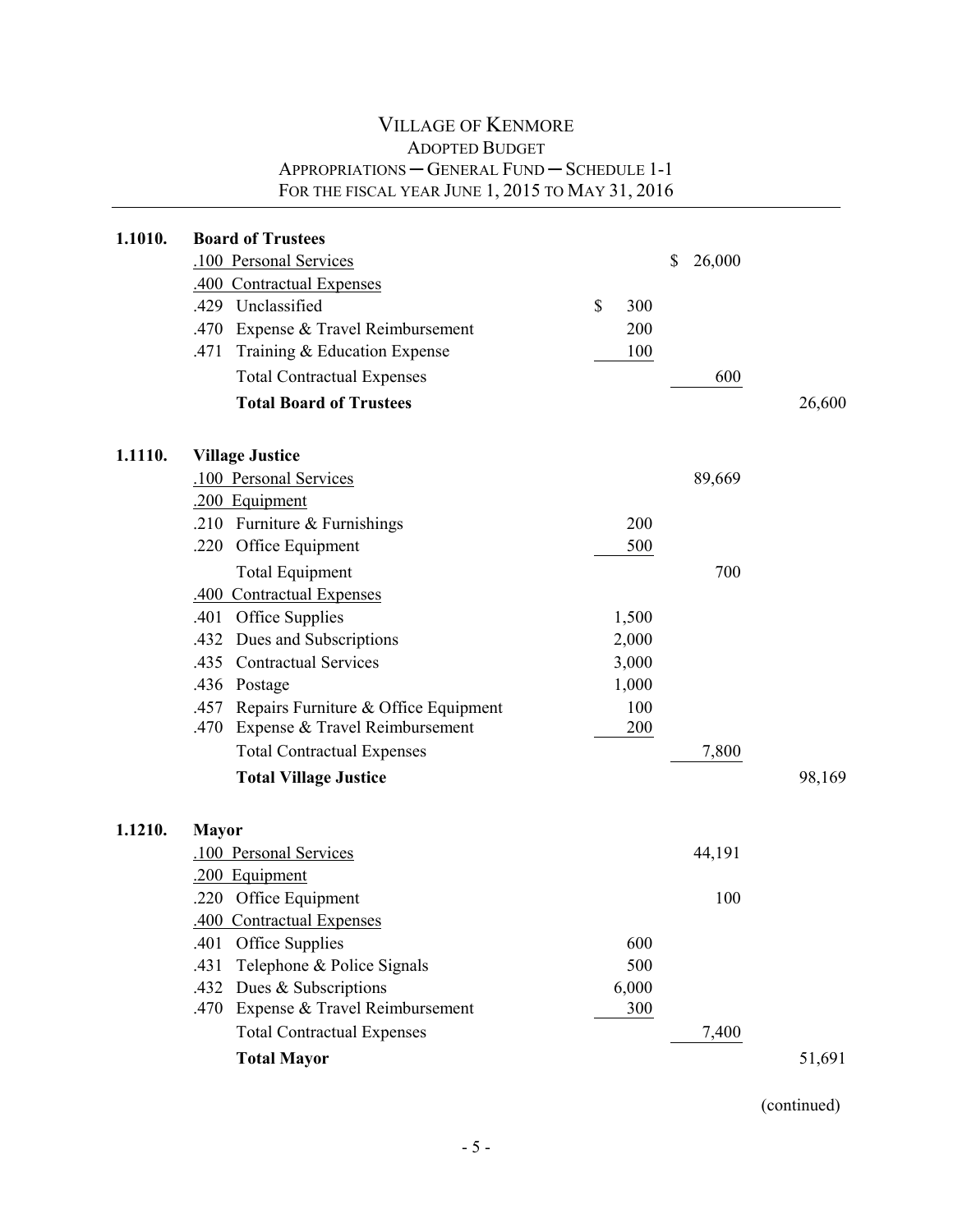| 1.1325.  | <b>Village Clerk - Treasurer</b>              |        |         |         |
|----------|-----------------------------------------------|--------|---------|---------|
|          | .000 Bond Issue and Note Expense              |        | 1,000   |         |
|          | .100 Personal Services                        |        | 344,875 |         |
|          | .200 Equipment                                |        |         |         |
|          | .220 Office Equipment                         |        | 2,000   |         |
|          | .400 Contractual Expenses                     |        |         |         |
|          | Office Supplies<br>.401                       | 7,500  |         |         |
|          | Printing & Advertising<br>.430                | 4,000  |         |         |
|          | Telephone & Police Signals<br>.431            | 7,000  |         |         |
|          | Dues & Subscriptions<br>.432                  | 600    |         |         |
|          | .434 Professional services                    | 45,000 |         |         |
|          | .435<br><b>Contractual Services</b>           | 41,000 |         |         |
|          | .436 Postage                                  | 2,700  |         |         |
|          | .457 Furniture, Fixtures and Office Equipment | 1,000  |         |         |
|          | .470 Expense & Travel Reimbursement           | 100    |         |         |
|          | .471 Training & Education Expense             | 1,000  |         |         |
|          | <b>Total Contractual Expenses</b>             |        | 109,900 |         |
|          | <b>Village Clerk - Treasurer</b>              |        |         | 457,775 |
|          |                                               |        |         |         |
|          | <b>Tax Arrears Board</b>                      |        |         |         |
| 1.1362.4 | Tax Advertising and Expense                   |        | 100     |         |
| 1.1364.4 | Expense on Property Acquired for Taxes        |        | 50      |         |
|          | <b>Total Tax Arrears Board</b>                |        |         | 150     |
|          |                                               |        |         |         |
|          |                                               |        |         |         |
| 1.1420   | Law                                           |        |         |         |
|          | .100 Personal Services                        |        | 20,339  |         |
|          | .400 Contractual Expenses:                    |        |         |         |
|          | Services & Other Expenses:                    |        |         |         |
|          | .432 Dues & Subscriptions                     | 100    |         |         |
|          | .434 Professional Services                    | 34,700 |         |         |
|          | Training & Education<br>.471                  | 700    |         |         |
|          | <b>Total Contractual Expenses</b>             |        | 35,500  |         |
|          | <b>Total Law</b>                              |        |         | 55,839  |
|          |                                               |        |         |         |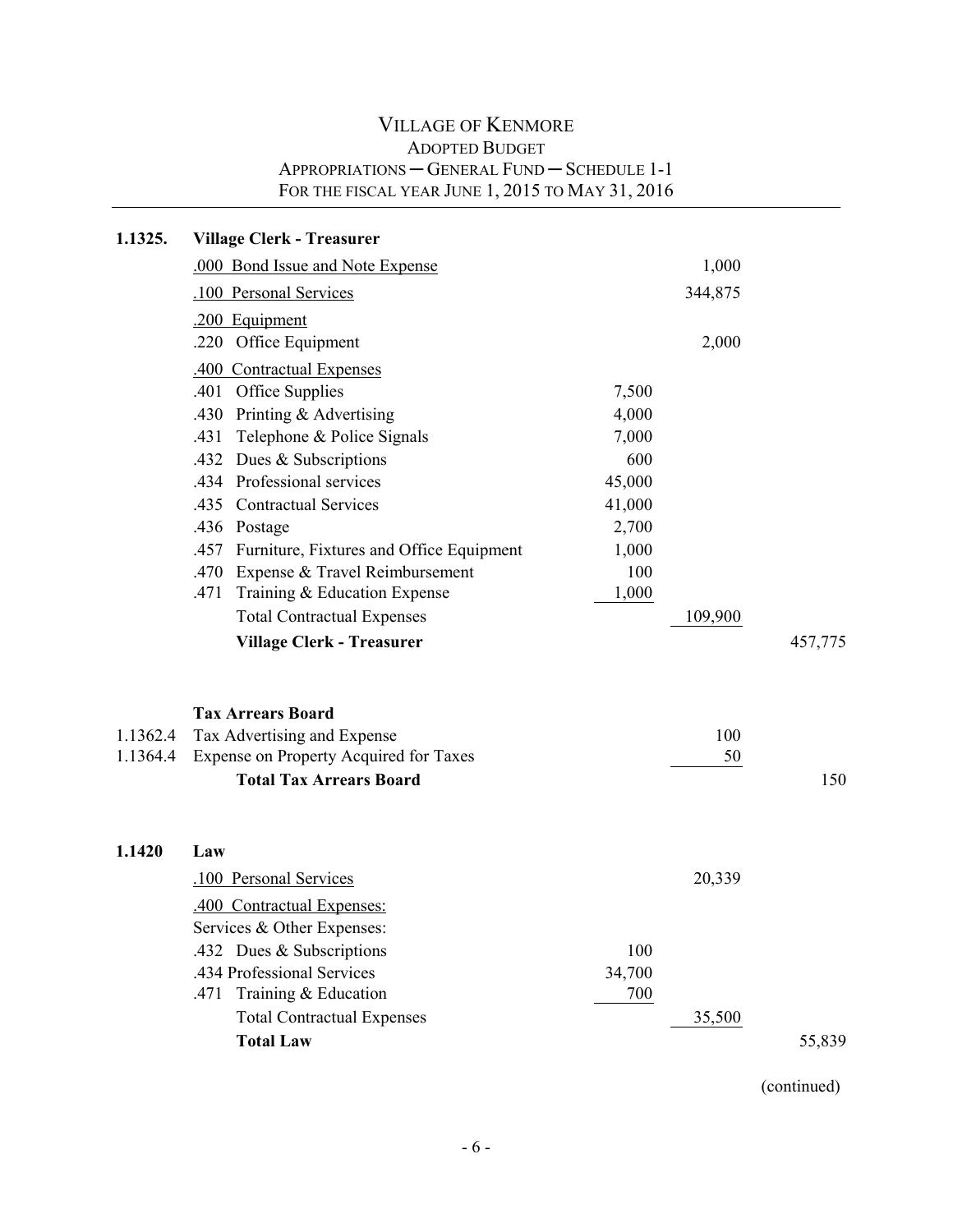| 1.1620.              | <b>Buildings</b>                                    |        |              |         |
|----------------------|-----------------------------------------------------|--------|--------------|---------|
|                      | .400 Contractual Expenses                           |        |              |         |
|                      | Municipal Lease<br>.499                             |        | 93,000       |         |
|                      | <b>Total Buildings</b>                              |        |              | 93,000  |
|                      |                                                     |        |              |         |
| 1.1640.              | <b>Central Garage</b>                               |        |              |         |
|                      | .100 Personal Services                              |        | 241,336      |         |
|                      | .200 Equipment                                      |        |              |         |
|                      | .215 Permanent Improvements                         | 22,000 |              |         |
|                      | .220<br>Office Equipment                            | 2,000  |              |         |
|                      | Other Equipment<br>.250                             | 10,000 |              |         |
|                      | <b>Total Equipment</b>                              |        | 34,000       |         |
|                      | .400 Contractual Expenses                           |        |              |         |
|                      | .401<br>Office Supplies                             | 1,000  |              |         |
|                      | Janitorial Supplies<br>.402                         | 4,000  |              |         |
|                      | <b>Landscaping Materials</b><br>.414                | 600    |              |         |
|                      | Automotive Equipment & Parts<br>.417                | 2,500  |              |         |
|                      | Building Maintenance - Materials & Supplies<br>.419 | 65,000 |              |         |
|                      | Fire Extinguishers<br>.420                          | 150    |              |         |
|                      | Telephone & Police Signals<br>.431                  | 6,600  |              |         |
|                      | <b>Contractual Services</b><br>.435                 | 3,000  |              |         |
|                      | .438 Light, Heat and Water                          | 45,000 |              |         |
|                      | .450 New Equipment Leases                           | 44,000 |              |         |
|                      | .452 Trucks & Related Equipment                     | 600    |              |         |
|                      | <b>Total Contractual Expenses</b>                   |        | 172,450      |         |
|                      | <b>Total Central Garage</b>                         |        |              | 447,786 |
|                      |                                                     |        |              |         |
| 1.1900               | <b>Special Items</b>                                |        |              |         |
|                      | 1.1910.4 Fire and Liability Insurance               |        | 161,445      |         |
| 1.1920.4<br>1.1922.4 | Dues to Associations<br>Refunds                     |        | 200<br>1,000 |         |
| 1.1930.4             | Claims                                              |        | 1,500        |         |
| 1.1990.0             | Contingent                                          |        | 273,000      |         |
| 1.1991.0             | Taylor Law - Arbitration/Negoiation Expense         |        | 55,000       |         |
|                      |                                                     |        |              |         |
|                      | <b>Total Special Items</b>                          |        |              | 492,145 |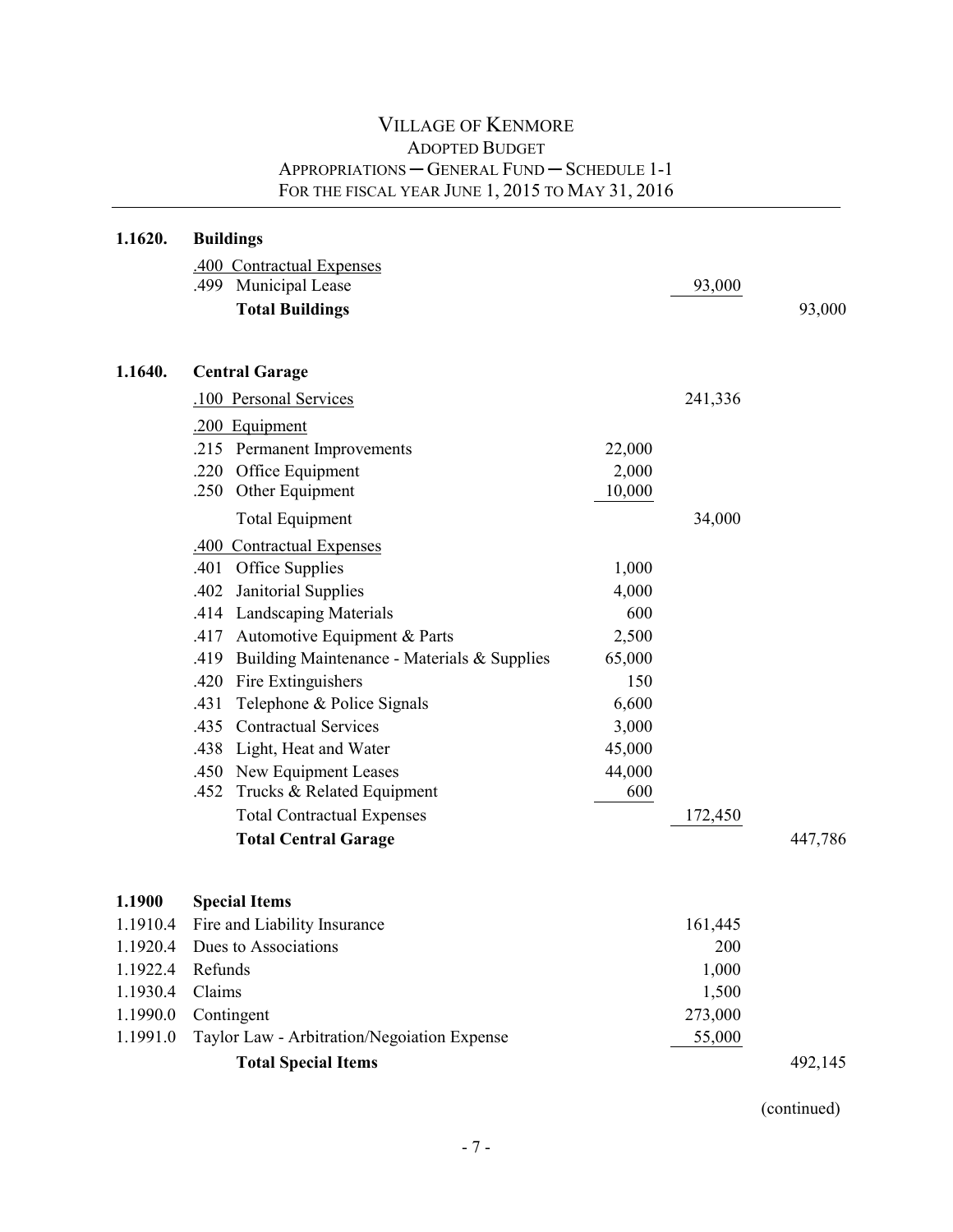| 1.3120. | Police |                                             |        |           |           |
|---------|--------|---------------------------------------------|--------|-----------|-----------|
|         |        | .100 Personal Services                      |        | 2,502,171 |           |
|         |        | .200 Equipment                              |        |           |           |
|         |        | .210 Furniture $&$ Furnishings              | 3,000  |           |           |
|         |        | .220 Office Equipment                       | 5,000  |           |           |
|         | .230   | Motor Vehicle Equipment                     | 88,000 |           |           |
|         |        | .250 Other Equipment                        | 16,500 |           |           |
|         |        | <b>Total Equipment</b>                      |        | 112,500   |           |
|         |        | .400 Contractual Expenses                   |        |           |           |
|         |        | .401 Office Supplies                        | 6,500  |           |           |
|         | .402   | Janitorial Supplies                         | 2,600  |           |           |
|         | .403   | Uniforms                                    | 8,000  |           |           |
|         | .407   | <b>Public Safety and Medical Supplies</b>   | 4,000  |           |           |
|         | .408   | <b>Range Supplies</b>                       | 2,800  |           |           |
|         |        | .414 Landscaping Materials                  | 500    |           |           |
|         |        | .416 Gasoline & Oil                         | 45,000 |           |           |
|         | .417   | Automotive Equipment & Parts                | 14,000 |           |           |
|         | .419   | Building Maintenance - Materials & Supplies | 10,500 |           |           |
|         | .429   | Unclassified                                | 4,000  |           |           |
|         | .430   | Printing & Advertising                      | 3,000  |           |           |
|         | .431   | Telephone & Police Signals                  | 14,000 |           |           |
|         |        | .432 Dues & Subscriptions                   | 1,500  |           |           |
|         |        | .435 Contractual Services:                  |        |           |           |
|         |        | Radios, Tower, Copy Machine                 |        |           |           |
|         |        | Radio Contract, Iden-O-Kit                  | 27,000 |           |           |
|         |        | .436 Postage                                | 2,200  |           |           |
|         | .438   | Light, Heat and Water                       | 15,000 |           |           |
|         | .451   | Automobiles & Related Equipment             | 7,000  |           |           |
|         | .454   | <b>Building Equipment</b>                   | 1,100  |           |           |
|         |        | .455 Public Safety Equipment                | 2,500  |           |           |
|         | .457   | Furniture, Fixtures and Office Equipment    | 700    |           |           |
|         | .470   | Expense & Travel Reimbursement              | 3,000  |           |           |
|         | .471   | Training & Education Expense                | 6,000  |           |           |
|         | .472   | Physical Exams and Blood Tests              | 1,200  |           |           |
|         | .473   | Prisoner Care and Meals                     | 900    |           |           |
|         |        | <b>Total Contractual Expenses</b>           |        | 183,000   |           |
|         |        | <b>Total Police</b>                         |        |           | 2,797,671 |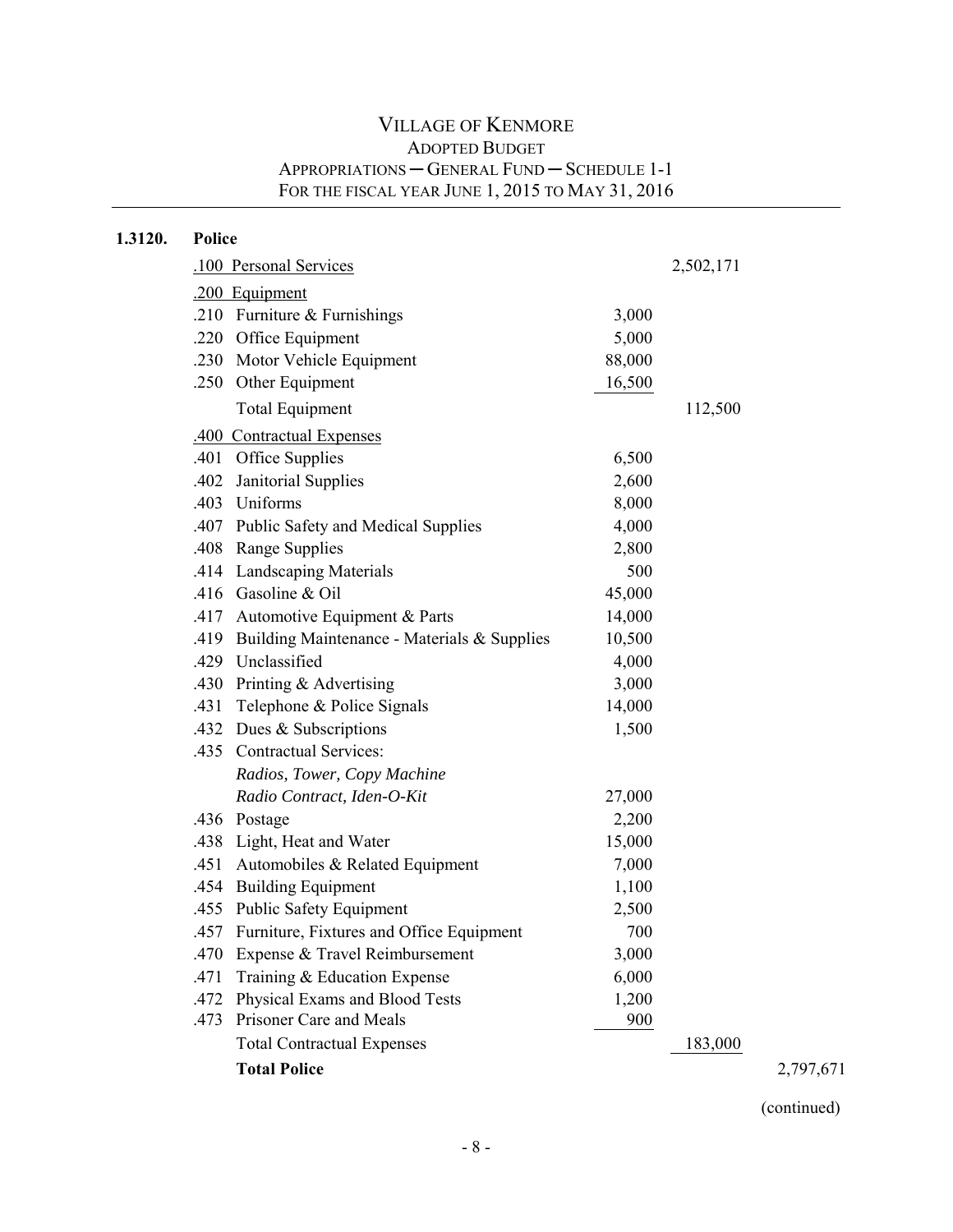| 1.3320. | <b>On Street Parking</b><br>.100 Personal Services<br>.400 Contractual Expenses |                | 3,000   |       |
|---------|---------------------------------------------------------------------------------|----------------|---------|-------|
|         | Parking Meter Material & Supplies<br>.411<br>.438 Light and Heat                | 1,000<br>2,900 |         |       |
|         | <b>Total Contractual Expenses</b>                                               |                | 3,900   |       |
|         | <b>Total On Street Parking</b>                                                  |                |         | 6,900 |
| 1.3410. | <b>Fire Department</b>                                                          |                |         |       |
|         | .100 Personal Services                                                          |                | 349,389 |       |
|         | .200 Equipment                                                                  |                |         |       |
|         | .215 Permanent Improvements                                                     | 7,000          |         |       |
|         | .220 Office Equipment                                                           | 400            |         |       |
|         | .250 Other Equipment                                                            | 400            |         |       |
|         | .260 Public Safety Equipment                                                    | 25,000         |         |       |
|         | <b>Total Equipment</b>                                                          |                | 32,800  |       |
|         | .400 Contractual Expenses                                                       |                |         |       |
|         | Office Supplies<br>.401                                                         | 1,500          |         |       |
|         | Janitorial Supplies<br>.402                                                     | 1,500          |         |       |
|         | Uniforms<br>.403                                                                | 1,000          |         |       |
|         | Recharge - Extinguishers, Oxygen & Air Tanks<br>.407                            | 5,000          |         |       |
|         | <b>Landscaping Materials</b><br>.414                                            | 600            |         |       |
|         | .416 Gasoline & Oil                                                             | 13,500         |         |       |
|         | .417<br>Automotive Equipment & Parts                                            | 5,000          |         |       |
|         | Building Maintenance - Materials & Supplies<br>.419                             | 8,000          |         |       |
|         | .431<br>Telephone & Police Signals                                              | 3,500          |         |       |
|         | .432 Dues & Subscriptions                                                       | 250            |         |       |
|         | <b>Contractual Services:</b><br>.435                                            |                |         |       |
|         | Volunteer Fireman                                                               | 94,250         |         |       |
|         | 436 Postage                                                                     | 100            |         |       |
|         | .438 Light, Heat and Water                                                      | 19,000         |         |       |
|         | Automobiles & Related Equipment<br>.451                                         | 500            |         |       |
|         | .452<br>Trucks and Related Equipment                                            | 6,500          |         |       |
|         | Other Motorized Equipment<br>.453                                               | 400            |         |       |
|         | Public Safety Equipment<br>.455                                                 | 14,000         |         |       |
|         | .457<br><b>Equipment Repairs</b>                                                | 4,000          |         |       |
|         | Expense & Travel Reimbursement<br>.470                                          | 4,000          |         |       |
|         |                                                                                 |                |         |       |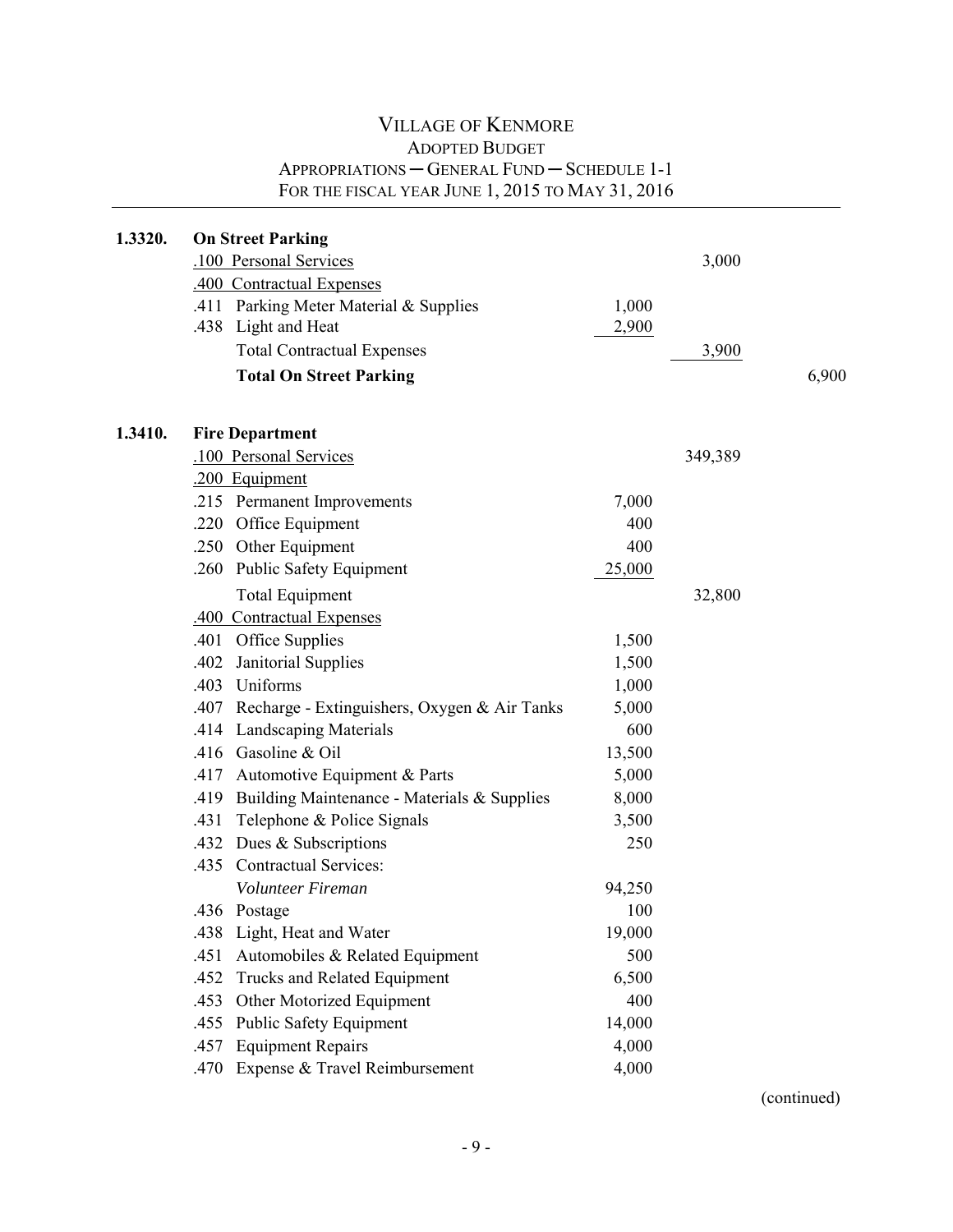|         | Training & Education Expense<br>.471<br>Physical Exams and Blood Tests<br>.472<br><b>Total Contractual Expenses</b><br><b>Total Fire Department</b>                                                                                                                                                                                                                                                                                                      | 3,000<br>6,500                                                                            | 192,100 | 574,289 |
|---------|----------------------------------------------------------------------------------------------------------------------------------------------------------------------------------------------------------------------------------------------------------------------------------------------------------------------------------------------------------------------------------------------------------------------------------------------------------|-------------------------------------------------------------------------------------------|---------|---------|
| 1.3510. | <b>Control of Animals</b>                                                                                                                                                                                                                                                                                                                                                                                                                                |                                                                                           |         |         |
|         | .400 Contractual Expenses<br>.435 Contractual Services<br>Rodent Control<br>.479<br><b>Total Control of Animals</b>                                                                                                                                                                                                                                                                                                                                      | 1,000<br>25,000                                                                           | 26,000  | 26,000  |
| 1.3620. | <b>Safety Inspection</b><br>.100 Personal Services                                                                                                                                                                                                                                                                                                                                                                                                       |                                                                                           | 138,293 |         |
|         | .400 Contractual Expenses<br>.401 Office Supplies<br>Uniforms<br>.403<br>Gasoline & Oil<br>.416<br>Automotive Equipment & Parts<br>.417<br>Telephone & Police Signals<br>.431<br>Dues & Subscriptions<br>.432<br>Professional Services<br>.434<br>.435<br><b>Contractual Services</b><br>.436 Postage<br>.470<br>Expense & Travel Reimbursement<br>.471<br>Training & Education Expense<br><b>Total Contractual Expenses</b><br><b>Safety Inspection</b> | 650<br>150<br>1,000<br>700<br>1,000<br>5,493<br>4,600<br>15,000<br>500<br>1,000<br>10,000 | 40,093  | 178,386 |
| 1.5010. | <b>Street Administration</b>                                                                                                                                                                                                                                                                                                                                                                                                                             |                                                                                           |         |         |
|         | .100 Personal Services<br>.400 Contractual Expenses<br>Office Supplies<br>.401                                                                                                                                                                                                                                                                                                                                                                           | 500                                                                                       | 162,912 |         |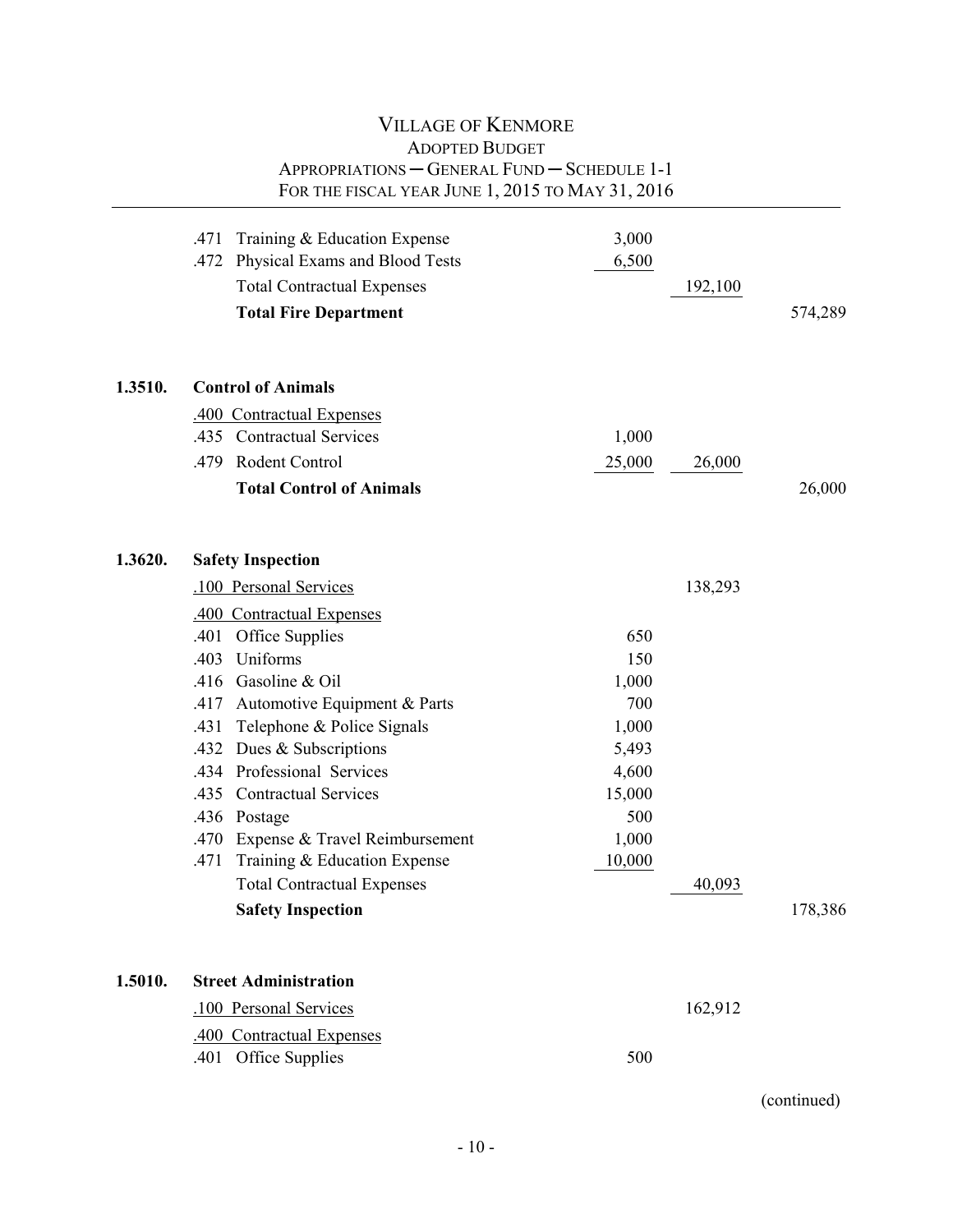|         |      | <b>ADOPTED BUDGET</b>                            |        |         |         |
|---------|------|--------------------------------------------------|--------|---------|---------|
|         |      | APPROPRIATIONS - GENERAL FUND - SCHEDULE 1-1     |        |         |         |
|         |      | FOR THE FISCAL YEAR JUNE 1, 2015 TO MAY 31, 2016 |        |         |         |
|         |      | .407 Public Safety and Medical Supplies          | 4,000  |         |         |
|         | .416 | Gasoline & Oil                                   | 20,000 |         |         |
|         | .417 | Automotive Equipment & Parts                     | 600    |         |         |
|         | .432 | Dues & Subscriptions                             | 100    |         |         |
|         |      | .434 Professional Services                       | 4,000  |         |         |
|         | .451 | Automobiles & Related Equipment                  | 400    |         |         |
|         | .455 | Public Safety Equipment-Radio                    | 500    |         |         |
|         | .470 | Expense & Travel Reimbursement                   | 1,500  |         |         |
|         | .471 | Training & Education Expense                     | 600    |         |         |
|         | .472 | Physical Exams and Blood Tests                   | 2,500  |         |         |
|         | .473 | DEC Compliance Order                             | 10,000 |         |         |
|         |      | <b>Total Contractual Expenses</b>                |        | 44,700  |         |
|         |      | <b>Total Street Administration</b>               |        |         | 207,612 |
|         |      |                                                  |        |         |         |
|         |      |                                                  |        |         |         |
| 1.5110. |      | <b>Street Maintenance</b>                        |        |         |         |
|         |      | .100 Personal Services                           |        | 259,508 |         |
|         |      | .200 Equipment                                   |        |         |         |
|         | .260 | <b>Public Safety Equipment</b>                   |        | 500     |         |
|         |      | .400 Contractual Expenses                        |        |         |         |
|         | .403 | Uniforms                                         | 700    |         |         |
|         | .404 | Water Pipes and Supplies                         | 1,000  |         |         |
|         | .406 | Sewer Pipes and Supplies                         | 1,000  |         |         |
|         | .413 | Resurfacing Materials - Bituminous Mixture       | 80,000 |         |         |
|         | .416 | Gasoline & Oil                                   | 21,800 |         |         |
|         |      | .417 Automotive Equipment & Parts                | 20,000 |         |         |
|         | .429 | Unclassified                                     | 1,000  |         |         |
|         | .435 | <b>Contractual Services</b>                      | 2,000  |         |         |
|         | .452 | Trucks and Related Equipment                     | 10,000 |         |         |
|         |      | <b>Total Contractual Expenses</b>                |        | 137,500 |         |
|         |      | <b>Street Maintenance</b>                        |        |         | 397,508 |
|         |      |                                                  |        |         |         |
|         |      |                                                  |        |         |         |

VILLAGE OF KENMORE

#### **1.5142. Snow Removal**

.100 Personal Services 282,110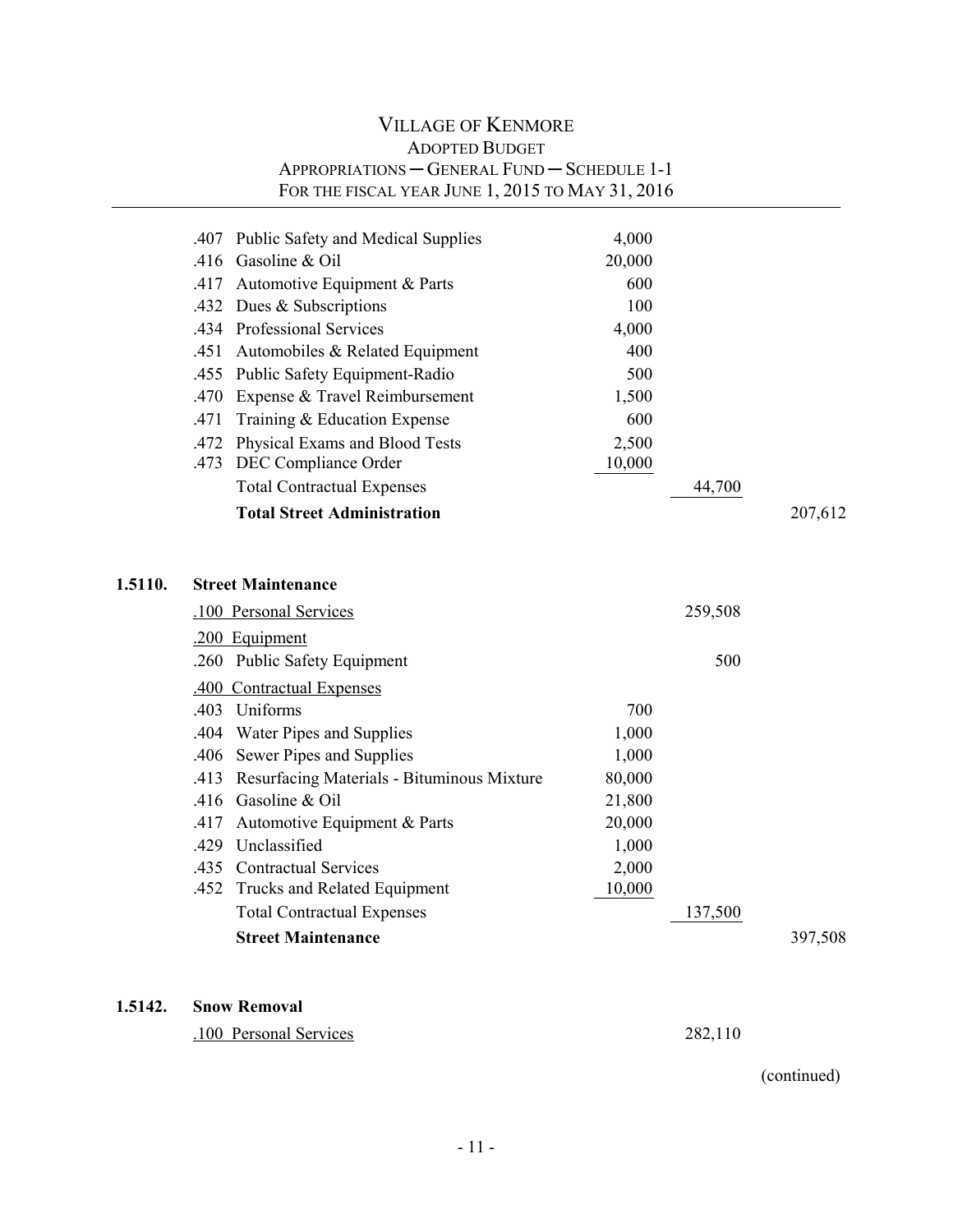|         | .400 Contractual Expenses<br>.415 Chemicals - Rock Salt<br>.416<br>Gasoline & Oil<br>Automotive Equipment & Parts<br>.417<br>.435 Contractual Services<br>.452 Trucks and Related Equipment<br><b>Total Contractual Expenses</b><br><b>Total Snow Removal</b>                                                                                                                                                                                                                                      | 90,000<br>17,736<br>14,000<br>200<br>8,300                                          | 130,236           | 412,346 |
|---------|----------------------------------------------------------------------------------------------------------------------------------------------------------------------------------------------------------------------------------------------------------------------------------------------------------------------------------------------------------------------------------------------------------------------------------------------------------------------------------------------------|-------------------------------------------------------------------------------------|-------------------|---------|
| 1.5182. | <b>Street Lighting</b><br>.100 Personal Services<br>.400 Contractual Expenses<br>.403 Uniforms<br><b>Light Standard Material</b><br>.410<br><b>Street Sign Materials and Supplies</b><br>.412<br>.416 Gasoline & Oil<br>.417 Automotive Equipment & Parts<br>.435 Contractual Services<br>.438 Light and Heat<br>.452 Trucks and Related Equipment<br>.456 Trucks & Related Equipment<br>Training & Education Expense<br>.471<br><b>Total Contractual Expenses</b><br><b>Total Street Lighting</b> | 100<br>8,000<br>11,000<br>5,881<br>1,000<br>225<br>320,000<br>1,000<br>3,000<br>300 | 57,075<br>350,506 | 407,581 |
|         | 1.5410A. Sidewalk Maintenance<br>.100 Personal Services                                                                                                                                                                                                                                                                                                                                                                                                                                            |                                                                                     | 3,000             |         |
|         | .400 Contractual Expenses<br><b>Contractual Expenses</b><br>.435                                                                                                                                                                                                                                                                                                                                                                                                                                   |                                                                                     | 10,000            |         |
|         | <b>Total Sidewalk Maintenance</b>                                                                                                                                                                                                                                                                                                                                                                                                                                                                  |                                                                                     |                   | 13,000  |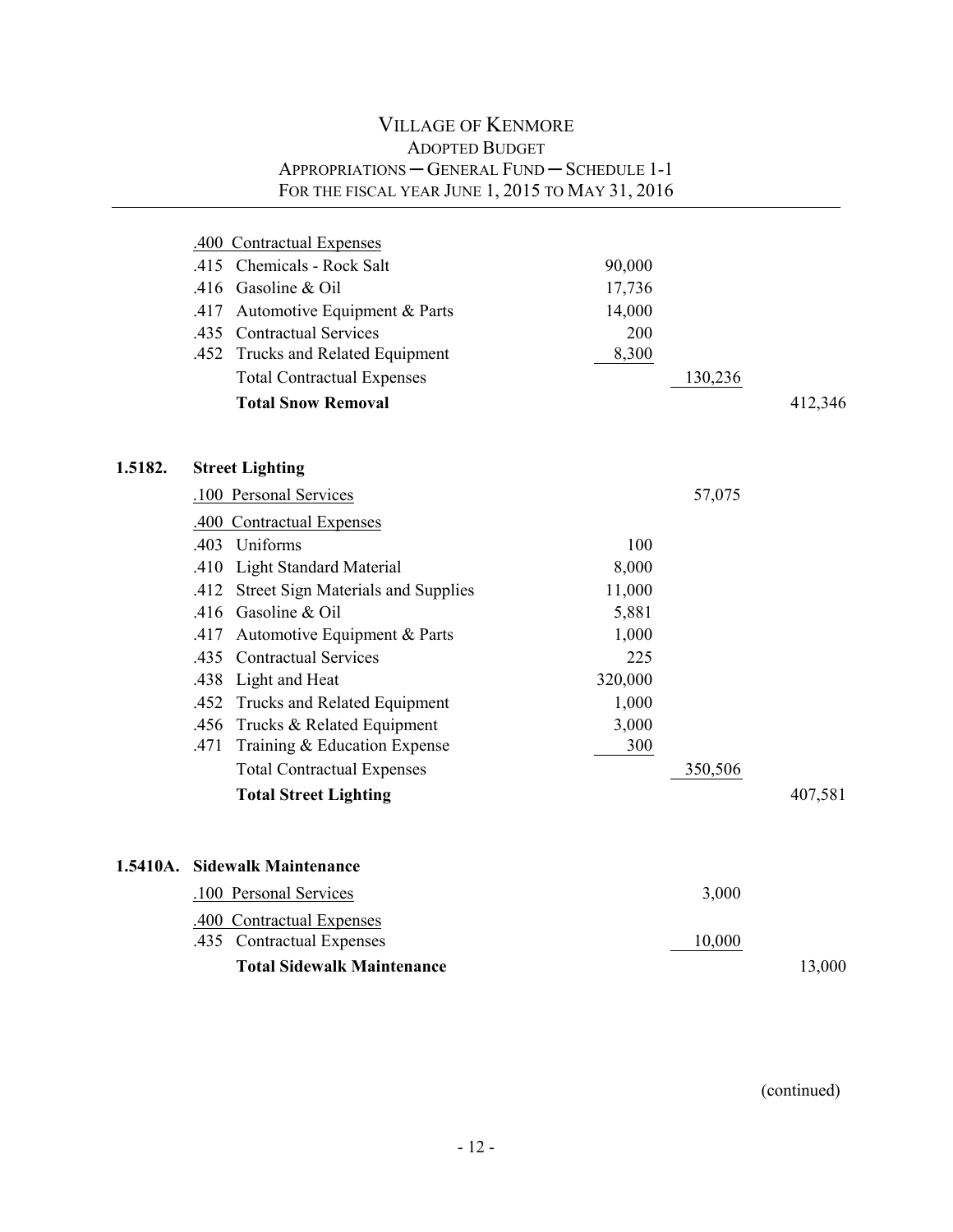| 1.6410. | <b>Publicity</b>                                    |        |         |             |
|---------|-----------------------------------------------------|--------|---------|-------------|
|         | .100 Personal Services                              |        | 15,000  |             |
|         | .400 Contractual Expenses                           |        |         |             |
|         | Building Maintenance - Materials & Supplies<br>.419 | 5,000  |         |             |
|         | .430 Printing $&$ Advertising                       | 1,000  |         |             |
|         | <b>Farmers Market</b><br>.431                       | 1,000  |         |             |
|         | .435 Contractual Expenses                           | 2,000  |         |             |
|         | <b>Total Contractual Expenses</b>                   |        | 9,000   |             |
|         | <b>Total Publicity</b>                              |        |         | 24,000      |
| 1.7310. | <b>Youth Programs</b>                               |        |         |             |
|         | .100 Personal Services                              |        | 50,192  |             |
|         |                                                     |        |         |             |
|         | .200 Equipment<br>.210 Furniture & Furnishings      | 200    |         |             |
|         | .215 Permanent Improvements                         | 1,000  |         |             |
|         | .250 Other Equipment                                | 1,000  |         |             |
|         | .260 Public Safety Equipment                        | 100    |         |             |
|         | <b>Total Equipment</b>                              |        | 2,300   |             |
|         | .400 Contractual Expenses                           |        |         |             |
|         | Janitorial Supplies<br>.402                         | 2,400  |         |             |
|         | .414 Landscaping                                    | 100    |         |             |
|         | Building Maintenance - Materials & Supplies<br>.419 | 3,000  |         |             |
|         | Unclassified<br>.429                                | 3,000  |         |             |
|         | Telephone<br>.431                                   | 800    |         |             |
|         | .438 Light and Heat                                 | 22,900 |         |             |
|         | <b>Total Contractual Expenses</b>                   |        | 32,200  |             |
|         | <b>Total Youth Programs</b>                         |        |         | 84,692      |
| 1.7311. | <b>Juvenile Aid</b>                                 |        |         |             |
|         | .100 Personal Services                              |        | 111,946 |             |
|         | .400 Contractual Expenses                           |        |         |             |
|         | Office Supplies<br>.401                             | 1,200  |         |             |
|         | Unclassified - DARE<br>.429                         | 1,500  |         |             |
|         | Telephone & Police Signals<br>.431                  | 2,600  |         |             |
|         | Rentals<br>.433                                     | 2,180  |         |             |
|         |                                                     |        |         | (continued) |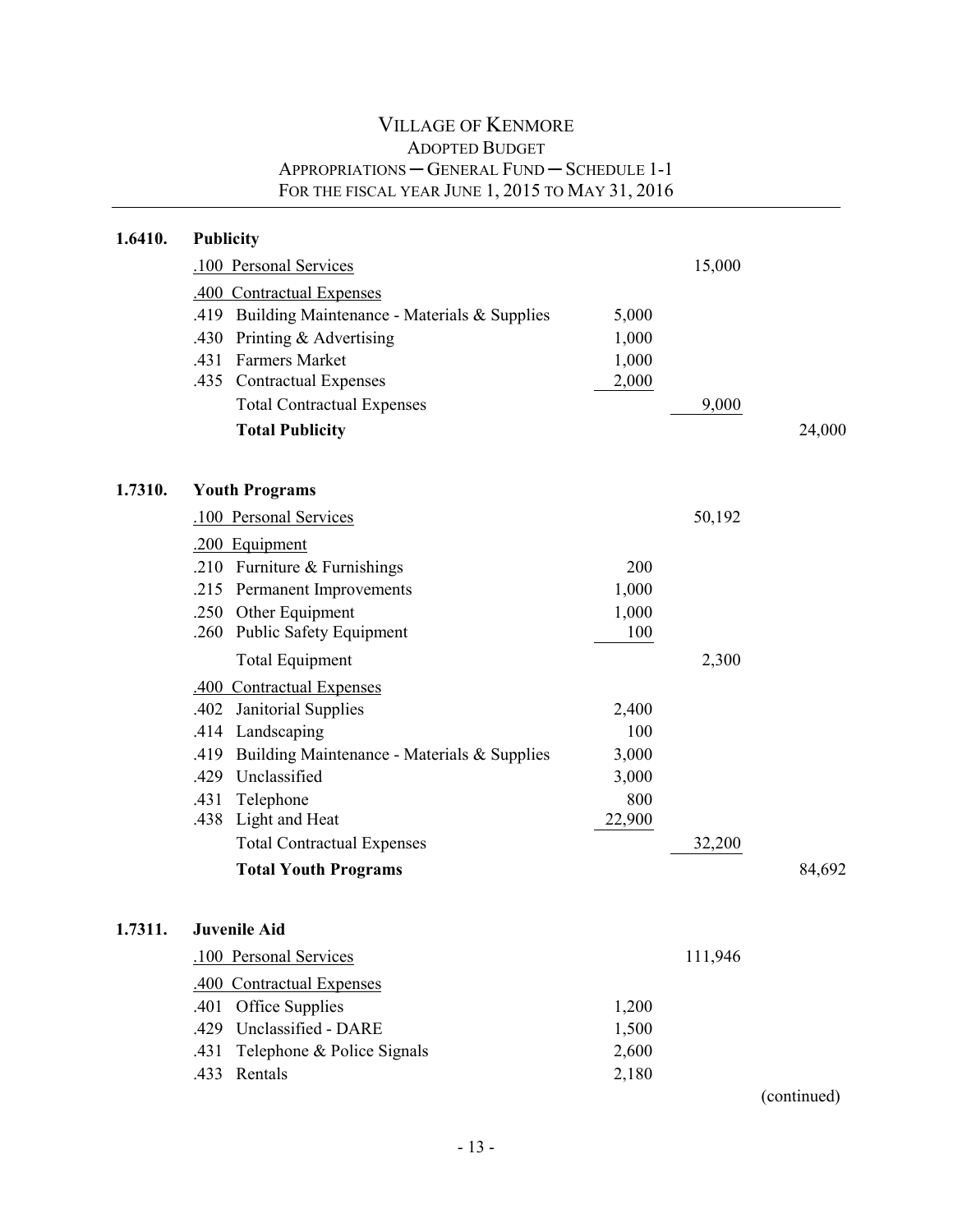|         | .435 Contractual Services                      | 600     |         |           |
|---------|------------------------------------------------|---------|---------|-----------|
|         | .457<br>Repairs Furniture and Office Equipment | 450     |         |           |
|         | Expense & Travel Reimbursement<br>.470         | 750     |         |           |
|         | Training & Education Expense<br>.471           | 1,000   |         |           |
|         | <b>Total Contractual Expenses</b>              |         | 10,280  |           |
|         | <b>Total Juvenile Aid</b>                      |         |         | 122,226   |
| 1.7510. | <b>Historian</b>                               |         |         |           |
|         | .400 Contractual Expenses                      |         |         |           |
|         | Printing & Advertising<br>.430                 |         | 500     |           |
|         | <b>Total Historian</b>                         |         |         | 500       |
| 1.8140. | <b>Storm Sewers</b>                            |         |         |           |
|         | .100 Personal Services                         |         | 179,203 |           |
|         | .400 Contractual Expenses                      |         |         |           |
|         | .406 Sewer Pipes and Supplies                  | 3,000   |         |           |
|         | .416<br>Gasoline & Oil                         | 5,105   |         |           |
|         | Automotive Equipment & Parts<br>.417           | 1,000   |         |           |
|         | .434 Professional Services                     | 200     |         |           |
|         | .435 Contractual Services                      | 10,000  |         |           |
|         | .452<br>Trucks & Related Equipment             | 400     |         |           |
|         | <b>Total Contractual Expenses</b>              |         | 19,705  |           |
|         | <b>Total Storm Sewers</b>                      |         |         | 198,908   |
| 1.8160. | <b>Refuse and Garbage</b>                      |         |         |           |
|         | .100 Personal Services                         |         | 545,418 |           |
|         | .400 Contractual Expenses                      |         |         |           |
|         | .403 Uniforms                                  | 1,000   |         |           |
|         | .416 Gasoline & Oil                            | 11,868  |         |           |
|         | Automotive Equipment & Parts<br>.417           | 30,000  |         |           |
|         | .429<br>Unclassified                           | 5,500   |         |           |
|         | <b>Professional Services</b><br>.434           | 1,000   |         |           |
|         | <b>Contractual Services</b><br>.435            | 398,000 |         |           |
|         | .452<br>Trucks & Related Equipment             | 9,000   |         |           |
|         | <b>Total Contractual Expenses</b>              |         | 456,368 |           |
|         | <b>Total Refuse and Garbage</b>                |         |         | 1,001,786 |
|         |                                                |         |         |           |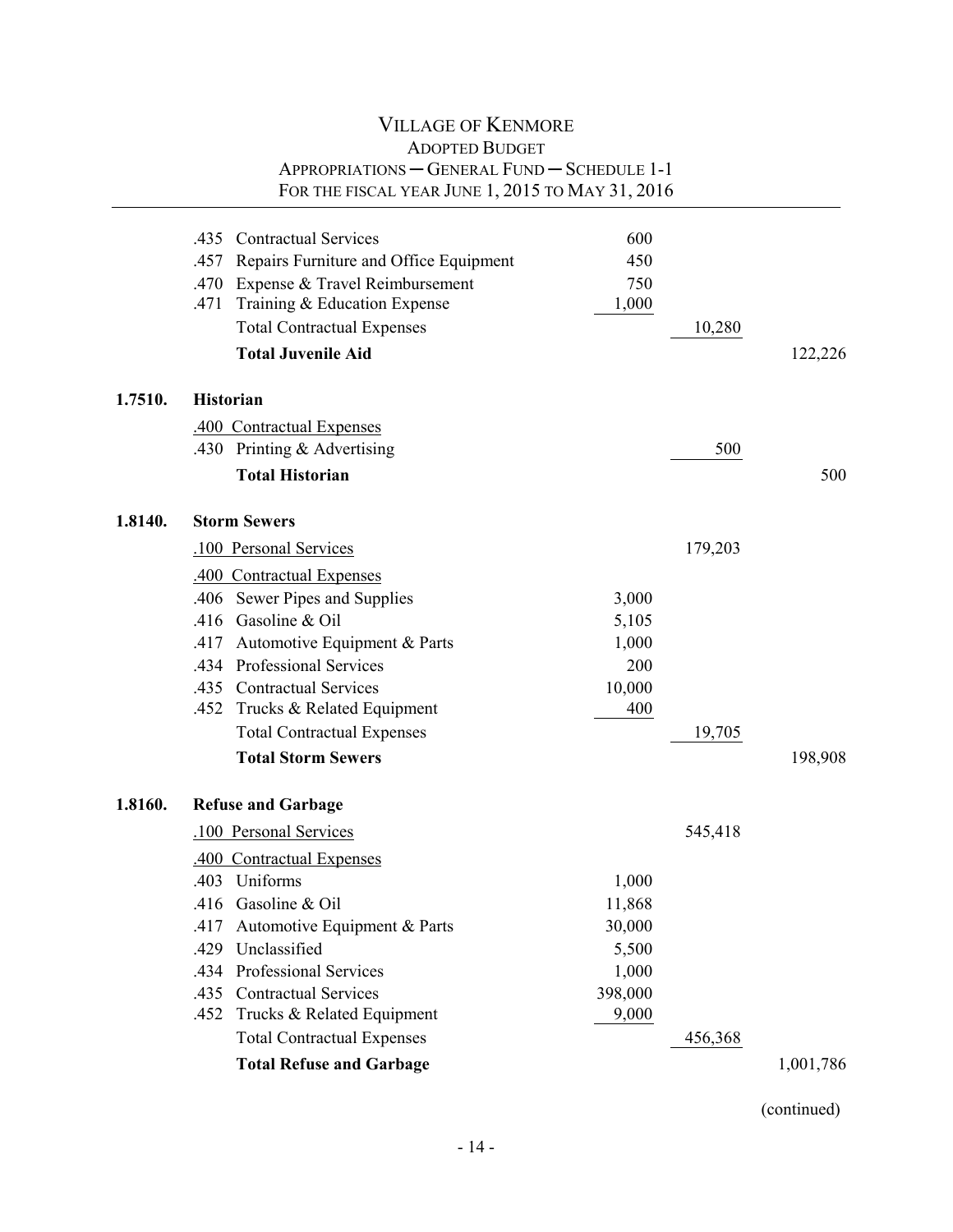| 1.8170. | <b>Street Cleaning</b>                                                 |                 |           |           |
|---------|------------------------------------------------------------------------|-----------------|-----------|-----------|
|         | .100 Personal Services                                                 |                 | 223,466   |           |
|         | .400 Contractual Expenses                                              |                 |           |           |
|         | Uniforms<br>.403                                                       | 200             |           |           |
|         | .416 Gasoline & Oil                                                    | 5,434           |           |           |
|         | .417 Automotive Equipment & Parts                                      | 9,000           |           |           |
|         | .452 Trucks & Related Equipment                                        | 2,000           |           |           |
|         | <b>Total Contractual Expenses</b>                                      |                 | 16,634    |           |
|         | <b>Total Street Cleaning</b>                                           |                 |           | 240,100   |
| 1.8560. | <b>Shade Trees</b>                                                     |                 |           |           |
|         |                                                                        |                 |           |           |
|         | .100 Personal Services                                                 |                 | 118,534   |           |
|         | .400 Contractual Expenses                                              |                 |           |           |
|         | .403 Uniforms                                                          | 500             |           |           |
|         | .407 Public Safety & Medical Supplies                                  | 500             |           |           |
|         | <b>Landscaping Materials</b><br>.414                                   | 7,000           |           |           |
|         | Chemicals<br>.415                                                      | 500             |           |           |
|         | Gasoline & Oil<br>.416                                                 | 7,763           |           |           |
|         | Automotive Equipment & Parts<br>.417<br><b>Shade Trees</b>             | 9,000           |           |           |
|         | .435                                                                   | 11,000<br>4,000 |           |           |
|         | .452 Trucks & Related Equipment<br>.470 Expense & Travel Reimbursement | 400             |           |           |
|         | <b>Total Contractual Expenses</b>                                      |                 | 40,663    |           |
|         | <b>Total Shade Trees</b>                                               |                 |           | 159,197   |
|         |                                                                        |                 |           |           |
|         | <b>Employee Benefits</b>                                               |                 |           |           |
| 1.9010. | <b>State Retirement</b>                                                |                 | 1,310,000 |           |
| 1.9025. | Awards Program-Voluntary Fireman                                       |                 | 57,500    |           |
| 1.9030. | Social Security                                                        |                 | 451,000   |           |
| 1.9040. | <b>Workers Compensation</b>                                            |                 | 415,000   |           |
| 1.9045. | Life Insurance                                                         |                 | 8,645     |           |
| 1.9050. | Unemployment Insurance                                                 |                 | 5,000     |           |
| 1.9060. | Hospital & Dental Insurance                                            |                 | 1,771,183 |           |
|         | <b>Total Employee Benefits</b>                                         |                 |           | 4,018,328 |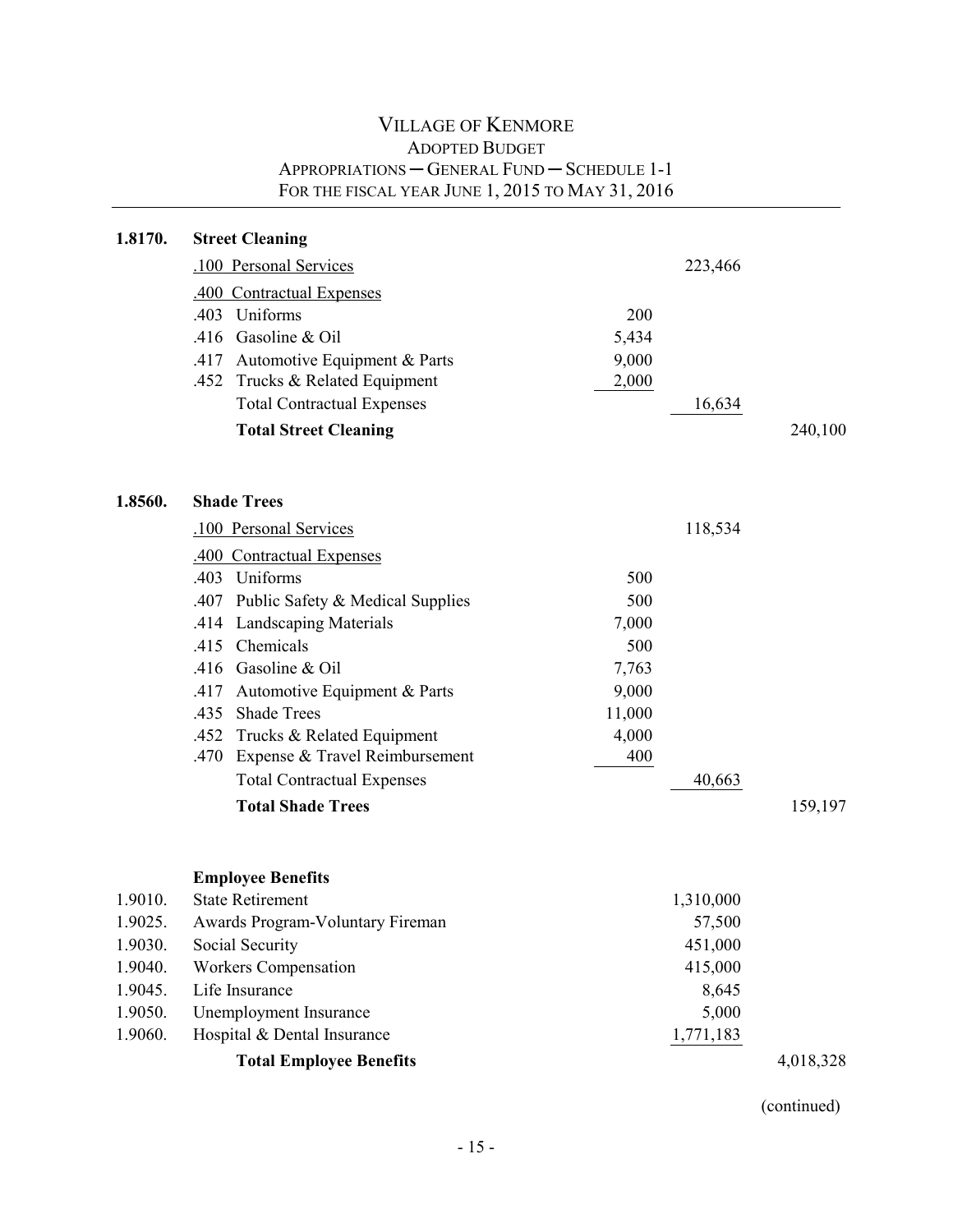|          |                                              |         | (concluded)  |
|----------|----------------------------------------------|---------|--------------|
|          | <b>Debt Service</b>                          |         |              |
|          | 1.9730.7 Bond Anticipation Notes - Principal | 149,400 |              |
|          | 1.9730.7 Bond Anticipation Notes - Interest  | 9,308   |              |
|          | <b>Total Debt Service</b>                    |         | 158,708      |
| 1.9901.9 | <b>Transfer to Debt Service Fund</b>         |         |              |
|          | <b>Fiscal Agent Fees</b>                     | 3,000   |              |
|          | Serial Bonds - Principal                     | 412,086 |              |
|          | Serial Bonds - Interest                      | 100,028 |              |
|          | <b>Total Transfer to Debt Service Fund</b>   |         | 515,114      |
|          | TOTAL GENERAL FUND APPROPRIATIONS            |         | \$13,268,007 |
|          |                                              |         |              |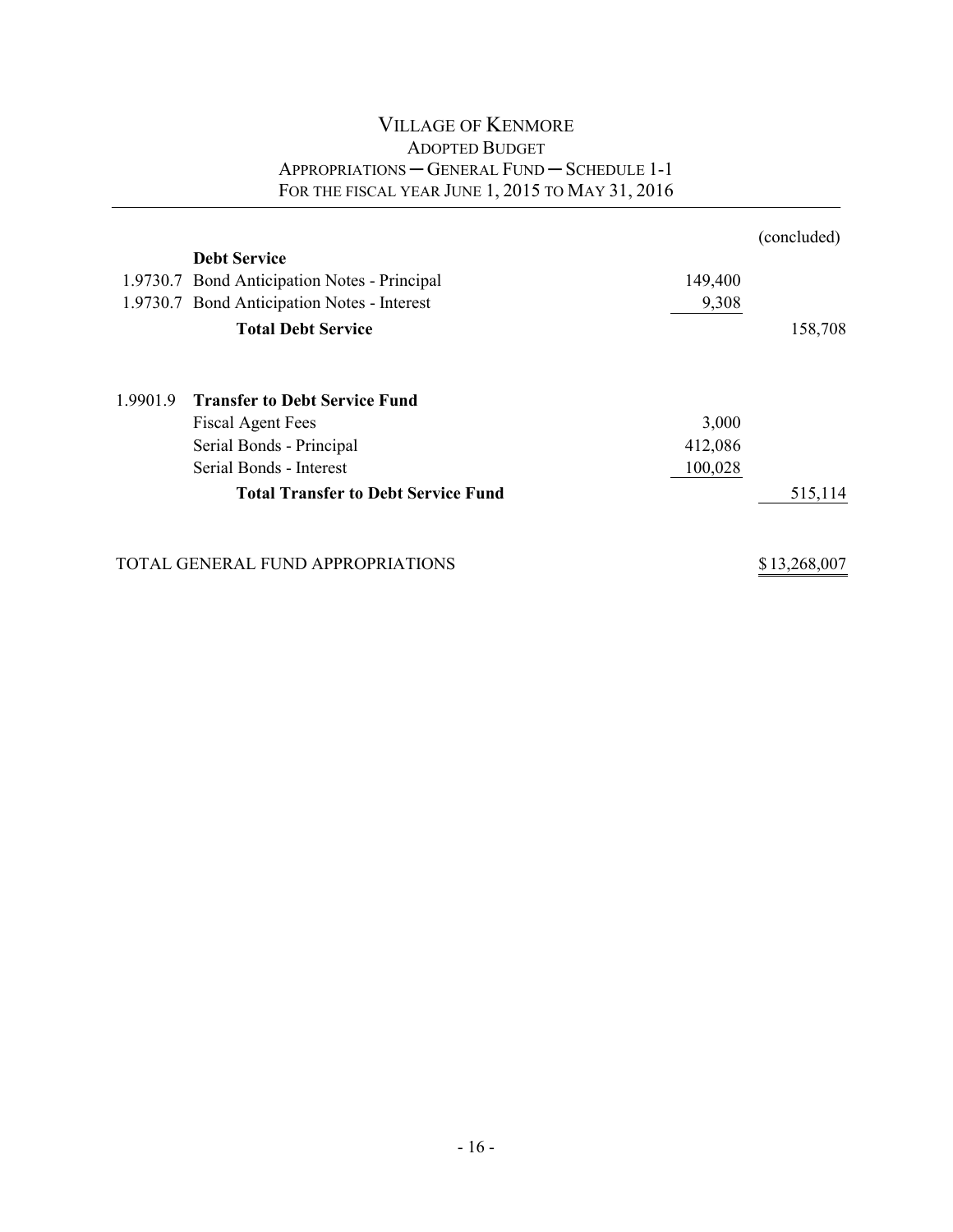| 1.1081.<br>1.1090.            | <b>Other Tax Items</b><br>Other Payments in Lieu of Taxes - Housing Authority<br>Interest and Penalties on Real Property<br><b>Total Other Tax Items</b>                                        | \$<br>78,584<br>72,000      | \$<br>150,584 |
|-------------------------------|-------------------------------------------------------------------------------------------------------------------------------------------------------------------------------------------------|-----------------------------|---------------|
| 1.1120.<br>1.1130.            | <b>Non-Property Tax Items</b><br>Non-Property Tax Distribution by County<br>Utilities Gross Receipts Tax<br>.1 Electric                                                                         | 1,287,000<br>80,000         |               |
|                               | .2 Gas<br>.3 Other                                                                                                                                                                              | 85,000<br>270,000           |               |
|                               | <b>Total Non-Property Tax Items</b>                                                                                                                                                             |                             | 1,722,000     |
| 1.1230.<br>1.1520.<br>1.1540. | <b>Departmental Income</b><br><b>Treasurer Fees</b><br>Police Fees - DWI<br>Fire Inspections<br><b>Total Departmental Income</b>                                                                | 6,000<br>5,000<br>8,000     | 19,000        |
| 1.1710.<br>1.1740.            | <b>Transportation</b><br><b>Public Works Service</b><br>On Street Parking Meter Fees<br><b>Total Transportation</b>                                                                             | 2,000<br>35,000             | 37,000        |
| 1.2110.                       | <b>Home and Community Services</b><br><b>Zoning Fees</b><br><b>Total Home and Community Services</b>                                                                                            | 150                         | 150           |
| 1.2262.<br>1.2302.<br>1.2350. | <b>Intergovernmental Charges</b><br>Fire Protection Services for Other Governments<br>Snow Removal Services for Other Governments<br>Youth Recreation<br><b>Total Intergovernmental Charges</b> | 269,285<br>32,000<br>10,000 | 311,285       |
| 1.2401.                       | <b>Use of Money and Property</b><br><b>Interest Earnings</b><br><b>Total Use of Money and Property</b>                                                                                          | 28,000                      | 28,000        |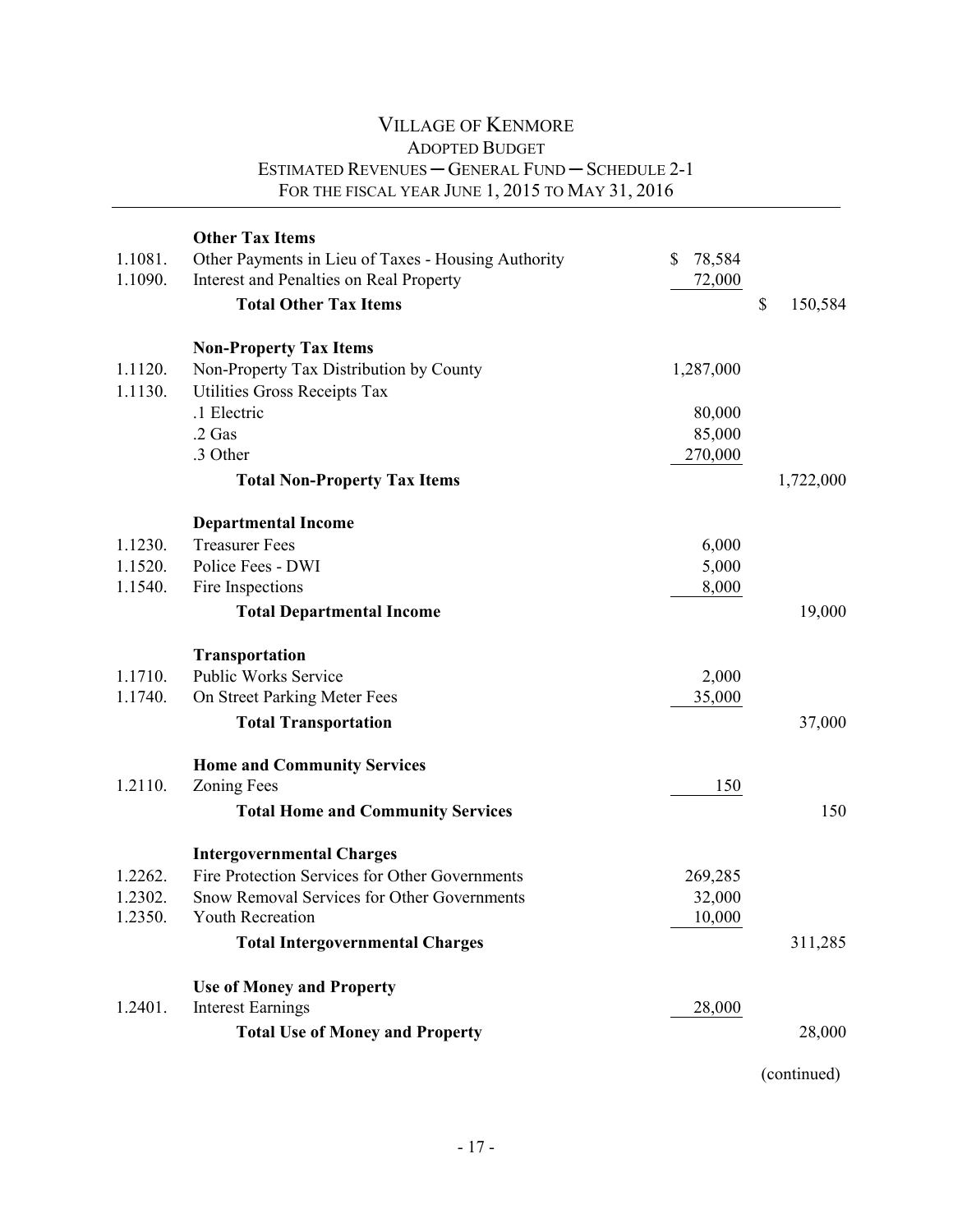|         |                                                                        |         | (concluded) |
|---------|------------------------------------------------------------------------|---------|-------------|
|         | <b>Licenses and Permits</b>                                            |         |             |
| 1.2501. | Business and Occupational Licenses                                     |         |             |
|         | .1 Automatic Devices                                                   | 3,500   |             |
|         | .4 Occupational Licenses                                               | 5,000   |             |
|         | .5 Licenses-Other                                                      | 24,000  |             |
| 1.2590. | Permits                                                                |         |             |
|         | .1 Public Safety Permits                                               | 100     |             |
|         | .2 Building and Alterations                                            | 50,000  |             |
|         | .4 Other-Sump Pumps, etc.                                              | 45,000  |             |
|         | <b>Total Licenses and Permits</b>                                      |         | 127,600     |
|         | <b>Fines and Forfeitures</b>                                           |         |             |
| 1.2610. | Fines and Forfeited Bail                                               | 300,000 |             |
|         | <b>Total Fines and Forfeitures</b>                                     |         | 300,000     |
|         | <b>Sale of Property and Compensation for Loss</b>                      |         |             |
| 1.2680. | <b>Insurance Recoveries</b>                                            | 25,000  |             |
|         | <b>Total Sale of Property and Compensation for Loss</b>                |         | 25,000      |
|         | <b>Miscellaneous</b>                                                   |         |             |
| 1.2701  | Prior Years Expense                                                    | 8,000   |             |
| 1.2770. | Other Unclassified Revenues & Refuse for Recycling                     | 20,000  |             |
|         | <b>Total Miscellaneous</b>                                             |         | 28,000      |
|         | <b>Interfund Revenues: Reimbursement of Expenses and Contributions</b> |         |             |
| 1.2816  | Transfer from Water and Sewer Funds                                    | 60,000  |             |
|         | <b>Total Interfund Revenues</b>                                        |         | 60,000      |
|         | <b>State Aid</b>                                                       |         |             |
| 1.3001. | State Aid, Per Capita                                                  | 650,000 |             |
| 1.3005. | State Aid, Mortgage Tax                                                | 45,000  |             |
| 1.3501. | Consolidated Highway Aid                                               | 100,000 |             |
| 1.3820. | Youth Programs                                                         | 5,000   |             |
|         | <b>Total State Aid</b>                                                 |         | 800,000     |
|         | <b>TOTAL ESTIMATED REVENUES</b>                                        |         |             |
|         | OTHER THAN REAL PROPERTY TAXES - GENERAL FUND                          |         | \$3,608,619 |
|         |                                                                        |         |             |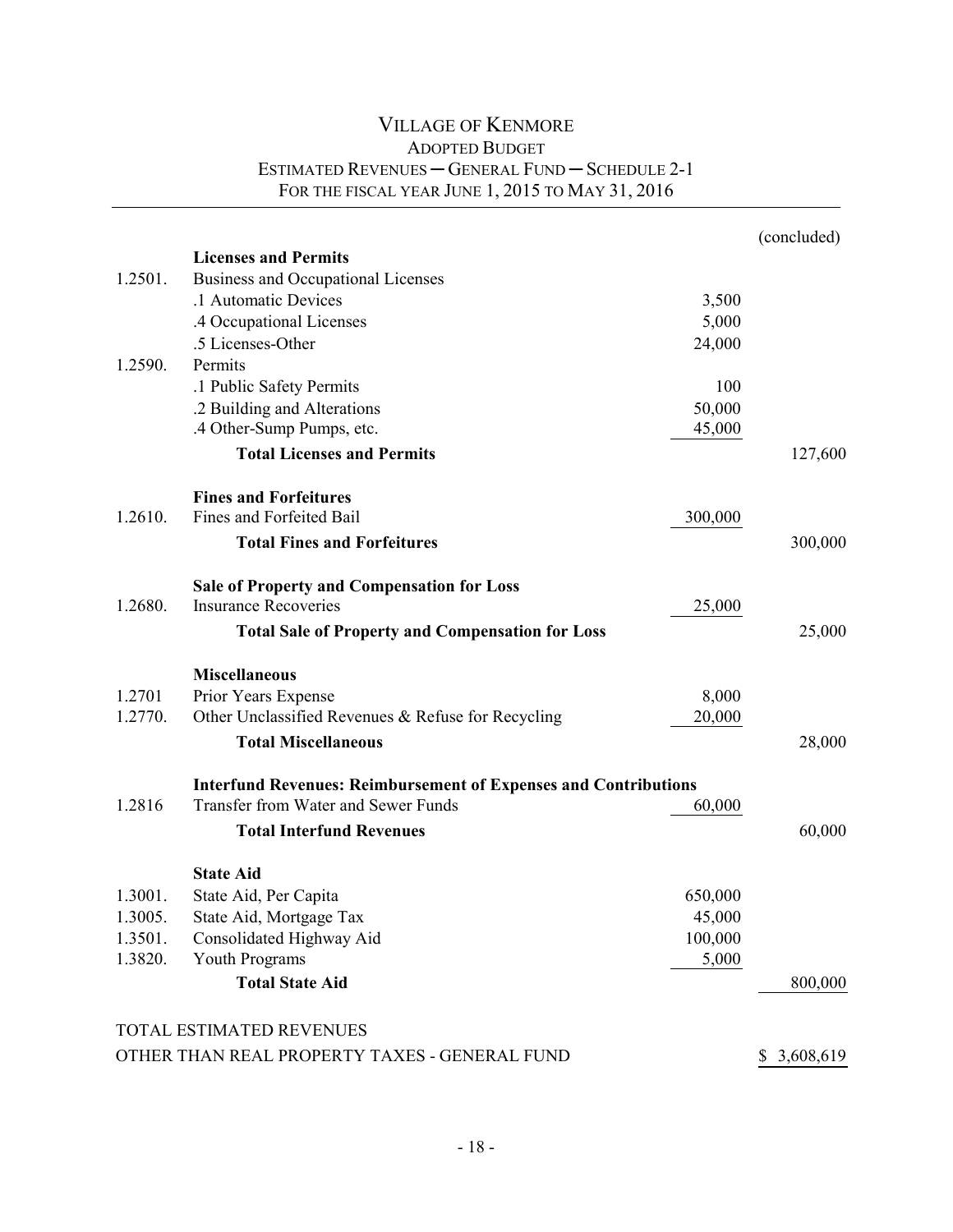|                             |                  | $CD$ 8662.0 Public Works Facilities, Site Improvements & Street Reconstruction and Resurfacing |               |
|-----------------------------|------------------|------------------------------------------------------------------------------------------------|---------------|
|                             |                  | .400 Contractual Expenses                                                                      |               |
|                             | .435             | <b>Street Reconstruction</b>                                                                   | \$<br>194,402 |
|                             |                  | Residential Mold/Lead Removal                                                                  | 3,000         |
|                             |                  |                                                                                                |               |
|                             |                  | CD 8668.0 Residential Rehabilitation Loans & Grants                                            |               |
|                             |                  | .400 Contractual Expenses                                                                      |               |
|                             | .449             | Unclassified                                                                                   | 160,000       |
|                             |                  |                                                                                                |               |
|                             |                  | CD 8676.0 Provision of Public Service                                                          |               |
|                             |                  | .100 Personal Services                                                                         |               |
|                             | Code Enforcement |                                                                                                | 10,000        |
|                             |                  |                                                                                                |               |
| <b>TOTAL APPROPRIATIONS</b> |                  |                                                                                                | \$<br>367,402 |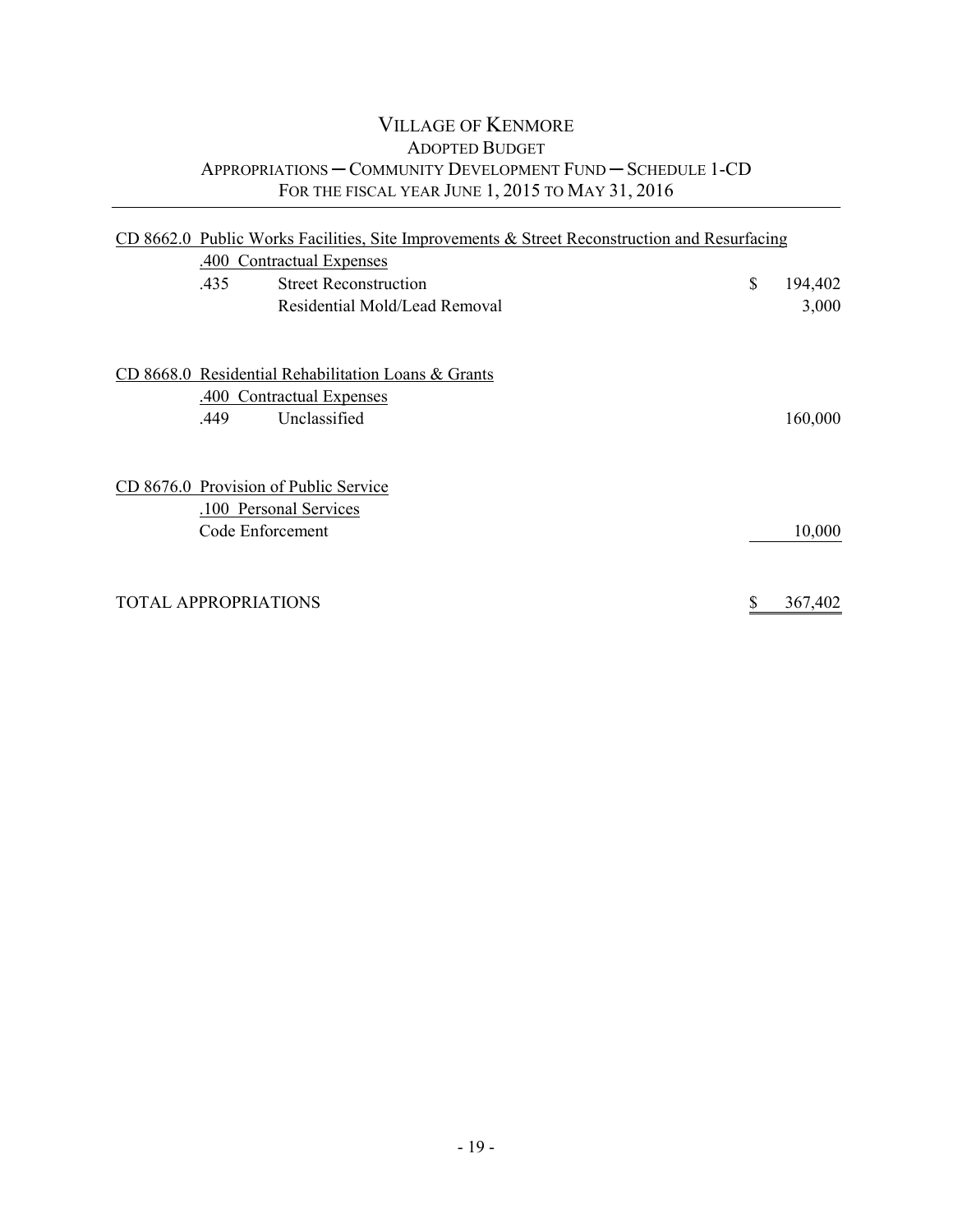#### VILLAGE OF KENMORE ADOPTED BUDGET ESTIMATED REVENUES ─ COMMUNITY DEVELOPMENT FUND ─ SCHEDULE 2-CD FOR THE FISCAL YEAR JUNE 1, 2015 TO MAY 31, 2016

| CD 4910 | Federal Aid - Community Development Act 2014-2015 |    |         |
|---------|---------------------------------------------------|----|---------|
|         | Grant and Program Income                          | S. | 367,402 |
|         |                                                   |    |         |
|         |                                                   |    |         |

TOTAL ESTIMATED REVENUES \$ 367,402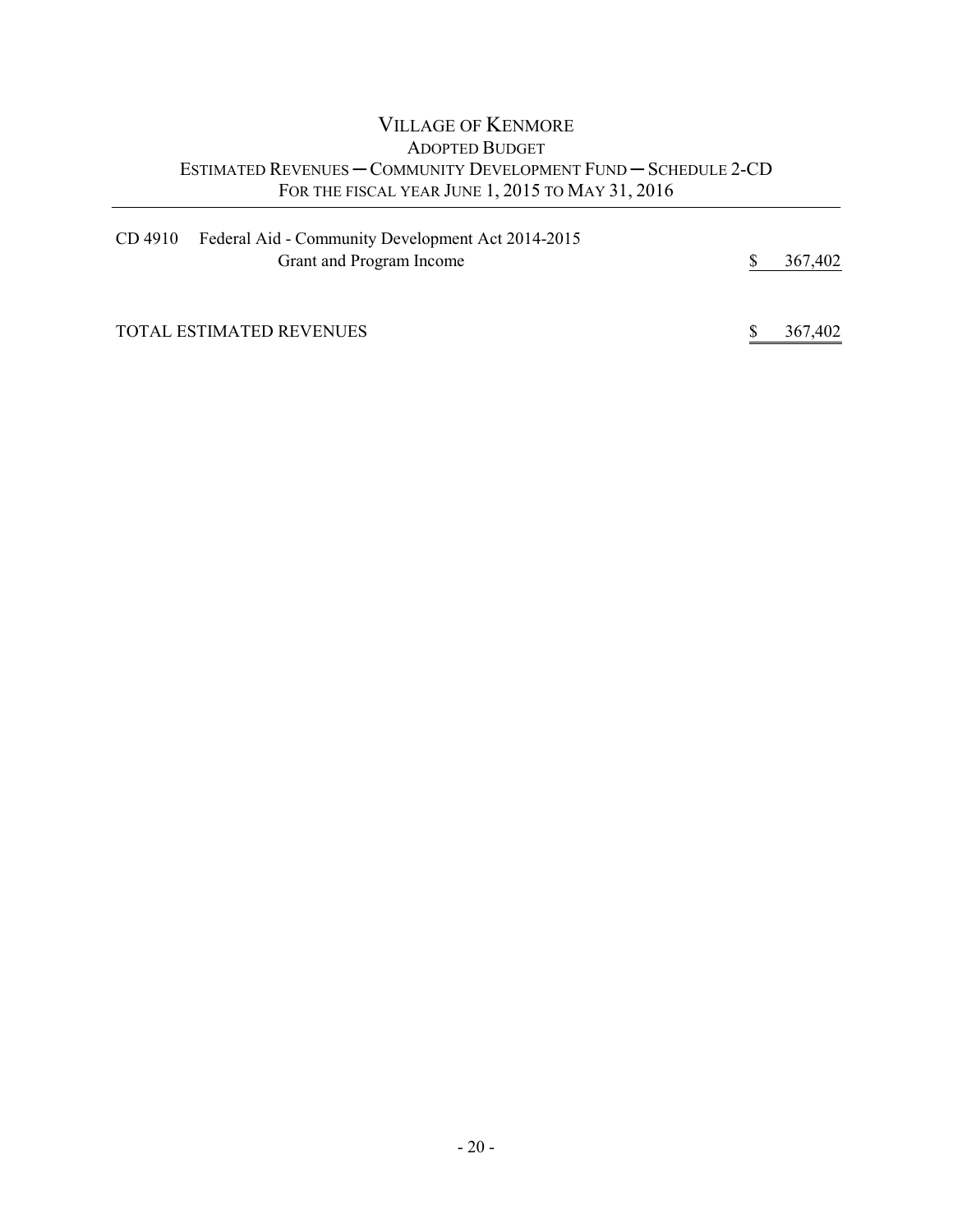| 6.1910.4<br>6.1990.4 |                                                      | <b>Special Items</b><br>General Liability Insurance<br><b>Contingent Account</b><br><b>Total Special Items</b>                                                                                                                               |                                                         | \$<br>24,000<br>39,000 | $\mathbb{S}$ | 63,000  |
|----------------------|------------------------------------------------------|----------------------------------------------------------------------------------------------------------------------------------------------------------------------------------------------------------------------------------------------|---------------------------------------------------------|------------------------|--------------|---------|
| 6.8310.              | .401                                                 | <b>Water Administration</b><br>.100 Personal Services<br>.400 Contractual Expenses<br>Office Supplies                                                                                                                                        | 1,000                                                   | 21,093                 |              |         |
|                      | .434<br>.436                                         | Professional Services<br>Postage<br><b>Total Contractual Expenses</b><br><b>Total Water Administration</b>                                                                                                                                   | 1,200<br>3,500                                          | 5,700                  |              | 26,793  |
| 6.8320               | .418                                                 | <b>Source of Supply, Power and Pumping</b><br>.400 Contractual Expenses<br>Purchase of Water for Resale<br><b>Total Source of Supply, Power and Pumping</b>                                                                                  |                                                         | 690,661                |              | 690,661 |
| 6.8340.              | .250<br>.270<br>.271                                 | <b>Transmission and Distribution</b><br>.100 Personal Services<br>.200 Equipment<br>Other Equipment<br><b>Water Meters</b><br>Water Meter Repurchase                                                                                         | 500<br>100,000<br>5,000                                 | 178,049                |              |         |
|                      | .403<br>.404<br>.407<br>.409<br>.413<br>.416<br>.417 | <b>Total Equipment</b><br>.400 Contractual Expenses<br>Uniforms<br>Water Pipe & Supplies<br>Public Safety & Medical Supplies<br><b>Hydrant Materials</b><br>Chemicals - Bituminous Mixture<br>Gasoline & Oil<br>Automotive Equipment & Parts | 400<br>13,000<br>200<br>18,000<br>5,000<br>5,434<br>600 | 105,500                |              |         |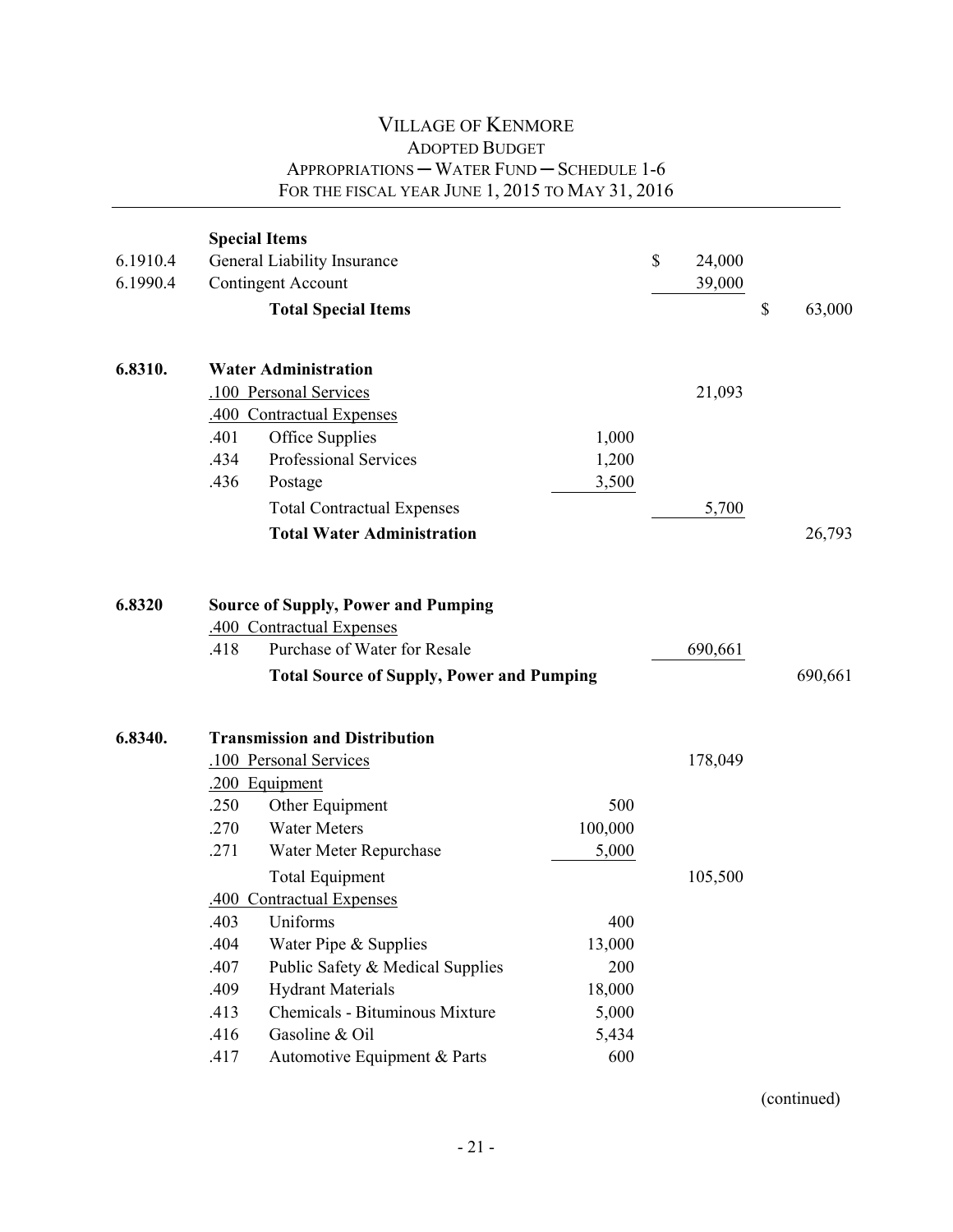|          |      | <b>VILLAGE OF KENMORE</b>                                           |        |         |                 |
|----------|------|---------------------------------------------------------------------|--------|---------|-----------------|
|          |      | <b>ADOPTED BUDGET</b><br>APPROPRIATIONS - WATER FUND - SCHEDULE 1-6 |        |         |                 |
|          |      | FOR THE FISCAL YEAR JUNE 1, 2015 TO MAY 31, 2016                    |        |         |                 |
|          |      |                                                                     |        |         |                 |
|          |      |                                                                     |        |         | (concluded)     |
|          | .431 | Telephone & Police Signals                                          | 2,434  |         |                 |
|          | .434 | <b>Professional Services</b>                                        | 10,200 |         |                 |
|          | .438 | Light and Heat                                                      | 1,000  |         |                 |
|          | .452 | Trucks & Related Equipment                                          | 500    |         |                 |
|          | .470 | Expense & Travel Reimbursement                                      | 1,300  |         |                 |
|          |      | <b>Total Contractual Expenses</b>                                   |        | 58,068  |                 |
|          |      | <b>Total Transmission and Distribution</b>                          |        |         | 341,617         |
|          |      |                                                                     |        |         |                 |
| 6.9010.8 |      | <b>Employee Benefits</b><br><b>State Retirement</b>                 |        | 87,000  |                 |
| 6.9030.8 |      | Social Security                                                     |        | 16,000  |                 |
| 6.9040.8 |      | <b>Workers Compensation</b>                                         |        | 35,000  |                 |
| 6.9060.8 |      | Hospital & Dental Insurance                                         |        | 65,977  |                 |
|          |      |                                                                     |        |         |                 |
|          |      | <b>Total Employee Benefits</b>                                      |        |         | 203,977         |
|          |      | <b>Debt Service</b>                                                 |        |         |                 |
| 6.9730.7 |      | Bond Anticipation Notes - Principal                                 |        | 103,000 |                 |
| 6.9730.7 |      | <b>Bond Anticipation Notes - Interest</b>                           |        | 4,105   |                 |
|          |      | <b>Total Debt Service</b>                                           |        |         | 107,105         |
|          |      |                                                                     |        |         |                 |
| 6.9910.9 |      | <b>Interfund Transfers</b>                                          |        |         |                 |
|          |      | <b>Transfer to General Fund</b>                                     |        | 50,000  |                 |
|          |      | Transfer to Debt Service Fund:                                      |        |         |                 |
|          |      | Serial Bonds - Principal                                            |        | 67,063  |                 |
|          |      | Serial Bonds - Interest                                             |        | 18,091  |                 |
|          |      | <b>Total Interfund Transfers</b>                                    |        |         | 135,154         |
|          |      | TOTAL WATER FUND APPROPRIATIONS                                     |        |         | 1,568,307<br>S. |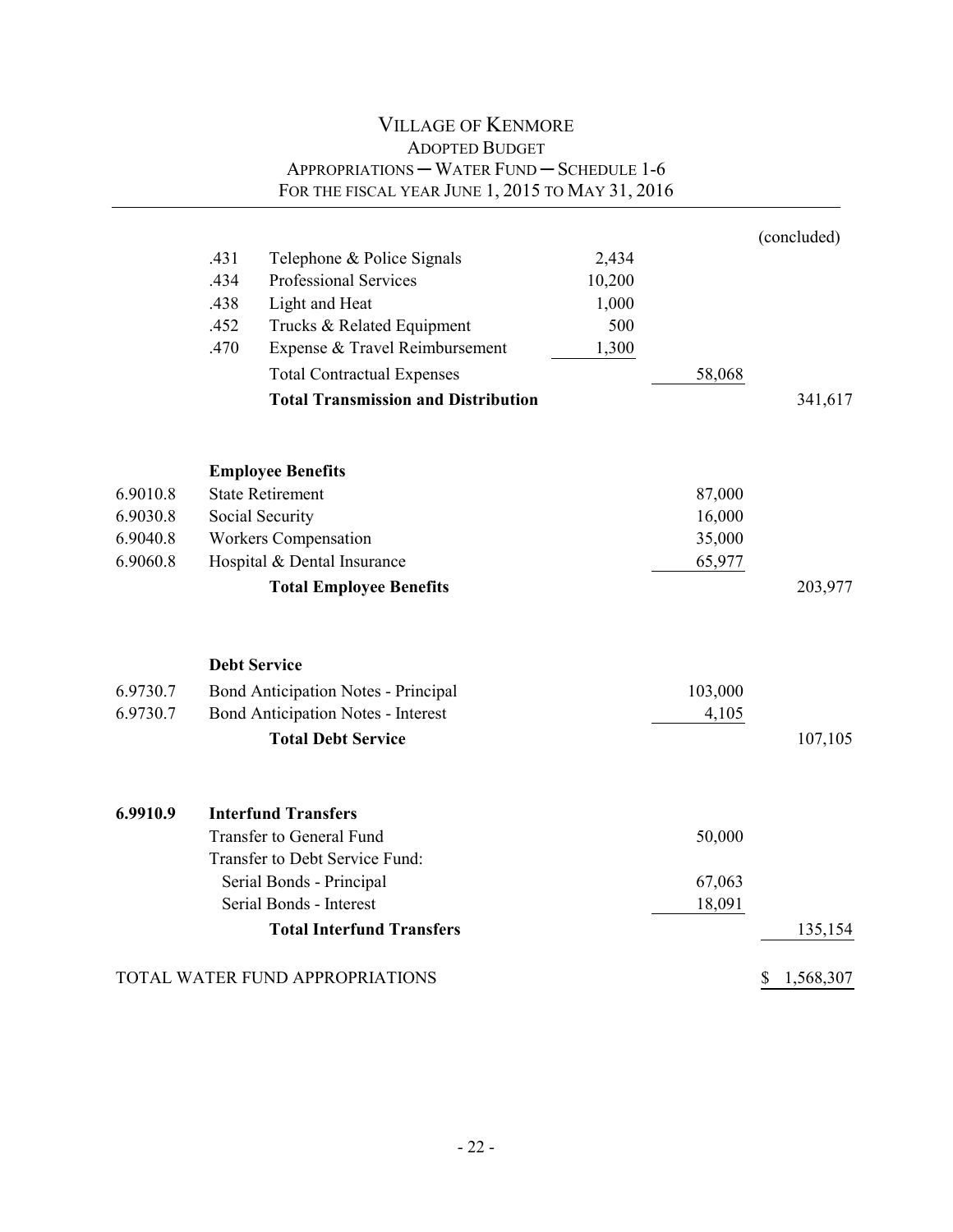#### VILLAGE OF KENMORE ADOPTED BUDGET ESTIMATED REVENUES ─ WATER FUND ─ SCHEDULE 2-6 FOR THE FISCAL YEAR JUNE 1, 2015 TO MAY 31, 2016

| 6.2140.<br>6.2142.<br>6.2144. | Home and Community Service Water Sales and Charges<br>Metered Water Sales<br><b>Unmetered Water Sales</b><br>Water Service Charges<br><b>Total Water Sales and Charges</b> | \$<br>1,547,307<br>14,000<br>2,000 | \$<br>1,563,307 |
|-------------------------------|----------------------------------------------------------------------------------------------------------------------------------------------------------------------------|------------------------------------|-----------------|
| 6.2665.                       | Sale of Property and Compensation for Loss<br>Sales of Equipment                                                                                                           |                                    | 5,000           |
| 6.2810.                       | <b>Interfund Revenues</b><br><b>Frontage Taxes</b>                                                                                                                         |                                    |                 |
|                               | TOTAL ESTIMATED REVENUES - WATER FUND                                                                                                                                      |                                    | 1,568,307       |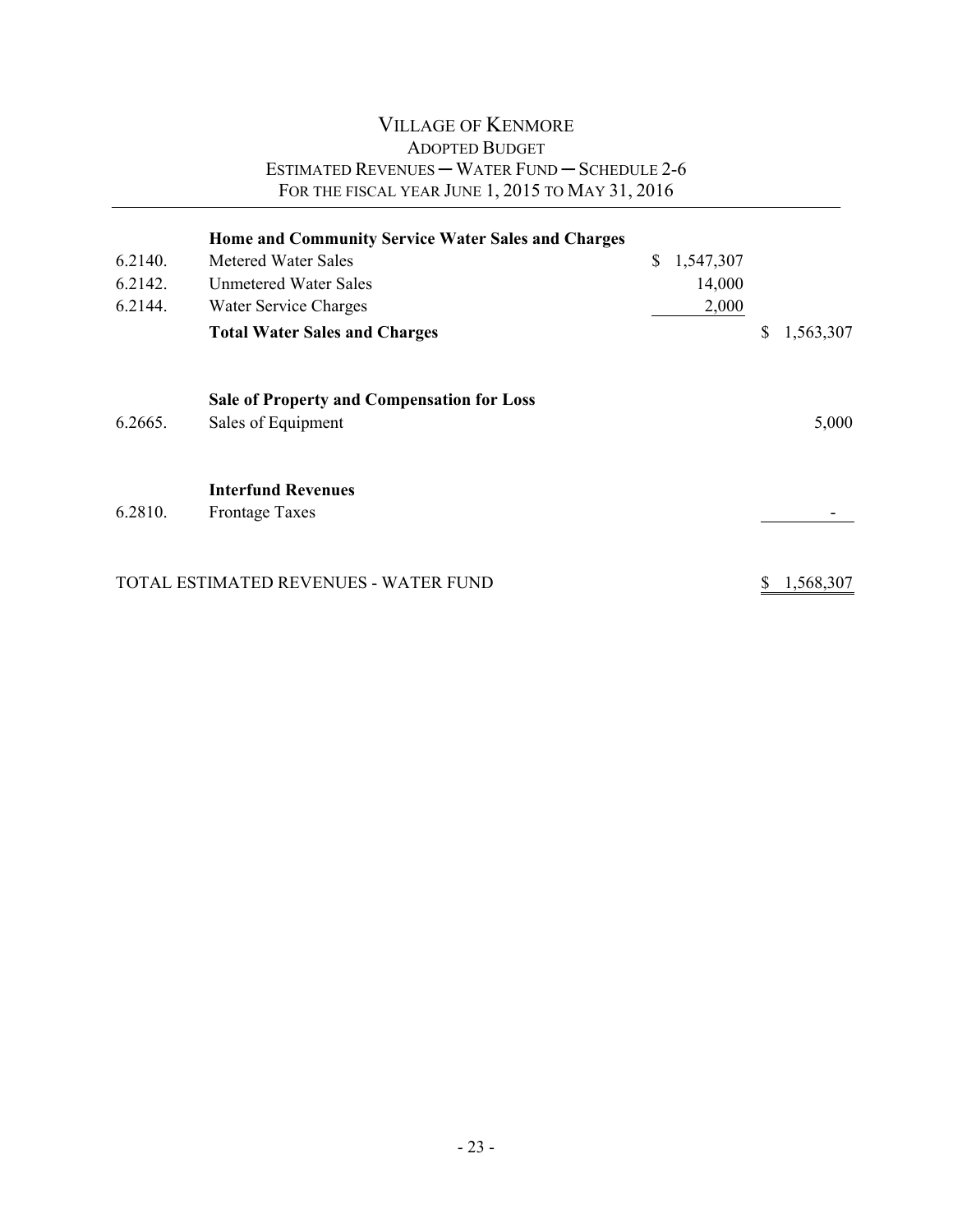| 7.1910.4<br>7.1990.4 | <b>Special Items</b><br>Contingent | General Liability Insurance<br><b>Total Special Items</b> |           | \$<br>11,000<br>31,000 | \$<br>42,000 |
|----------------------|------------------------------------|-----------------------------------------------------------|-----------|------------------------|--------------|
| 7.8110.              |                                    | <b>Sanitary Sewer Administration</b>                      |           |                        |              |
|                      |                                    | .100 Personal Services                                    |           | 18,293                 |              |
|                      |                                    | .400 Contractual Expenses                                 |           |                        |              |
|                      | .401                               | Office Supplies                                           | 1,000     |                        |              |
|                      | .434                               | Professional Services                                     | 1,200     |                        |              |
|                      | .436                               | Postage                                                   | 3,500     |                        |              |
|                      | .499                               | DEC Compliance                                            | 50,000    |                        |              |
|                      |                                    | <b>Total Contractual Expenses</b>                         |           | 55,700                 |              |
|                      |                                    | <b>Total Sanitary Sewer Administration</b>                |           |                        | 73,993       |
| 7.8120.              | <b>Sanitary Sewers</b>             |                                                           |           |                        |              |
|                      |                                    | .100 Personal Services                                    |           | 199,203                |              |
|                      |                                    | .400 Contractual Expenses                                 |           |                        |              |
|                      | .403                               | Uniforms                                                  | 600       |                        |              |
|                      | .406                               | <b>Sewer Pipes</b>                                        | 4,000     |                        |              |
|                      | .407                               | <b>Public Safety and Medical Supplies</b>                 | 250       |                        |              |
|                      | .416                               | Gasoline & Oil                                            | 5,434     |                        |              |
|                      | .417                               | Automotive Equipment and Parts                            | 8,000     |                        |              |
|                      | .434                               | <b>Professional Services</b>                              | 20,000    |                        |              |
|                      | .435                               | <b>Contractual Services</b>                               | 1,198,705 |                        |              |
|                      | .452                               | Trucks and Related Equipment                              | 2,000     |                        |              |
|                      |                                    | <b>Total Contractual Expenses</b>                         |           | 1,238,989              |              |
|                      |                                    | <b>Total Sanitary Sewers</b>                              |           |                        | 1,438,192    |
|                      | <b>Employee Benefits</b>           |                                                           |           |                        |              |
| 7.9010               | <b>State Retirement</b>            |                                                           |           | 58,000                 |              |
| 7.9030               | Social Security                    |                                                           |           | 17,000                 |              |
| 7.9040               |                                    | <b>Workers Compensation</b>                               |           | 20,000                 |              |
| 7.9060               |                                    | Hospital and Dental Insurance                             |           | 62,840                 |              |
|                      |                                    | <b>Total Employee Benefits</b>                            |           |                        | 157,840      |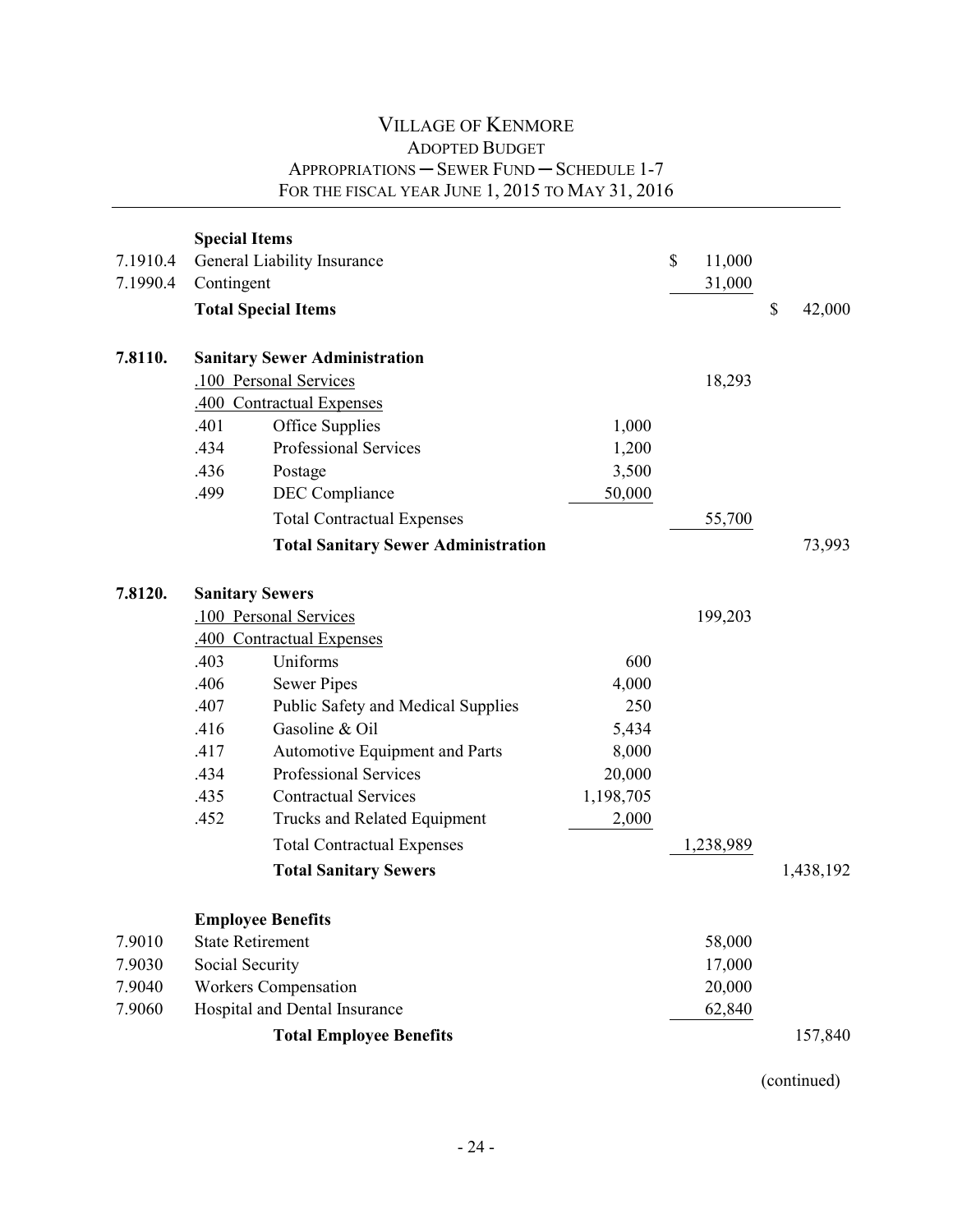|          |                                            |        | (concluded) |
|----------|--------------------------------------------|--------|-------------|
|          | <b>Debt Service</b>                        |        |             |
| 7.9730.7 | <b>Bond Anticipation Notes - Principal</b> | 27,500 |             |
| 7.9730.7 | <b>Bond Anticipation Notes - Interest</b>  | 1,272  |             |
|          | <b>Total Debt Service</b>                  |        | 28,772      |
| 7.9901.9 | <b>Interfund Transfers</b>                 |        |             |
|          | Transfer to General Fund                   | 10,000 |             |
|          | Transfer to Debt Service Fund:             |        |             |
|          | Serial Bonds - Principal                   | 35,851 |             |
|          | Serial Bonds - Interest                    | 12,603 |             |
|          | <b>Total Interfund Transfers</b>           |        | 58,454      |
|          | <b>TOTAL SEWER FUND APPROPRIATIONS</b>     |        | \$1,799,251 |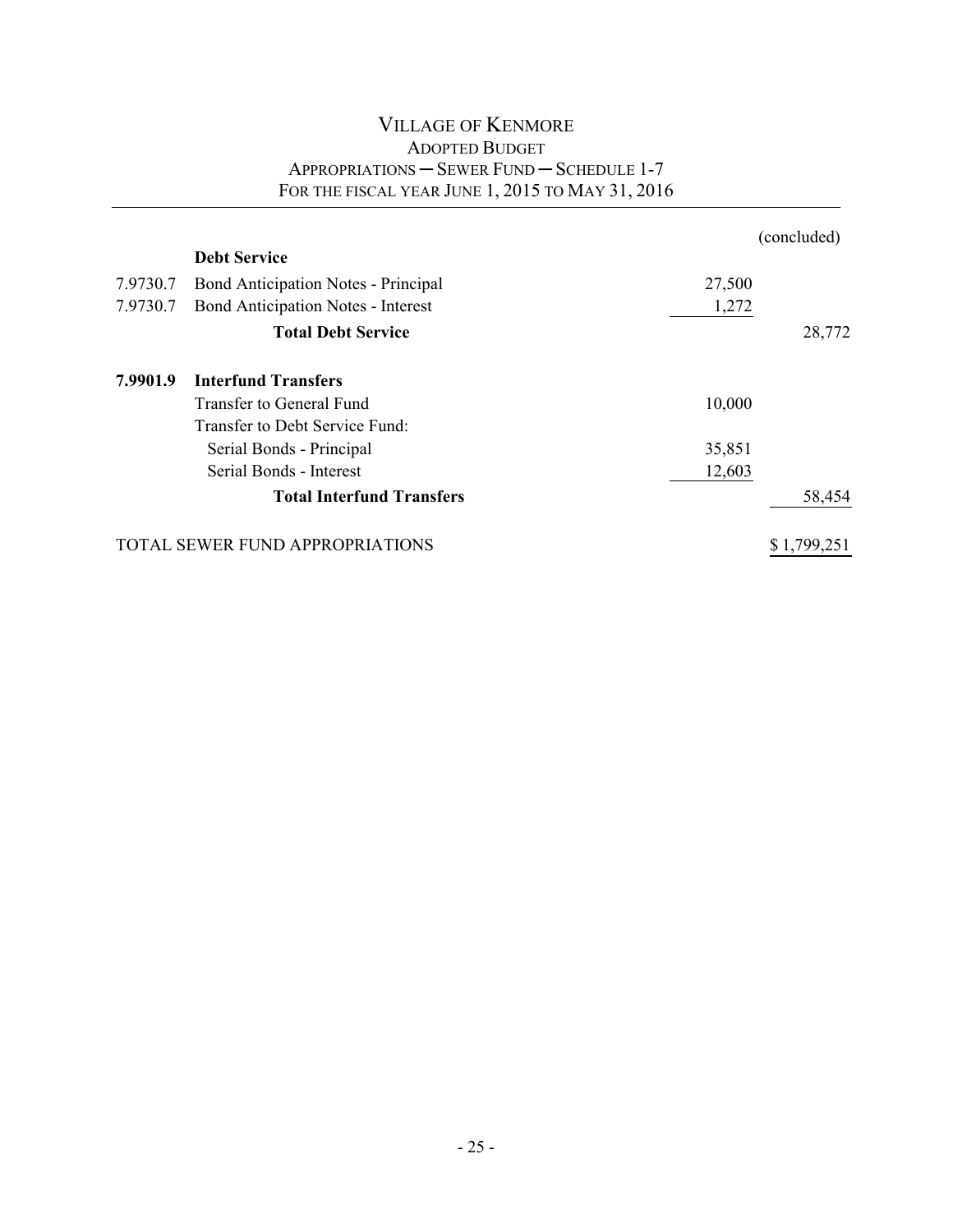#### VILLAGE OF KENMORE ADOPTED BUDGET ESTIMATED REVENUES ─ SEWER FUND ─ SCHEDULE 2-7 FOR THE FISCAL YEAR JUNE 1, 2015 TO MAY 31, 2016

#### HOME AND COMMUNITY SERVICES

| 7.2120. Sewer Rents                   | 1,799,251   |
|---------------------------------------|-------------|
| TOTAL ESTIMATED REVENUES - SEWER FUND | \$1,799,251 |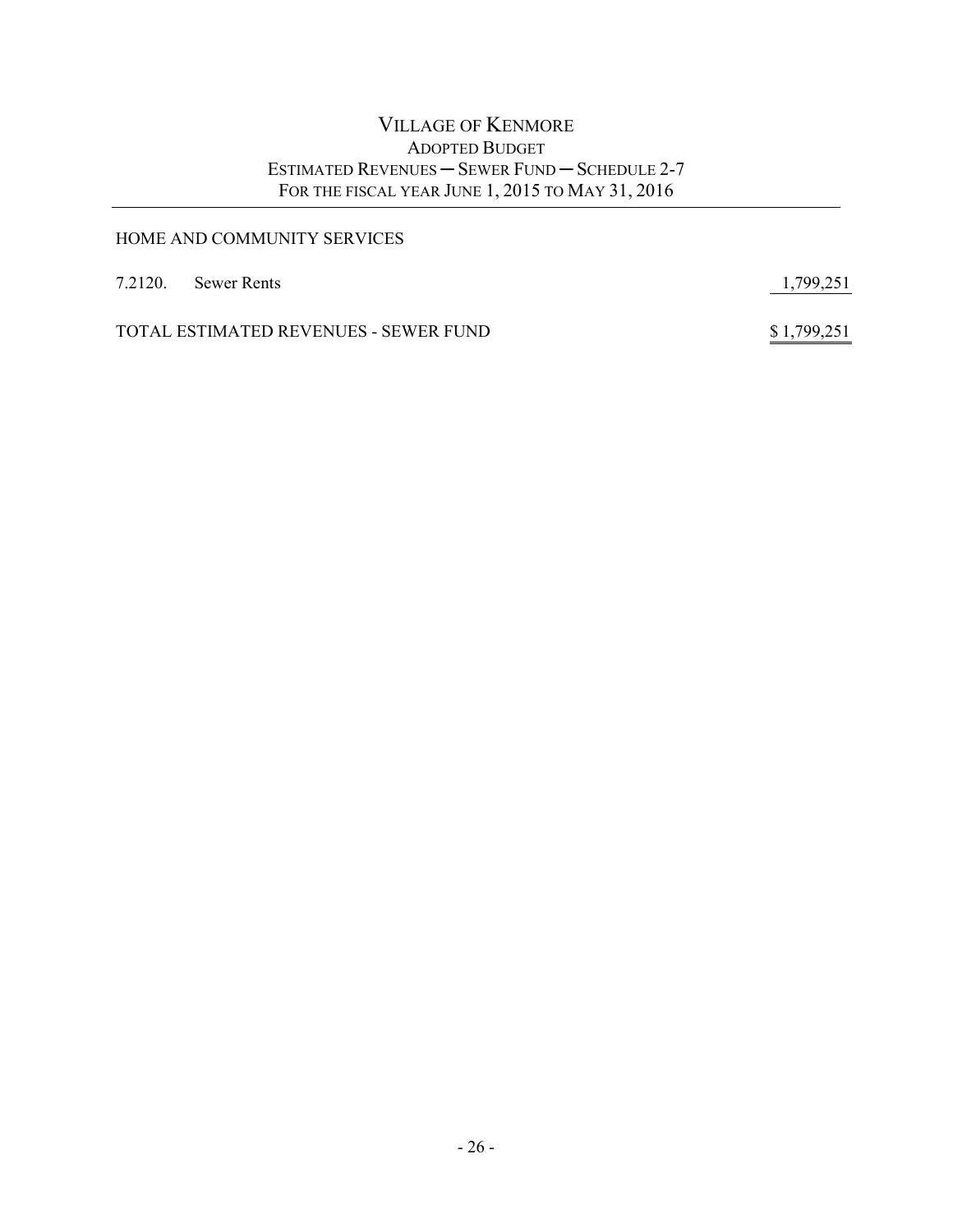| V1380.0 Fiscal Agent Fees              |   |         | \$<br>3,000 |
|----------------------------------------|---|---------|-------------|
| V9710.0 Serial Bonds                   |   |         |             |
| Principal on Debt                      | S | 515,000 |             |
| Interest on Debt                       |   | 130,722 |             |
| <b>Total Serial Bonds</b>              |   |         | 645,722     |
| TOTAL DEBT SERVICE FUND APPROPRIATIONS |   |         | 648,722     |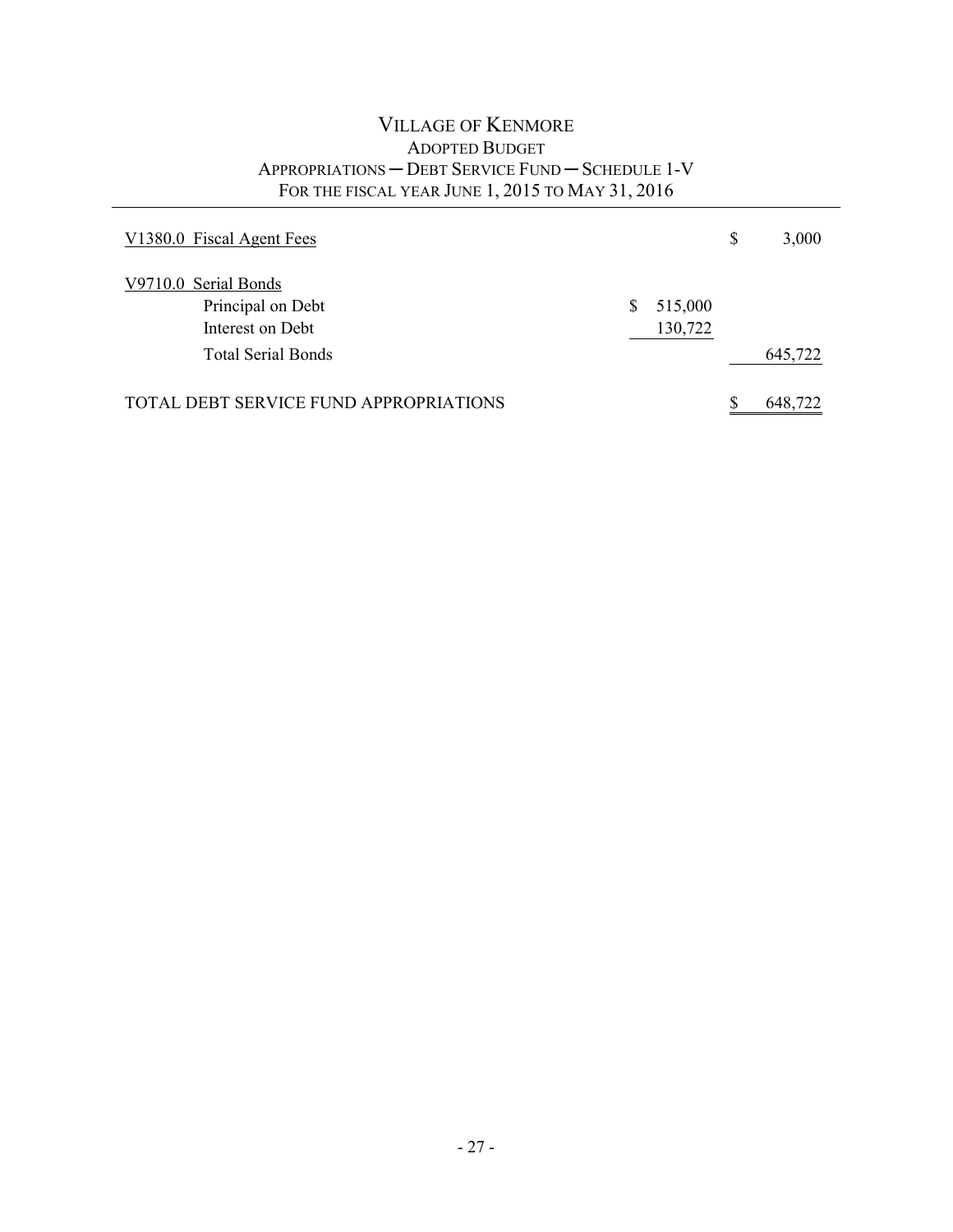#### VILLAGE OF KENMORE ADOPTED BUDGET ESTIMATED REVENUES ─ DEBT SERVICE FUND ─ SCHEDULE 2-V FOR THE FISCAL YEAR JUNE 1, 2015 TO MAY 31, 2016

| V2831 INTERFUND TRANSFERS |           |
|---------------------------|-----------|
| General Fund              | \$515,114 |
| Water Fund                | 85,154    |
| Sewer Fund                | 48,454    |
|                           |           |

| TOTAL ESTIMATED REVENUES - DEBT SERVICE FUND |  | 648,722 |
|----------------------------------------------|--|---------|
|----------------------------------------------|--|---------|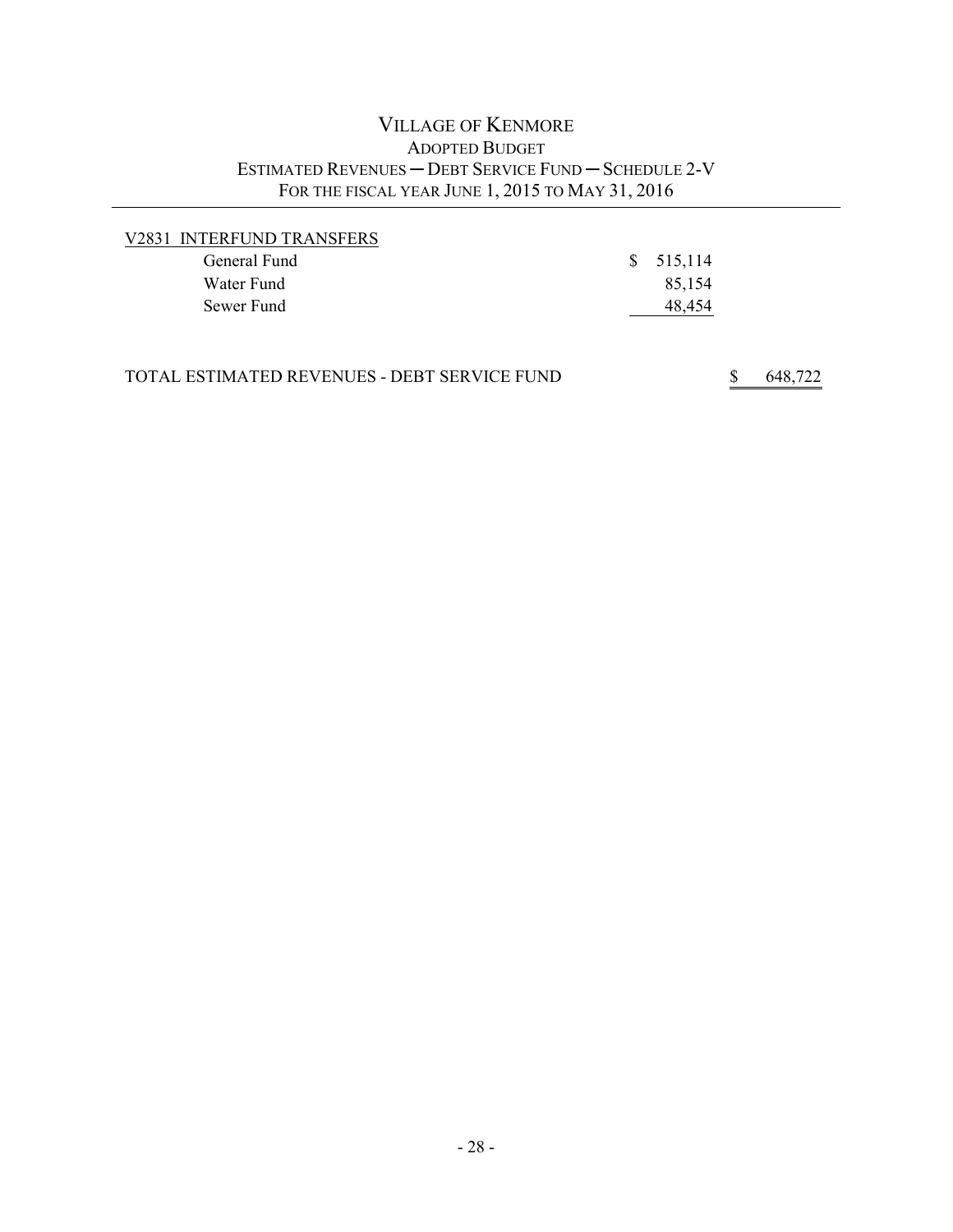|                                                                                                             | General<br>Fund | Water<br>Fund | Sewer<br>Fund           | Community<br>Development<br>Fund |
|-------------------------------------------------------------------------------------------------------------|-----------------|---------------|-------------------------|----------------------------------|
| Estimated Available Fund Balance at<br>End of Present Fiscal Year After<br>Deducting Estimated Encumbrances | \$1,884,250     | \$1,606,564   | 211,242<br><sup>S</sup> | -S                               |
| <b>Estimated Fund Balance</b><br>Appropriated By Board                                                      | 635,000         |               |                         |                                  |

# VILLAGE OF KENMORE ESTIMATED FUND BALANCE AT END OF PRESENT FISCAL YEAR — SCHEDULE 3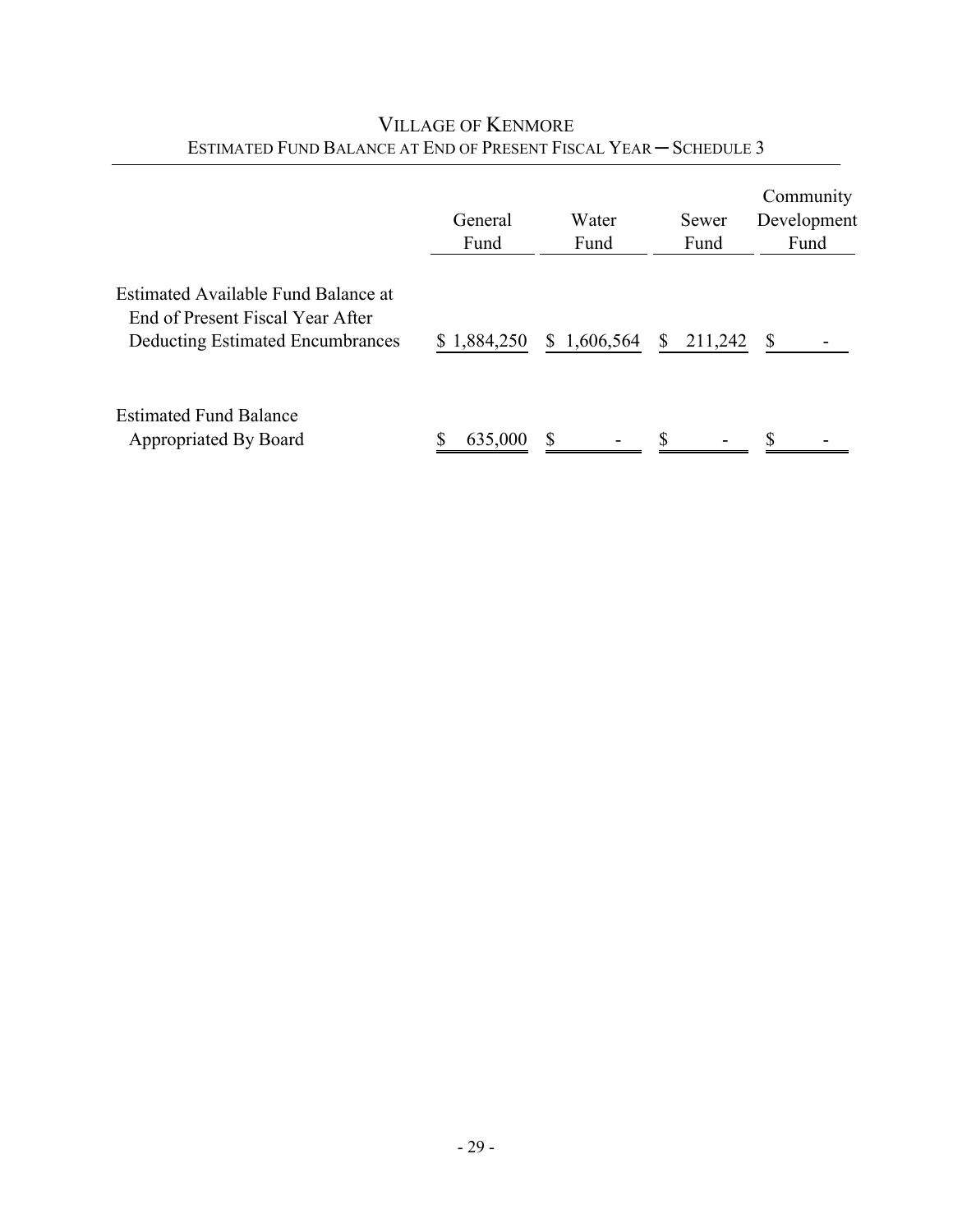|                                   | Balance | <b>Budget Officer</b><br>Recommended<br>Appropriation | Adopted |
|-----------------------------------|---------|-------------------------------------------------------|---------|
| General Fund                      | None    | None                                                  | None    |
| Water Fund                        | None    | None                                                  | None    |
| Sewer Fund                        | None    | None                                                  | None    |
| <b>Community Development Fund</b> | None    | None                                                  | None    |

# VILLAGE OF KENMORE ESTIMATE OF SPECIAL RESERVES AS OF JANUARY 31, 2015 ─ SCHEDULE 4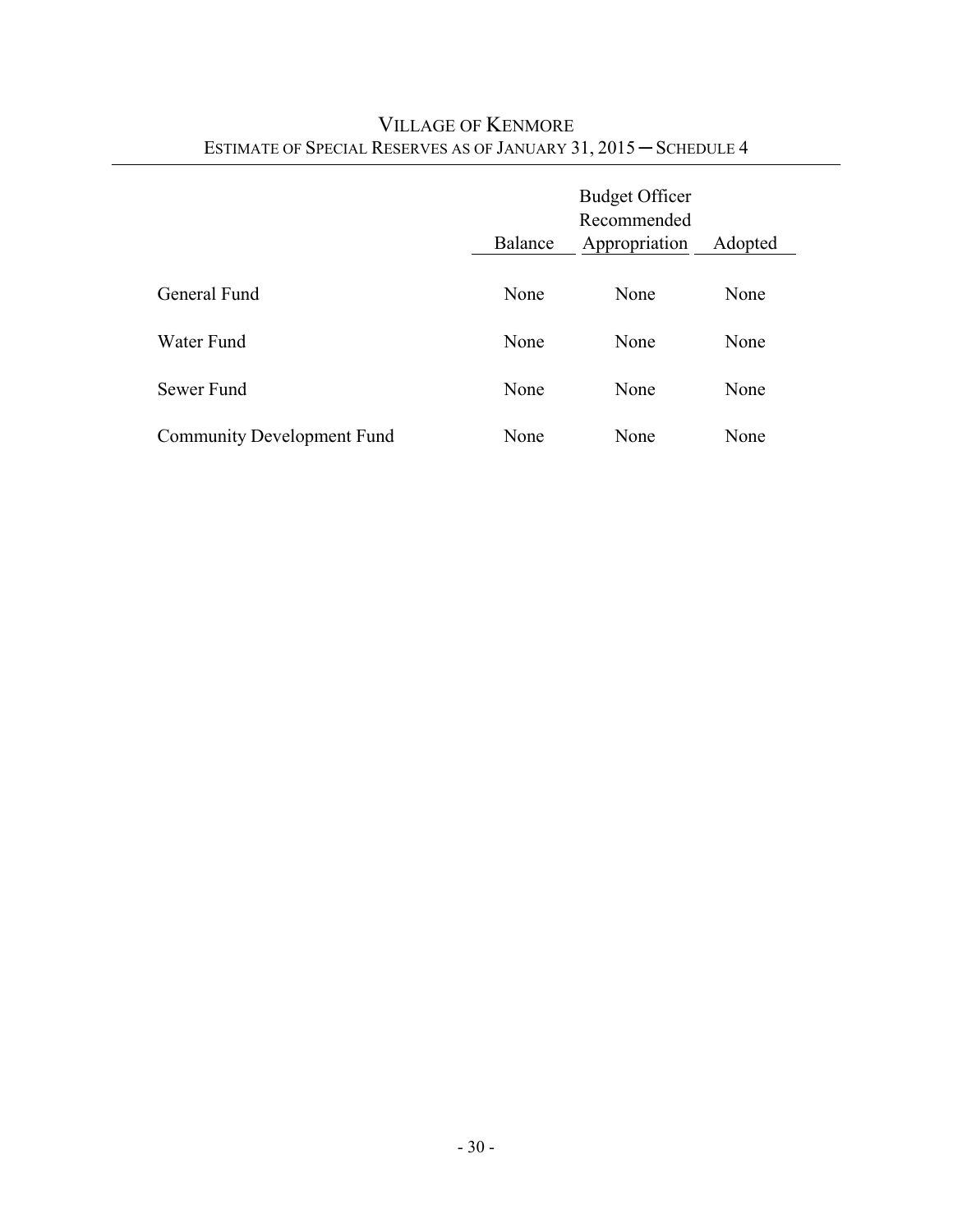| Account<br>Code                                  | <b>Number</b><br><sub>of</sub><br><b>Persons</b> | Rate of<br><b>Compensation</b> | <b>Total</b><br><b>Appropriation</b> |
|--------------------------------------------------|--------------------------------------------------|--------------------------------|--------------------------------------|
| <b>GENERAL FUND</b>                              |                                                  |                                |                                      |
| 1.1010. Board of Trustees                        |                                                  |                                |                                      |
| Trustees                                         | $\overline{4}$                                   | $\mathbb S$<br>6,500           | \$<br>26,000<br>26,000               |
| 1.1110. Village Justice                          |                                                  |                                |                                      |
| Village Justice                                  | $\mathbf{1}$                                     | 22,496                         | 22,496                               |
| <b>Acting Justice</b>                            | 1                                                | 5,100                          | 5,100                                |
| Court Clerk                                      | $\mathbf{1}$                                     | 33,959                         | 33,959                               |
| Provision for Longevity                          |                                                  |                                | 950                                  |
| Provision for Holiday Pay                        |                                                  |                                | 164                                  |
| P/T Court Clerk                                  | $\overline{2}$                                   | 13,500                         | 27,000                               |
|                                                  |                                                  |                                | 89,669                               |
| 1.1210. Mayor                                    |                                                  |                                |                                      |
| Mayor                                            | 1                                                | 13,000                         | 13,000                               |
| Secretary                                        | 1                                                | 30,831                         | 30,831                               |
| Provision for Overtime                           |                                                  |                                | 360                                  |
|                                                  |                                                  |                                | 44,191                               |
| 1.1325. Clerk - Treasurer                        |                                                  |                                |                                      |
| Clerk-Treasurer                                  | $\mathbf{1}$                                     | 83,200                         | 83,200                               |
| Deputy Clerk                                     | $\mathbf{1}$                                     |                                | 6,166                                |
| Senior Clerk-Typist                              | 1                                                | 44,554                         | 44,554                               |
| Senior Clerk-Typist                              | 1                                                | 32,602                         | 32,602                               |
| CD Coordinator                                   | 1                                                | 750                            | 750                                  |
| Bookkeeper                                       | 1                                                | 36,416                         | 36,416                               |
| Clerk-Typist                                     | $\mathbf{1}$                                     | 30,850                         | 30,850                               |
| Clerk-Typist                                     | 1                                                | 30,831                         | 30,831                               |
| Clerk-Typist (Part-Time)                         |                                                  |                                | 35,802                               |
| Senior Nutrition Director (\$11.52/hr/ 22rs /wk) |                                                  |                                | 18,704                               |
| Extra Help                                       |                                                  |                                | 2,500                                |
| Provision for Longevity                          |                                                  |                                | 6,000                                |
| Provision for Holiday Pay                        |                                                  |                                | 1,500                                |
| Sr Nutrition Drivers (\$9.70/27hr/wk)            | 3                                                |                                | 15,000                               |
|                                                  |                                                  |                                | 344,875                              |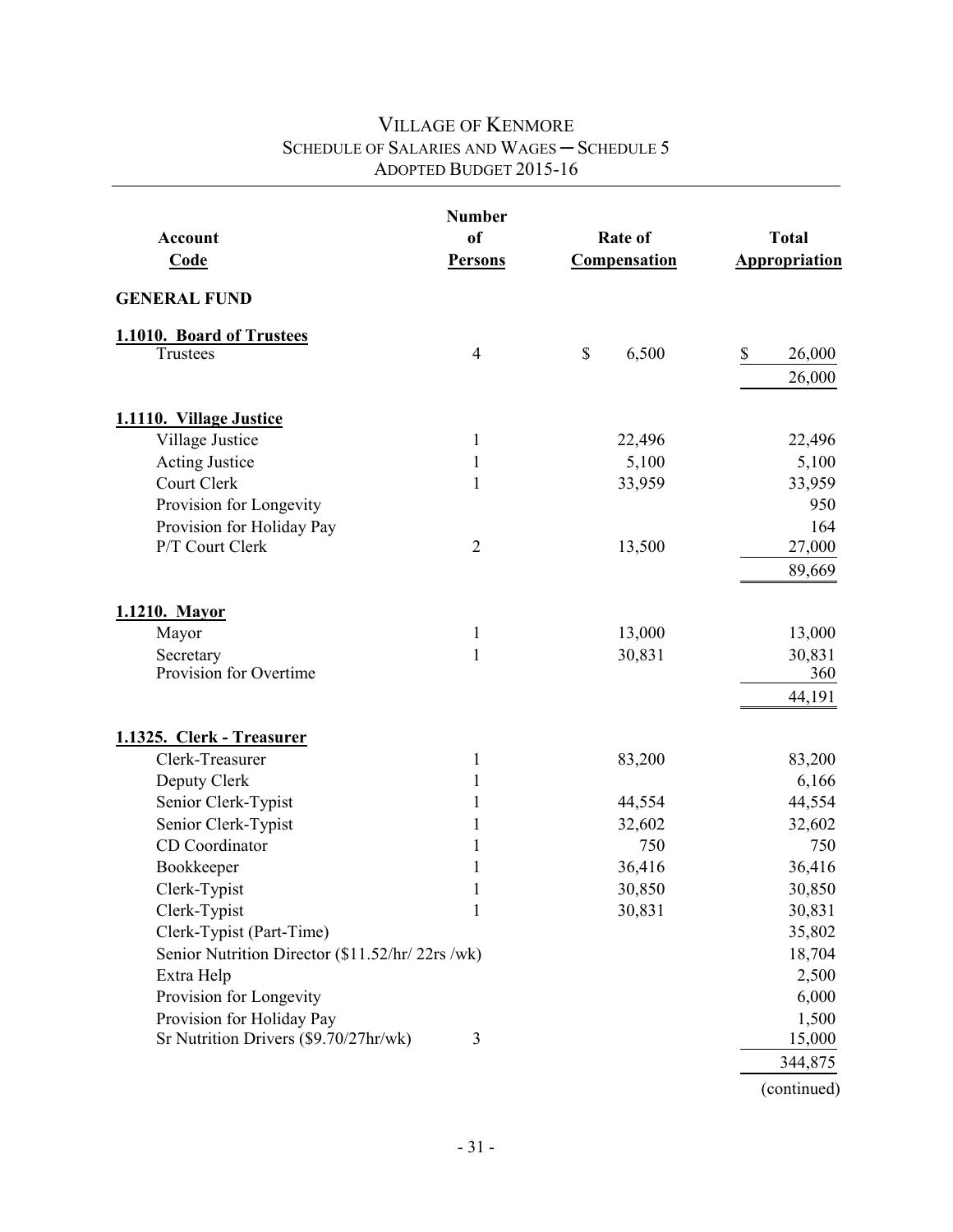|                                                                          | <b>Number</b>  |                     |                      |
|--------------------------------------------------------------------------|----------------|---------------------|----------------------|
| <b>Account</b>                                                           | <sub>of</sub>  | Rate of             | <b>Total</b>         |
| Code                                                                     | <b>Persons</b> | <b>Compensation</b> | <b>Appropriation</b> |
| 1.1420. Law                                                              |                |                     |                      |
| Deputy Attorney                                                          | $\mathbf{1}$   |                     | 17,839               |
| Legal Liaison                                                            | $\mathbf{1}$   |                     | 2,500                |
|                                                                          |                |                     | 20,339               |
| 1.1640. Central Garage                                                   |                |                     |                      |
| Auto Mechanic Crew Chief                                                 | 1              | 57,075              | 57,075               |
| Auto Mechanic                                                            | 1              | 54,142              | 54,142               |
| <b>Assitant Auto Mechanic</b>                                            | 1              | 51,459              | 51,459               |
| PT Cleaner                                                               | $\mathbf{1}$   |                     | 3,510                |
| Provision for Longevity                                                  |                |                     | 35,150               |
| Provision for Overtime                                                   |                |                     | 40,000               |
|                                                                          |                |                     | 241,336              |
| <b>1.3120. Police</b>                                                    |                |                     |                      |
| Chief of Police                                                          | $\mathbf{1}$   |                     | 105,424              |
| Captain                                                                  | $\overline{2}$ | 92,728              | 189,168              |
| Police Lieutenants "B"                                                   | $\mathbf{1}$   | 86,178              | 86,178               |
| Police Lieutenants "A"                                                   | 3              | 85,542              | 256,626              |
| Detectives                                                               | $\mathfrak{Z}$ | 78,899              | 236,697              |
| Police Officers "B"                                                      | 1              | 73,492              | 73,492               |
| Police Officers "A"                                                      | 10             | 72,955              | 729,550              |
| Police Officers (Step 4)                                                 | $\mathbf{1}$   | 67,003              | 67,003               |
| Police Officers (Step 3)                                                 | 3              | 62,691              | 188,073              |
| <b>Police Dispatchers</b>                                                |                |                     | 152,500              |
| Crossing Guards:                                                         |                |                     |                      |
| (School, Pool, Church, Cleaning Allowance, Holiday & Longevity)          |                |                     | 72,850               |
| Range Officer                                                            |                |                     | 900                  |
| Court Officer                                                            |                |                     | 2,570                |
| Provision for Longevity                                                  |                |                     | 46,109               |
| Provision for Overtime, shift differential, out of rank pay & increments |                |                     | 105,000              |
| Provision for Holiday Pay                                                |                |                     | 150,000              |
| Matron                                                                   |                |                     | 250                  |
| <b>Uniform Cleaning Allowance</b>                                        |                |                     | 27,500               |
| Maintenance                                                              |                |                     | 12,281               |
|                                                                          |                |                     | 2,502,171            |
|                                                                          |                |                     | (continued)          |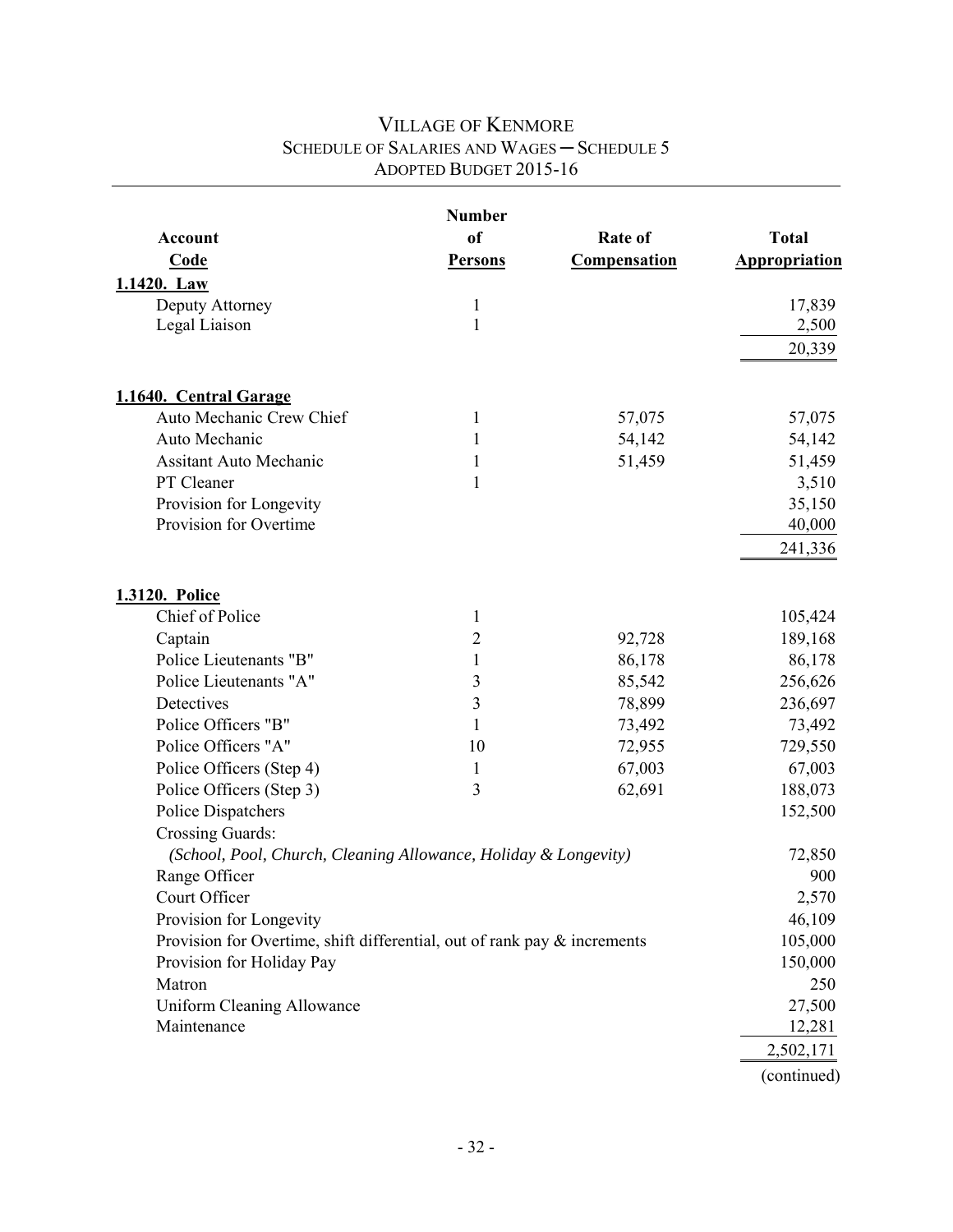|                                                  | <b>Number</b>                |                     |                      |
|--------------------------------------------------|------------------------------|---------------------|----------------------|
| Account                                          | <sub>of</sub>                | Rate of             | <b>Total</b>         |
| Code                                             | <b>Persons</b>               | <b>Compensation</b> | <b>Appropriation</b> |
| 1.3320. On Street Parking                        |                              |                     |                      |
| Labor                                            |                              |                     | 3,000                |
|                                                  |                              |                     | 3,000                |
|                                                  |                              |                     |                      |
| 1.3410. Fire Department                          |                              |                     |                      |
| Senior Firefighter                               | $\mathbf{1}$                 |                     | 6,402                |
| Fire Fighters                                    | $\overline{\mathbf{3}}$      | 62,809              | 188,427              |
| Provision for Overtime                           |                              |                     | 32,000               |
| Relief Drivers @ \$14.92/hr.                     |                              |                     | 101,000              |
| Provision for Longevity                          |                              |                     | 4,560                |
| Provision for Holiday Pay                        |                              |                     | 12,000               |
| <b>Uniform Cleaning Allowance</b>                |                              |                     | 1,200                |
| <b>Sick Incentive</b>                            |                              |                     | 3,800                |
|                                                  |                              |                     | 349,389              |
|                                                  |                              |                     |                      |
| 1.3620. Safety Inspection                        |                              |                     |                      |
| <b>Building Inspector</b>                        | $\mathbf{1}$                 |                     | 67,632               |
| <b>Building Inspector PT</b>                     | 1                            |                     | 20,000               |
| PT Fire Inspectors                               | 4                            |                     | 4,000                |
| PT Electrical Inspector                          | 1                            |                     | 19,000               |
| PT Plumbing Inspectors                           | $\overline{2}$               |                     | 27,661               |
|                                                  |                              |                     | 138,293              |
|                                                  |                              |                     |                      |
| 1.5010. Street Administration                    |                              |                     |                      |
| Superintendent                                   | $\mathbf{1}$                 | 74,312              | 74,312               |
| <b>Assistant Superintendent</b>                  | $\mathbf{1}$                 | 66,000              | 66,000               |
| Part-time Clerk                                  | $\mathbf{1}$                 |                     | 14,600               |
| Provision for Easter Pay                         |                              |                     | 8,000                |
|                                                  |                              |                     | 162,912              |
|                                                  |                              |                     |                      |
|                                                  |                              |                     |                      |
| 1.5110. Street Maintenance<br>Working Crew Chief |                              | 57,075              |                      |
| Motor Equipment Operator                         | $\mathbf{1}$<br>$\mathbf{2}$ |                     | 57,075<br>102,918    |
| Laborer                                          | 1                            | 51,459<br>29,515    | 29,515               |
| Extra Labor                                      |                              |                     | 40,000               |
| Provision for Overtime                           |                              |                     | 30,000               |
|                                                  |                              |                     |                      |
|                                                  |                              |                     | 259,508              |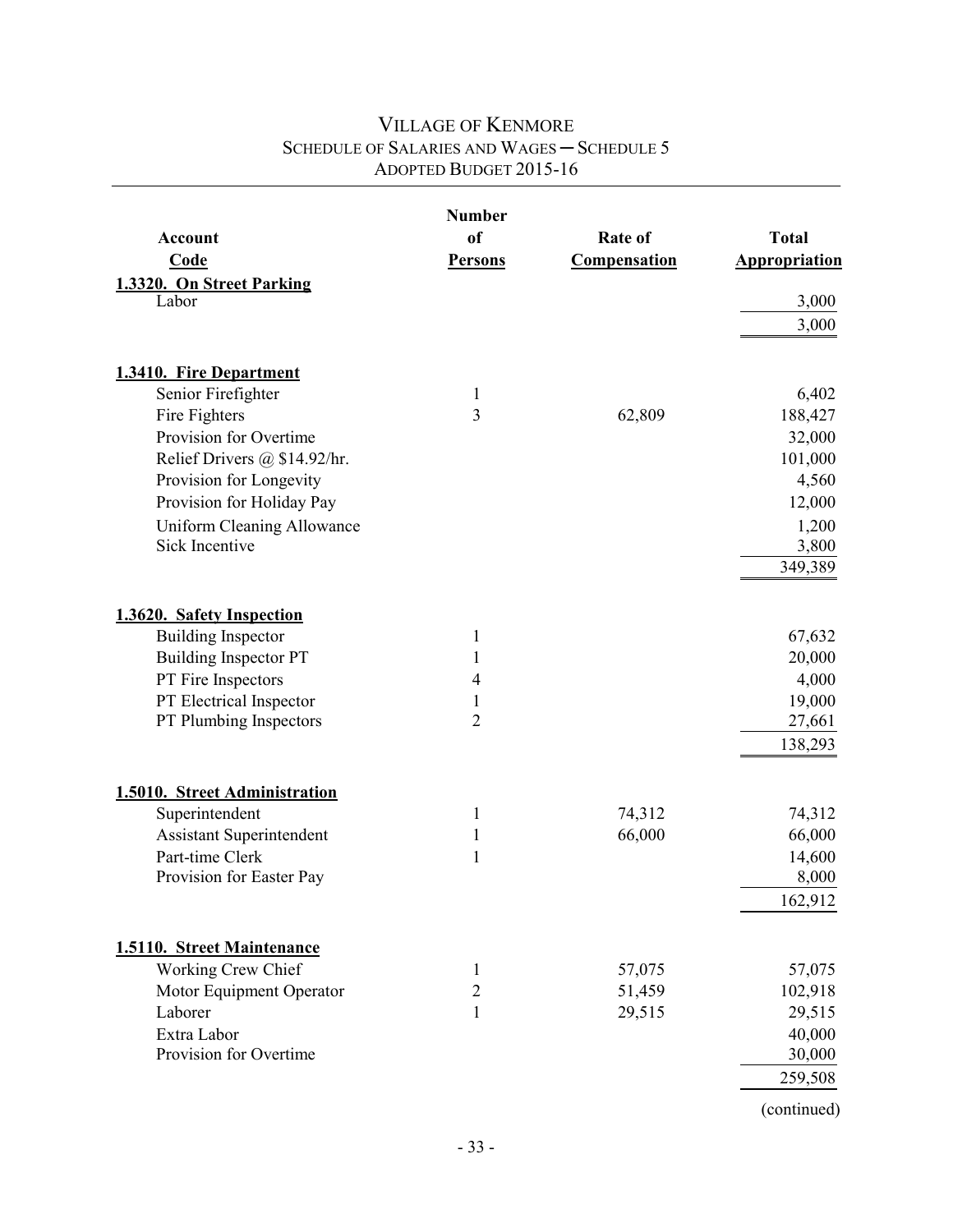|                                                  | <b>Number</b>  |                     |                      |
|--------------------------------------------------|----------------|---------------------|----------------------|
| Account                                          | <sub>of</sub>  | Rate of             | <b>Total</b>         |
| Code                                             | <b>Persons</b> | <b>Compensation</b> | <b>Appropriation</b> |
| 1.5142. Snow Removal                             |                |                     |                      |
| Motor Equipment Operators                        | $\overline{2}$ | 51,459              | 102,918              |
| <b>Skilled Laborer</b>                           | $\mathbf{1}$   | 49,192              | 49,192               |
| Provision for Overtime                           |                |                     | 130,000              |
|                                                  |                |                     | 282,110              |
| 1.5182 Street Lighting                           |                |                     |                      |
| Electrician MEO                                  | $\mathbf{1}$   | 57,075              | 57,075               |
|                                                  |                |                     | 57,075               |
| 1.5410. Sidewalk Maintenance                     |                |                     |                      |
| Labor                                            |                |                     | 3,000                |
|                                                  |                |                     | 3,000                |
|                                                  |                |                     |                      |
| 1.6410. Publicity<br>Labor - Holiday Decorations |                |                     | 15,000               |
|                                                  |                |                     | 15,000               |
|                                                  |                |                     |                      |
| 1.7310. Youth Programs                           |                |                     |                      |
| Maintenance - Laborer                            | $\mathbf{1}$   |                     | 48,692               |
| Provision for Longevity                          |                |                     | 1,500                |
|                                                  |                |                     | 50,192               |
|                                                  |                |                     |                      |
| 1.7311. Juvenile Aid<br>Detective Youth Officer  | $\mathbf{1}$   | 77,499              | 78,899               |
| Juvenile Aid Assistant PT                        | 1              |                     | 23,500               |
| Provision for Longevity                          |                |                     | 2,297                |
| Provision for Holiday Pay                        |                |                     | 6,150                |
| Cleaning allowance                               |                |                     | 1,100                |
|                                                  |                |                     | 111,946              |
|                                                  |                |                     |                      |
| 1.8140. Storm Sewers                             |                |                     |                      |
| Skilled Laborer                                  | 1              | 57,075              | 57,075               |
| Motor Equipment Operator                         | 1              | 51,459              | 51,459               |
| Working Crew Chief                               | 1              | 50,669              | 50,669               |
| Provision for Overtime                           |                |                     | 20,000               |
|                                                  |                |                     | 179,203              |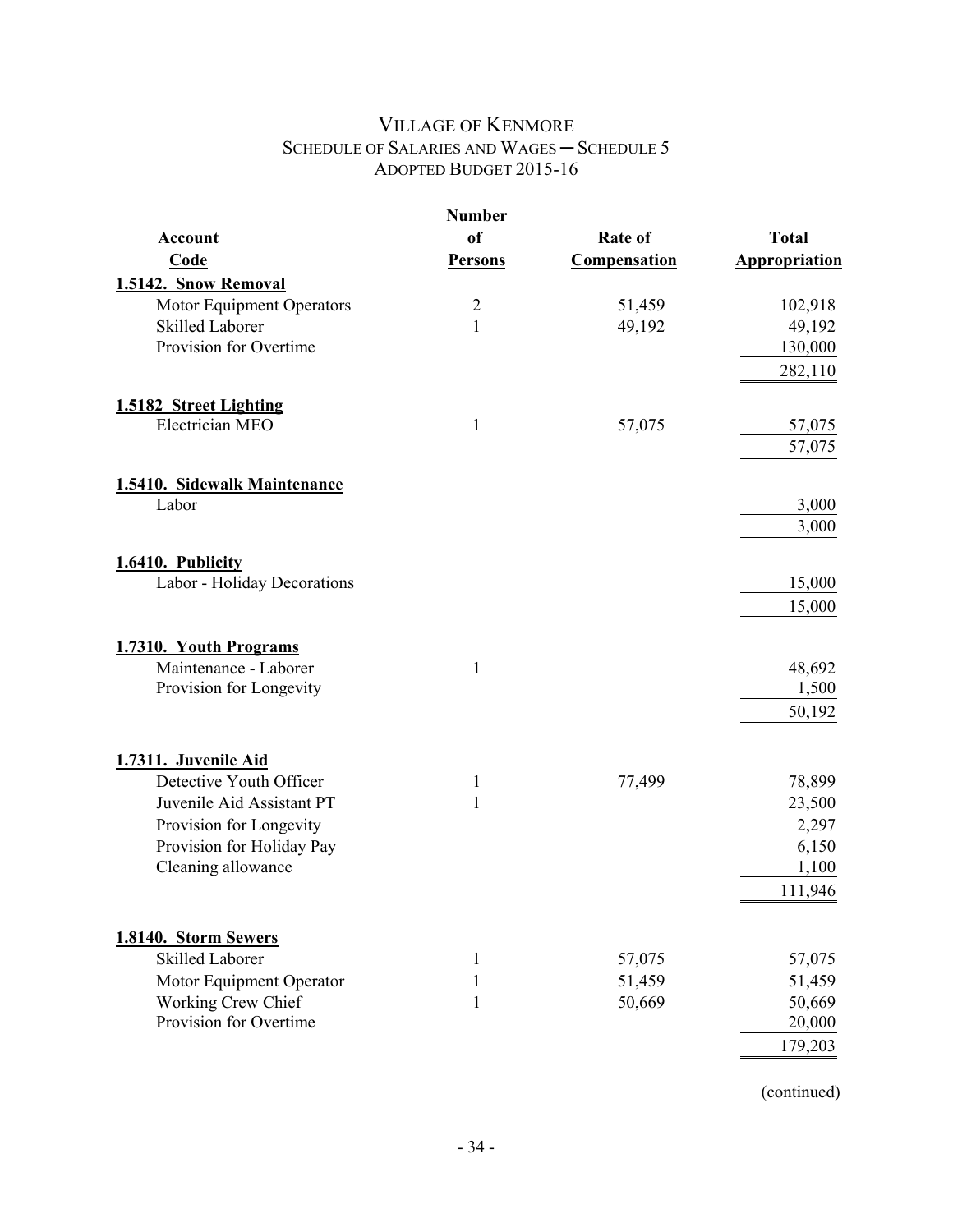|                                           | <b>Number</b>  |                     |                      |
|-------------------------------------------|----------------|---------------------|----------------------|
| <b>Account</b>                            | <sub>of</sub>  | <b>Rate of</b>      | <b>Total</b>         |
| <b>Code</b>                               | <b>Persons</b> | <b>Compensation</b> | <b>Appropriation</b> |
| 1.8160. Refuse and Garbage                |                |                     |                      |
| Motor Equipment Operator                  | 1              | 51,459              | 51,459               |
| <b>Truck Drivers</b>                      | 4              | 50,669              | 202,676              |
| Laborer $(60\%)$                          | 1              | 29,515              | 29,515               |
| Laborer $(100\%)$                         | 4              | 49,192              | 196,768              |
| Extra Labor                               |                |                     | 40,000               |
| Provision for Overtime and Holiday Pickup |                |                     | 25,000               |
|                                           |                |                     | 545,418              |
| 1.8170. Street Cleaning                   |                |                     |                      |
| Motor Equipment Operator                  | 1              | 51,459              | 51,459               |
| <b>Truck Drivers</b>                      | $\overline{2}$ | 50,669              | 101,338              |
| <b>Skilled Laborer</b>                    | 1              | 50,669              | 50,669               |
| Provision for Overtime                    |                |                     | 20,000               |
|                                           |                |                     | 223,466              |
| 1.8560. Shade Trees                       |                |                     |                      |
| Working Crew Chief                        | $\mathbf{1}$   | 57,075              | 57,075               |
| <b>Tree Trimmer</b>                       | 1              | 51,459              | 51,459               |
| Provision for Overtime                    |                |                     | 10,000               |
|                                           |                |                     | 118,534              |
| TOTAL GENERAL FUND PERSONAL SERVICES      |                |                     | \$<br>5,767,627      |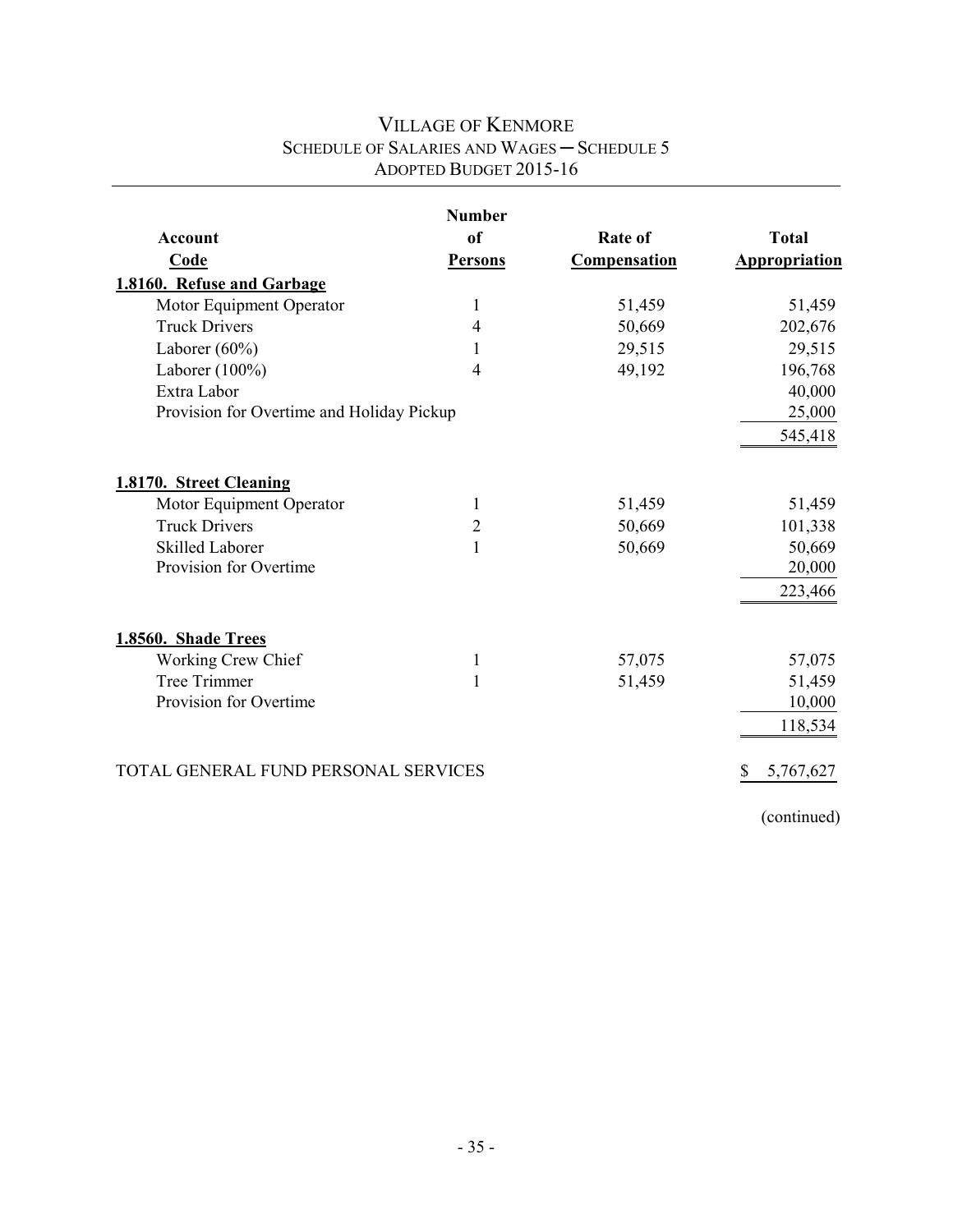| <b>Account</b><br><b>Code</b><br><b>WATER FUND</b> | <b>Number</b><br><sub>of</sub><br><b>Persons</b> | Rate of<br><b>Compensation</b> | <b>Total</b><br><b>Appropriation</b> |
|----------------------------------------------------|--------------------------------------------------|--------------------------------|--------------------------------------|
| <b>6.8310. Water Administration</b>                |                                                  |                                |                                      |
| Account Clerk (50%)                                | $\mathbf{1}$                                     |                                | \$<br>17,208                         |
| Provision for Longevity                            |                                                  |                                | 1,000                                |
| Provision for Overtime                             |                                                  |                                | 2,800                                |
| Provision for Holiday Pay                          |                                                  |                                | 85                                   |
|                                                    |                                                  |                                | 21,093                               |
| <b>6.8340. Transmission and Distribution</b>       |                                                  |                                |                                      |
| Meter Repairman                                    | 1                                                | 57,075                         | 57,075                               |
| Motor Equipment Operator                           | 1                                                | 51,459                         | 51,459                               |
| Laborer                                            | 1                                                | 29,515                         | 29,515                               |
| Provision for Overtime                             |                                                  |                                | 40,000                               |
|                                                    |                                                  |                                | 178,049                              |
| TOTAL SALARIES AND WAGES - WATER FUND              |                                                  |                                | \$<br>199,142                        |
| <b>SEWER FUND</b>                                  |                                                  |                                |                                      |
| <b>7.8110. Sanitary Sewer Administration</b>       |                                                  |                                |                                      |
| Account Clerk (50%)                                | 1                                                |                                | \$<br>17,208                         |
| Provision for Overtime                             |                                                  |                                | 1,000                                |
| Provision for Holiday Pay                          |                                                  |                                | 85                                   |
|                                                    |                                                  |                                | 18,293                               |
| <b>7.8120. Sanitary Sewers</b>                     |                                                  |                                |                                      |
| Working Crew Chief                                 | $\overline{2}$                                   | 57,075                         | 57,075                               |
| Motor Equipment Operator                           | 1                                                | 51,459                         | 51,459                               |
| Skilled Laborer                                    | 1                                                | 50,669                         | 50,669                               |
| Provision for Overtime                             |                                                  |                                | 40,000                               |
|                                                    |                                                  |                                | 199,203                              |
| TOTAL SALARIES AND WAGES - SEWER FUND              |                                                  |                                | 217,496<br>S                         |
| <b>TOTAL PERSONAL SERVICES - ALL FUNDS</b>         |                                                  |                                | 6,184,265<br>\$                      |

(concluded)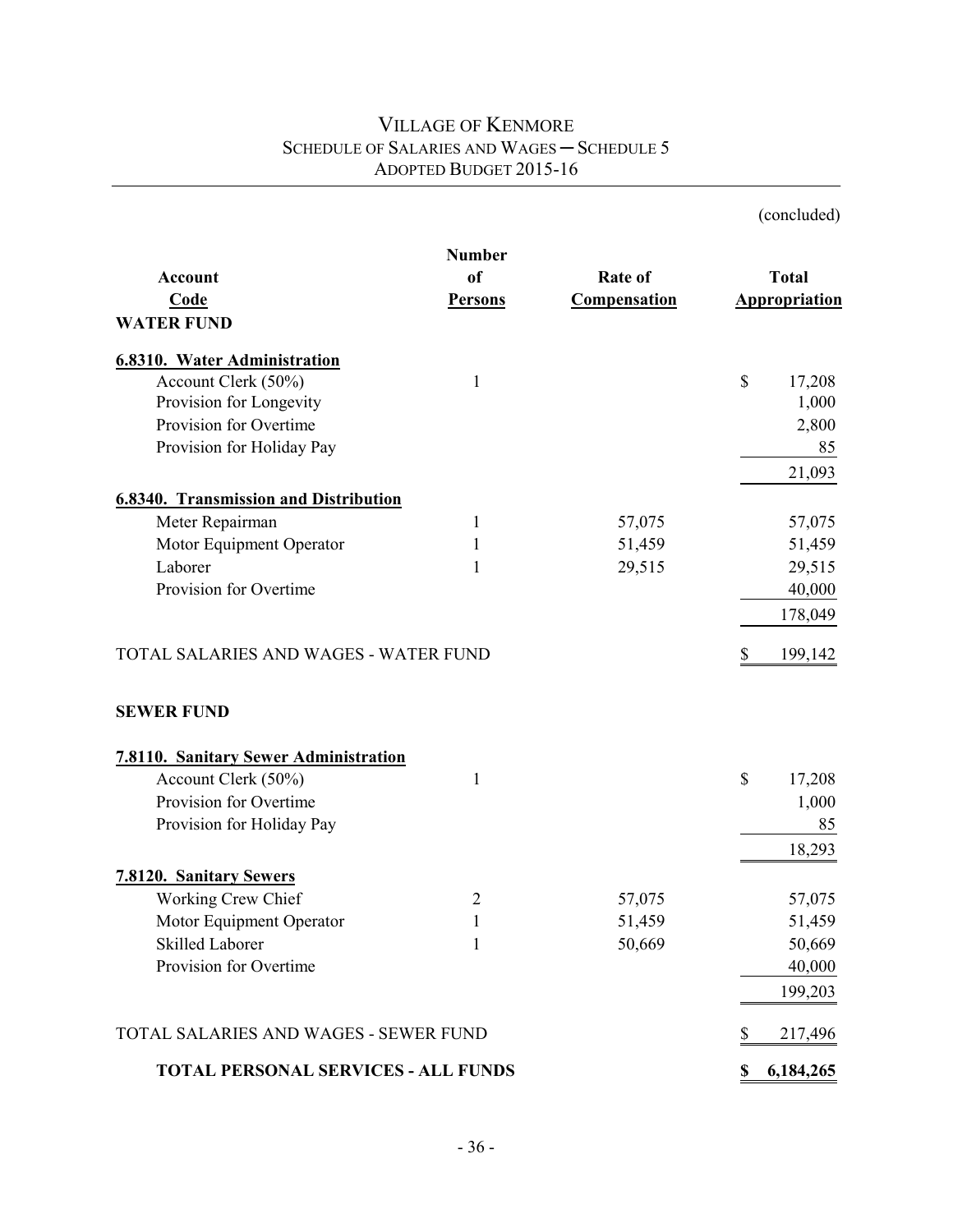#### VILLAGE OF KENMORE DETAIL SCHEDULE OF DEBT REDEMPTION AND INTEREST EXPENSE PROVIDED FOR IN THE 2015-2016 ADOPTED BUDGET

| <b>GENERAL FUND:</b><br><b>SERIAL BONDS</b>     | Retirement<br>Period | Interest<br>Rate | Due<br>Dates            | Balance<br>Outstanding<br>at $6-1-15$ | Principal<br>Payment<br>Due | Interest<br>Payment<br>Due | Balance<br>Outstanding<br>at $5-31-16$ |
|-------------------------------------------------|----------------------|------------------|-------------------------|---------------------------------------|-----------------------------|----------------------------|----------------------------------------|
| Various Purposes                                | 2003-2017            | var $3.5\%$      | 8/15/2015<br>2/15/2016  | 235,000                               | 130,000                     | 4,700<br>2,100             | 105,000                                |
| Various Purposes                                | 2006-2025            | 3.75%            | 11/15/2015<br>5/15/2016 | 2,200,216<br>$\overline{\phantom{0}}$ | 182,086<br>$\blacksquare$   | 42,629<br>39,101           | 2,018,130                              |
| Various Purposes                                | 2015-2024            | var $3.0\%$      | 7/15/2015<br>1/15/2016  | 415,000                               | 100,000                     | 5,749<br>5,749             | 315,000                                |
| TOTAL SERIAL BONDS                              |                      |                  |                         | \$2,850,216                           | 412,086<br>S.               | \$100,028                  | \$2,438,130                            |
| BOND ANTICIPATION NOTES                         |                      |                  |                         |                                       |                             |                            |                                        |
| DPW Salter Truck                                |                      | 1.25%            | 10/9/2015               | 77,273<br>\$.                         | \$<br>27,000                | S.<br>965                  | \$<br>50,273                           |
| Trash truck, fire equipment, and other vehicles |                      | 1.25%            | 10/30/2015              | 227,400                               | 35,000                      | 2,842                      | 192,400                                |
| Wardman McKinley Reconstruction and             |                      |                  |                         |                                       |                             |                            |                                        |
| Machinery and Apparatus                         |                      | 1.25%            | 10/30/2015              | 440,000                               | 87,400                      | 5,501                      | 352,600                                |
| TOTAL BOND ANTICIPATION NOTES                   |                      |                  |                         | 744,673                               | 149,400                     | 9,308                      | 595,273                                |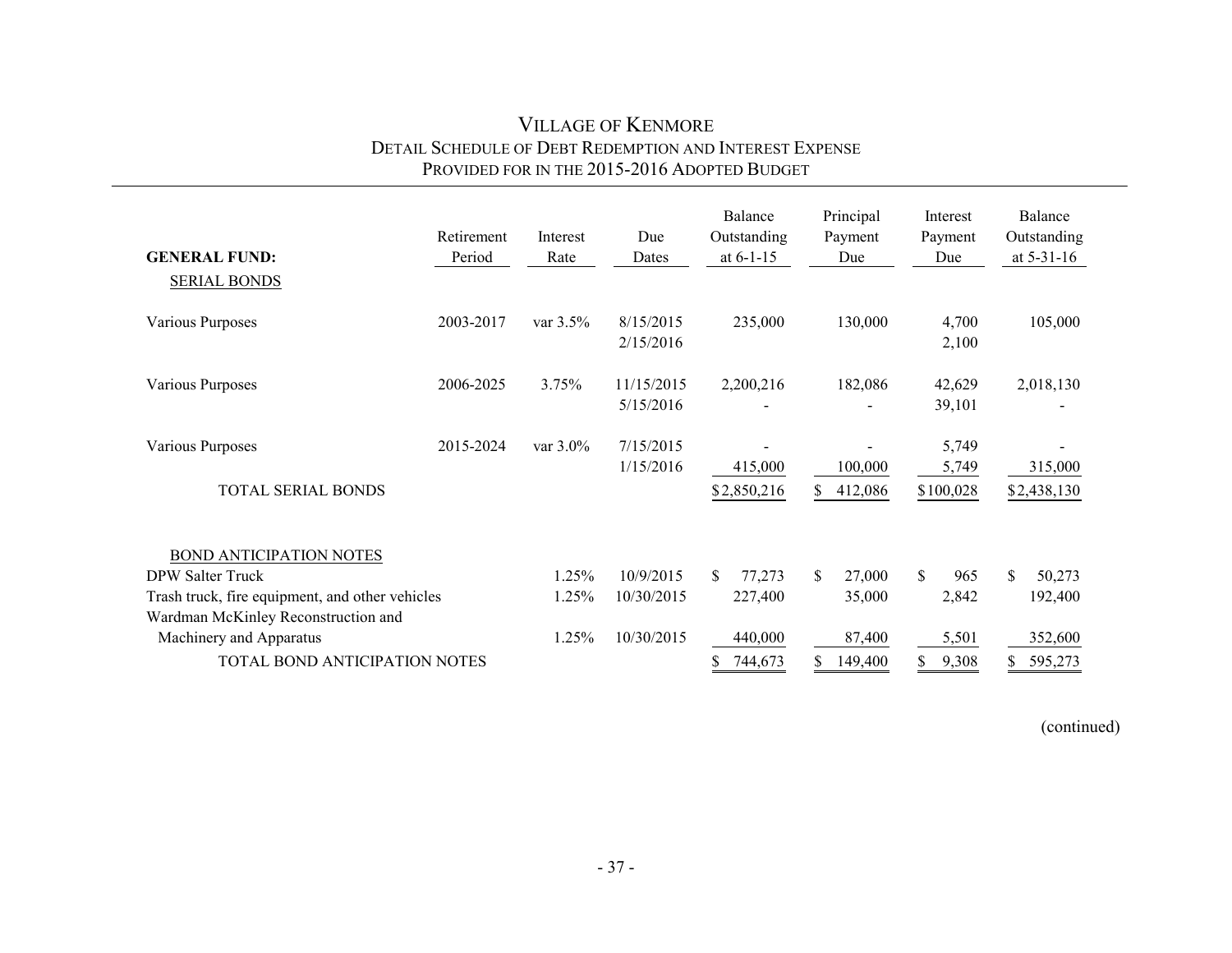#### VILLAGE OF KENMORE DETAIL SCHEDULE OF DEBT REDEMPTION AND INTEREST EXPENSE PROVIDED FOR IN THE 2015-2016 ADOPTED BUDGET

|                                           |                      |                  |                         |                                       |                             |                            | (concluded)                            |
|-------------------------------------------|----------------------|------------------|-------------------------|---------------------------------------|-----------------------------|----------------------------|----------------------------------------|
| <b>WATER FUND:</b>                        | Retirement<br>Period | Interest<br>Rate | Due<br>Dates            | Balance<br>Outstanding<br>at $6-1-15$ | Principal<br>Payment<br>Due | Interest<br>Payment<br>Due | Balance<br>Outstanding<br>at $5-31-16$ |
| <b>SERIAL BONDS</b>                       |                      |                  |                         |                                       |                             |                            |                                        |
| <b>Various Purposes</b>                   | 2003-2018            | var 3.5%         | 8/15/2015<br>2/15/2016  | 110,000                               | 35,000                      | 2,200<br>1,500             | 75,000                                 |
| Various Purposes                          | 2006-2025            | 3.75%            | 11/15/2015<br>5/15/2016 | 387,415                               | 32,063                      | 7,506<br>6,885             | 355,352                                |
| <b>TOTAL SERIAL BONDS</b>                 |                      |                  |                         | 497,415<br>S                          | \$<br>67,063                | \$18,091                   | 430,352<br>\$                          |
| <b>BOND ANTICIPATION NOTES</b>            |                      |                  |                         |                                       |                             |                            |                                        |
| Water Line Repairs                        |                      | 1.25%            | 10/9/2015               | 173,864<br>S.                         | \$<br>54,530                | \$<br>2,173                | 119,334<br>\$                          |
| <b>Digital Water Meters</b>               |                      | 1.25%            | 10/9/2015               | 154,545                               | 48,470                      | 1,932                      | 106,075                                |
| TOTAL BOND ANTICIPATION NOTES             |                      |                  |                         | 328,409<br>S.                         | \$<br>103,000               | $\mathbf S$<br>4,105       | 225,409<br>\$                          |
| <b>SEWER FUND:</b><br><b>SERIAL BONDS</b> |                      |                  |                         |                                       |                             |                            |                                        |
| Various Purposes                          | 2003-2018            | var $3.5\%$      | 8/15/2015               | 30,000                                | 10,000                      | 600                        | 20,000                                 |
|                                           |                      |                  | 2/15/2016               |                                       |                             | 400                        |                                        |
| <b>Various Purposes</b>                   | 2006-2025            | 3.75%            | 11/15/2015<br>5/15/2016 | 312,369                               | 25,851                      | 6,052<br>5,551             | 286,518                                |
| <b>TOTAL SERIAL BONDS</b>                 |                      |                  |                         | 342,369<br>S.                         | \$<br>35,851                | \$12,603                   | 306,518<br>\$                          |
| <b>BOND ANTICIPATION NOTES</b>            |                      |                  |                         |                                       |                             |                            |                                        |
| Water Line Repairs                        |                      | 1.25%            | 10/9/2015               | \$<br>19,318                          | $\mathbb{S}$<br>5,000       | \$<br>241                  | \$<br>14,318                           |
| Equipment                                 |                      | 1.25%            | 10/30/2015              | 82,500                                | 22,500                      | 1,031                      | 60,000                                 |
| <b>TOTAL BOND ANTICIPATION NOTES</b>      |                      |                  |                         | 101,818<br>\$                         | \$<br>27,500                | \$<br>1,272                | \$<br>74,318                           |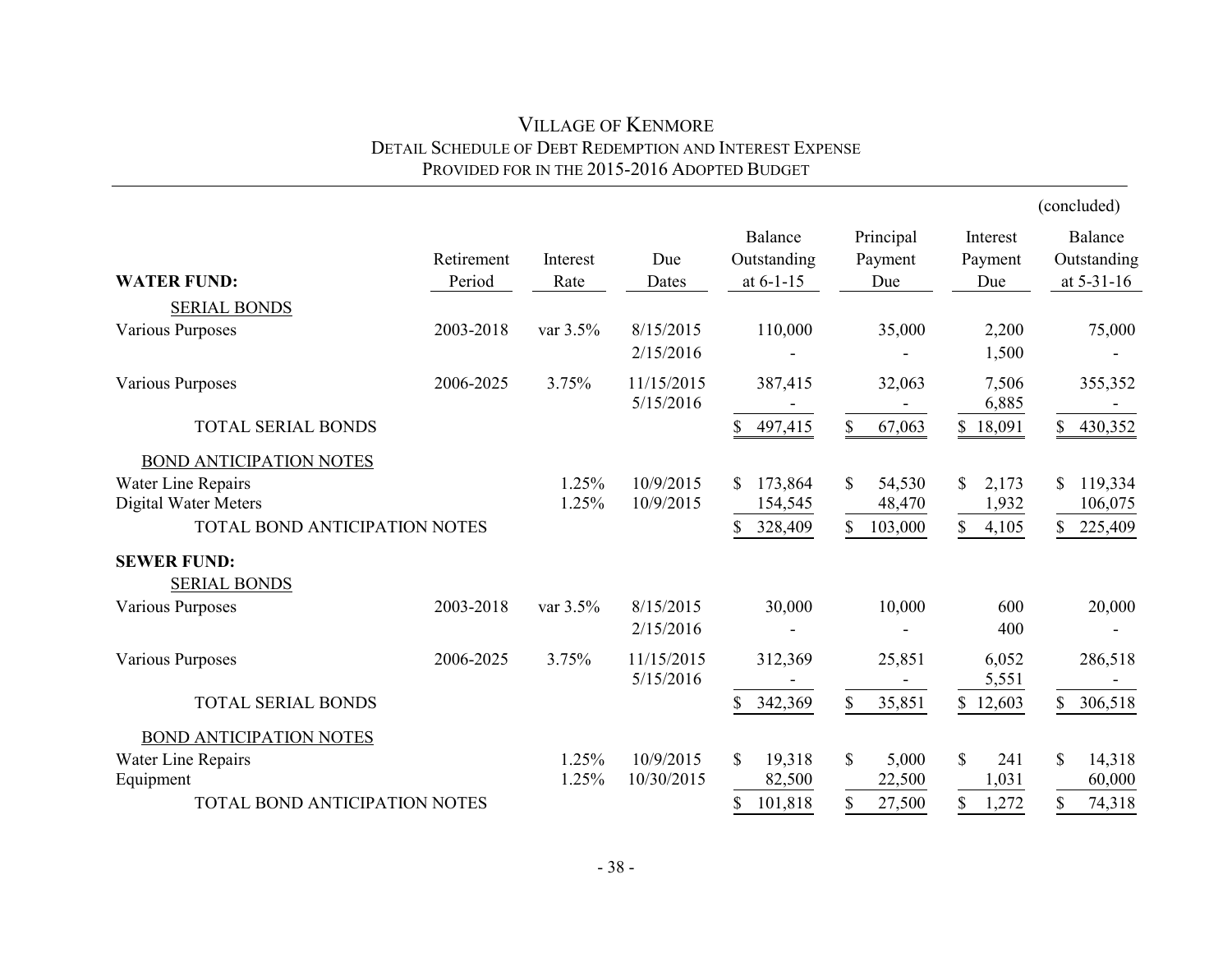# VILLAGE OF KENMORE, NEW YORK

APPENDIX A

ASSESSOR'S EXEMPTION IMPACT REPORT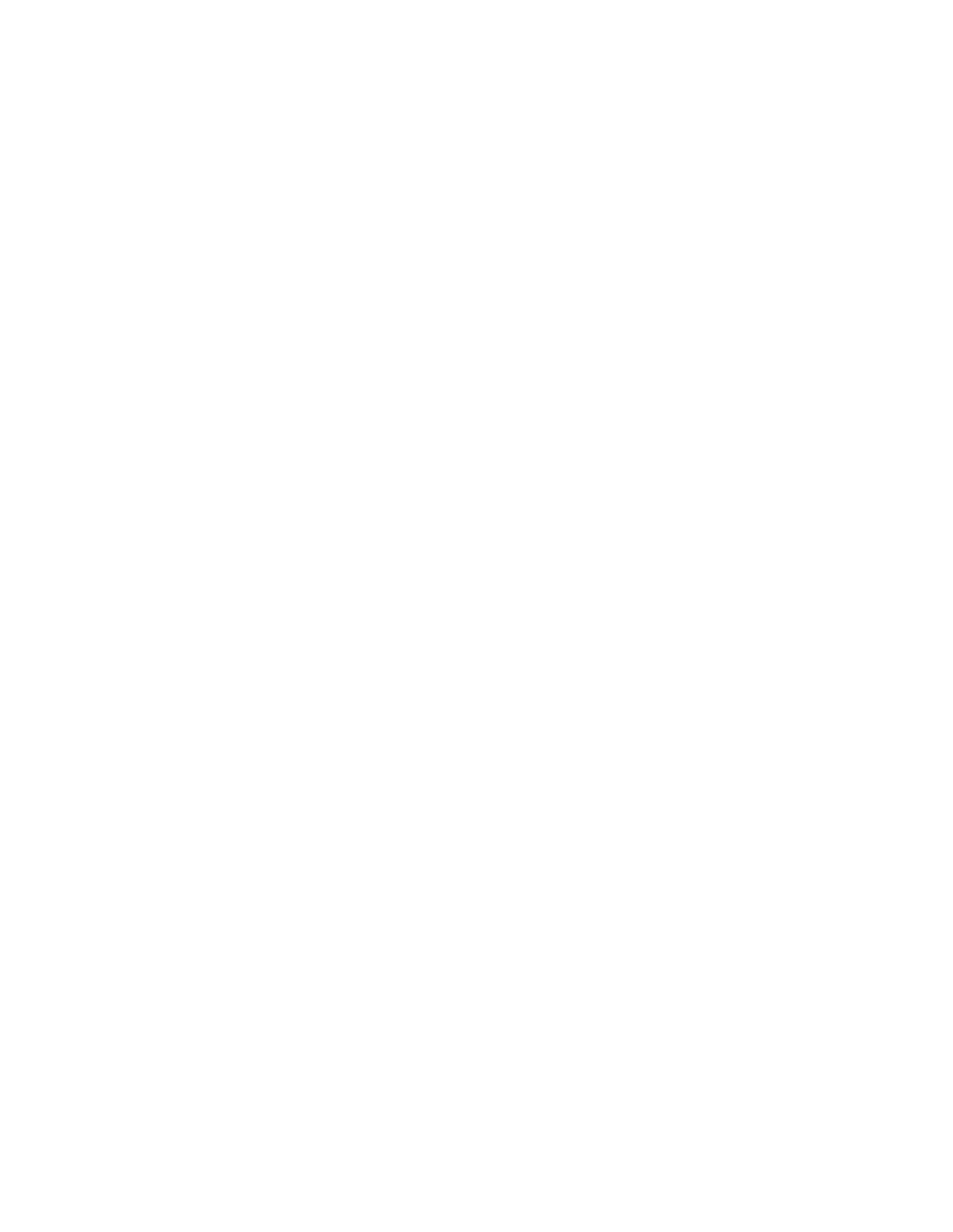

#### (for local use only -- not to be filed with NYS Board of Real Property Services) **NYS BOARD OF REAL PROPERTY SERVICES LOCAL GOVERNMENT EXEMPTION IMPACT REPORT**

**Date: 3/4/15**

**Taxing Jurisdiction: Village of Kenmore** 

**Fiscal Year Begining: 2015**

#### **Total equalized value in taxing jurisdiction: \$ 716,455,141**

| <b>Exemption</b> |                                         |                            | Number of         | <b>Total</b>           | Percentage of         |
|------------------|-----------------------------------------|----------------------------|-------------------|------------------------|-----------------------|
| Code             |                                         | <b>Statutory Authority</b> | <b>Exemptions</b> | <b>Equalized Value</b> | <b>Value Exempted</b> |
| (Column A)       | <b>Exemption Description (Column B)</b> | (Column C)                 | (Column D)        | (Column E)             | (Column F)            |
| 12100            | <b>NYS-GENERALLY</b>                    | <b>RPTL 404(1)</b>         | 1                 | \$101,087              | 0.01                  |
| 13100            | <b>CO-GENERALLY</b>                     | <b>RPTL 406(1)</b>         | 4                 | \$2,391                | 0.00                  |
| 13500            | <b>TOWN-GENERALLY</b>                   | <b>RPTL 406(1)</b>         | $\overline{2}$    | \$2,903,696            | 0.41                  |
| 13650            | <b>VG GENERALLY</b>                     | <b>RPTL 406(1)</b>         | $\overline{22}$   | \$7,130,978            | 1.00                  |
| 13800            | <b>SCHOOL DISTRICT</b>                  | <b>RPTL 408</b>            | 5                 | \$23,644,565           | 3.30                  |
| 17650            | <b>FACILITIES DEVELOPMENT CORP</b>      | <b>MC K UCON L 4413</b>    | 1                 | \$140,000              | 0.02                  |
| 18020            | <b>MUNICIPAL IDA</b>                    | <b>RPTL 412-a</b>          | $\overline{1}$    | \$1,841,304            | 0.26                  |
| 21600            | <b>RES OF CLERGY-RELIG CORP OWN</b>     | <b>RPTL 462</b>            | $\overline{2}$    | \$417,391              | 0.06                  |
| 25110            | <b>NONPROF CORP-RELIG(CONST PRO</b>     | <b>RPTL 420-a</b>          | $\overline{18}$   | \$11,883,261           | 1.66                  |
| 25210            | <b>NONPROF CORP-HOSPITAL</b>            | <b>RPTL 420-a</b>          | 1                 | \$380,435              | 0.05                  |
| 25230            | <b>NONPROF CORP-MORAL/MENTAL IMP</b>    | <b>RPTL 420-a</b>          | $\overline{12}$   | \$2,256,739            | 0.31                  |
| 25300            | <b>NONPROF CORP-SPECIFIED USES</b>      | RPTL 420-b                 | $\mathbf{2}$      | \$17,532,609           | 2.45                  |
| 28520            | <b>NOT-FOR-PROFIT NURSING HOME CO</b>   | <b>RPTL 422</b>            | 1                 | \$391,304              | 0.05                  |
| 41101            | <b>VETS EX BASED ON ELIGIBLE FUND</b>   | <b>RPTL 458(1)</b>         | $\overline{21}$   | \$58,835               | 0.01                  |
| 41111            | <b>VET PRO RATA:FULL VALUE ASSMT</b>    | <b>RPTL 458(5)</b>         | 157               | \$7,677,941            | 1.07                  |
| 41121            | ALT VET EX-WAR PERIOD NON-COMB          | RPTL458-a                  | 345               | \$5,320,583            | 0.74                  |
| 41131            | ALT VET EX-WAR PERIOD -COMBAT           | RPTL458-a                  | 269               | \$6,930,735            | 0.97                  |
| 41141            | ALT VET EX-WAR PERIOD -DISABILI         | RPTL458-a                  | 90                | \$2,391,402            | 0.33                  |
| 41161            | <b>COLD WAR VETERANS (15%)</b>          | RPTL 458-b                 | 46                | \$563,217              | 0.08                  |
| 41171            | <b>COLD WAR VETERANS (DISABLED)</b>     | <b>RPTL 458-b</b>          | 3                 | \$81,304               | 0.01                  |
| 41300            | <b>PARAPLEGIC VETS</b>                  | <b>RPTL 458(3)</b>         | $\overline{1}$    | \$103,696              | 0.01                  |
| 41400            | <b>CLERGY</b>                           | <b>RPTL 460</b>            | $\overline{7}$    | \$22,826               | 0.00                  |
| 41683            | <b>VOLUNTEER FIREFIGHTERS AND AMB</b>   | RPTL 466-c,d,e&g           | 10                | \$30,652               | 0.00                  |
| 41800            | <b>PERSONS AGE 65 OR OVER</b>           | <b>RPTL 467</b>            | 18                | \$834,217              | 0.12                  |
| 41803            | PERSONS AGE 65 OR OVER                  | <b>RPTL 467</b>            | $\overline{2}$    | \$26,957               | 0.00                  |
| 41806            | PERSONS AGE 65 OR OVER                  | <b>RPTL 467</b>            | 111               | \$2,399,833            | 0.33                  |
| 41900            | <b>PHYSICALLY DISABLED</b>              | <b>RPTL 459</b>            | 6                 | \$43,367               | 0.01                  |
| 41931            | <b>DISABILITIES AND LIMITED INCOM</b>   | RPTL 459-c                 | 9                 | \$425,272              | 0.06                  |
| 41933            | <b>DISABILITIES AND LIMITED INCOM</b>   | RPTL 459-c                 | 11                | \$260,707              | 0.04                  |
| 47611            | <b>BUSINESS INVESTMENT PROPERTY P</b>   | <b>RPT 485-b</b>           | 8                 | \$497,320              | 0.07                  |
|                  |                                         | <b>Totals</b>              | 1,186             | 96,294,624             | 13.43                 |

**The exempt amounts do not take into consideration any payments for municipal services.**

**Amount, if any, attributed to payments in lieu of taxes: \$ 22,677 (details contained on RP-495-PILOT)**